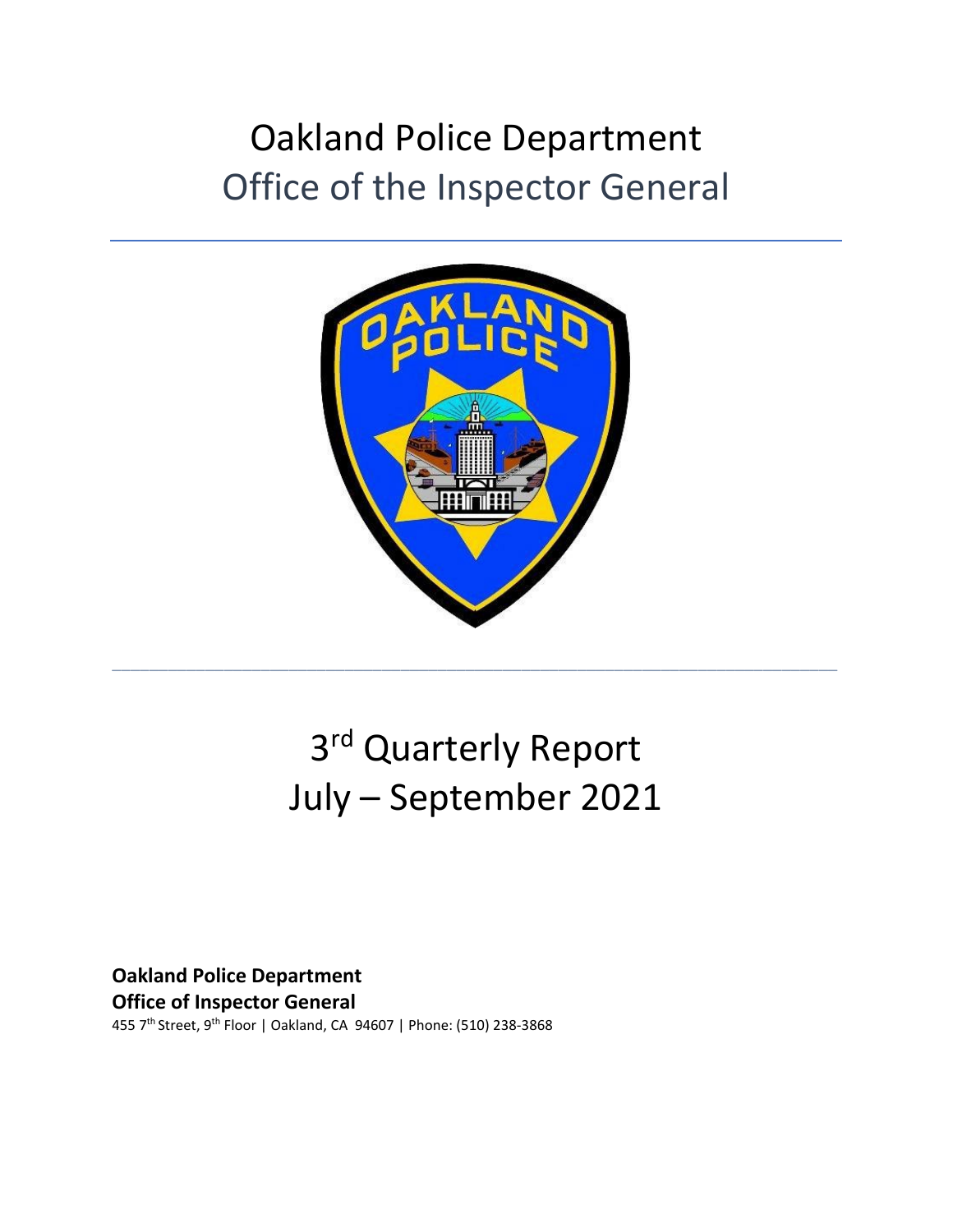### **Contents**

| Audit of the Oakland Police Department Supervisors' Review and Approval of Adult Arrests for |  |
|----------------------------------------------------------------------------------------------|--|
|                                                                                              |  |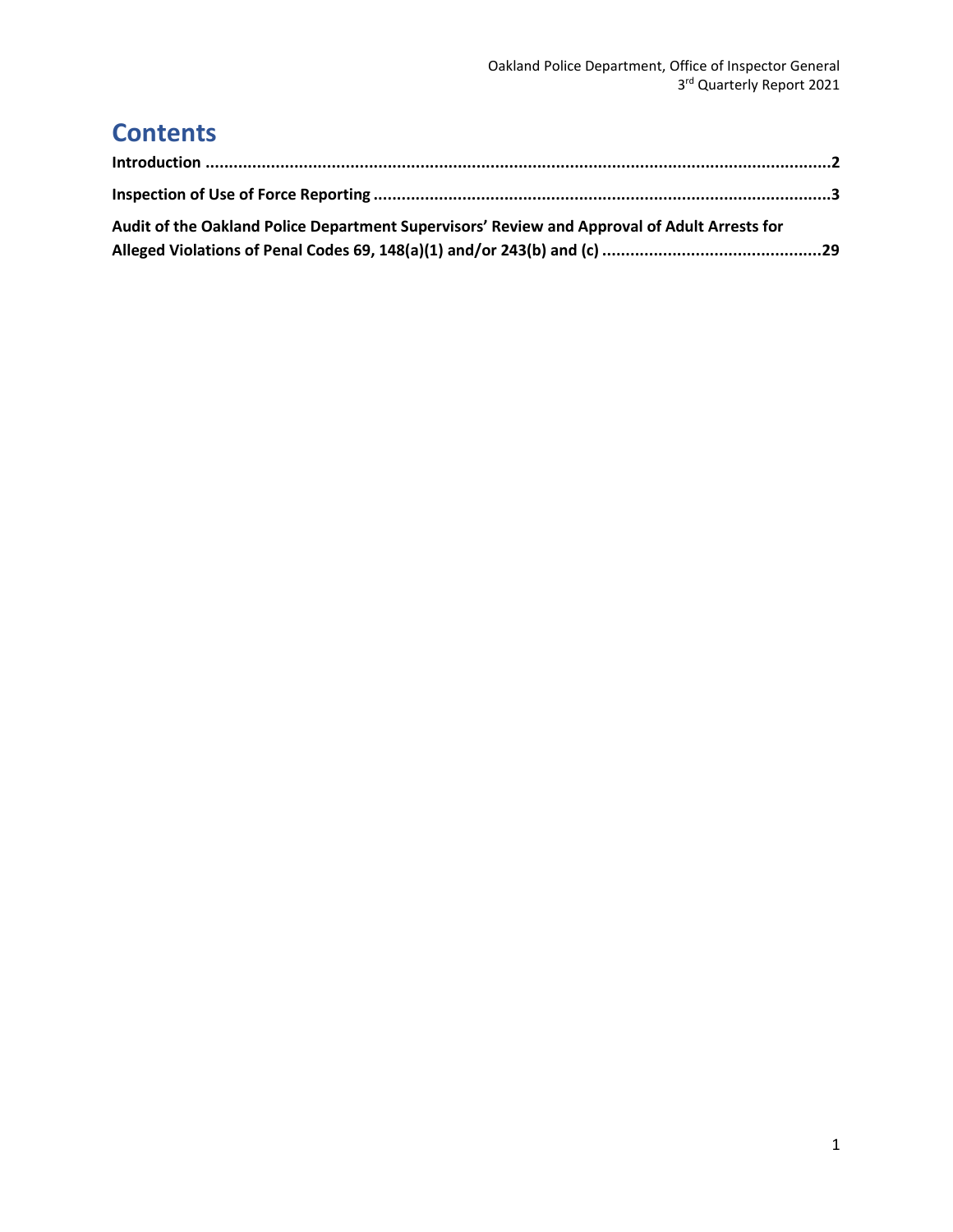### <span id="page-2-0"></span>**Introduction**

The second half of 2021 showed little relief from the ongoing global pandemic and increase in violent crime. Like all other Department divisions, the Office of Inspector General (OIG) was impacted, as pandemic related disruptions continue to contribute to delays in reporting. Staffing changes have occurred since the 1<sup>st</sup> and 2<sup>nd</sup> Combined Quarterly Report was published in October 2021. In November 2021, I was appointed Acting Deputy Chief of the Bureau of Risk Management (BRM), while continuing my role as the Inspector General. Deputy Chief Angelica Mendoza, the first Deputy Chief of BRM, is currently in charge of the Bureau of Field Operations 2 (East Oakland).

The Office of Inspector General's 2021 3<sup>rd</sup> Quarterly Report includes an inspection of use of force reporting and an audit of Penal Code 69, [1](#page-2-1)48, and 243(b) and (c) arrests<sup>1</sup>. There is overlap in the two reviews published in this report. The audit of Penal Code 69, 148, and 243(b) and (c) arrests focused on all arrests from January 1, 2020, to November 10, 2020, for which these penal codes were the sole arrest charges. The inspection of use of force reporting covered a sample of arrests from January 1, 2021, to June 30, 2021, and nearly half of the sample included arrests for one of the same penal codes. Therefore, both reviews address some similar issues.

As a result of an OIG [Special Report](https://oaklandca.s3.us-west-1.amazonaws.com/government/o/OPD/a/publicreports/oak072446.pdf) on use of force reporting published in 2019, the Department committed to conducting annual reviews of use of force reporting. The inspection published in this report looked at a sample of 50 arrests to determine if uses of force were reported properly, body-worn cameras were activated in accordance with policy, and supervisors conducted the required reviews of body-worn camera footage for Penal Code 69, 148, and 243(b) and (c) arrests.

This report also includes an audit of supervisory review and approval of 22 adult arrests where Penal Code Sections 69, 148, and 243(b) and (c) were the sole arrest charges. The audit focused on policy compliance with supervisory arrest approval, supervisory review of body-worn camera footage, and standards for conducting stops.

Respectfully,

Acting Deputy Chief Clifford Wong Inspector General Oakland Police Department

<span id="page-2-1"></span><sup>&</sup>lt;sup>1</sup> Penal Code 69: attempt, by means of any threat or violence, to deter or prevent an executive officer from performing any duty imposed upon the officer by law, or knowingly resists the officer in the performance of their duty, by using force or violence.

Penal Code 148(a)(1): willfully resisting, delaying, or obstructing the officer in the discharge of the officer's duty. Penal Code 243(b) and (c): willfully and unlawfully using force or violence upon the person of the officer while engaged in the performance of the officer's duty.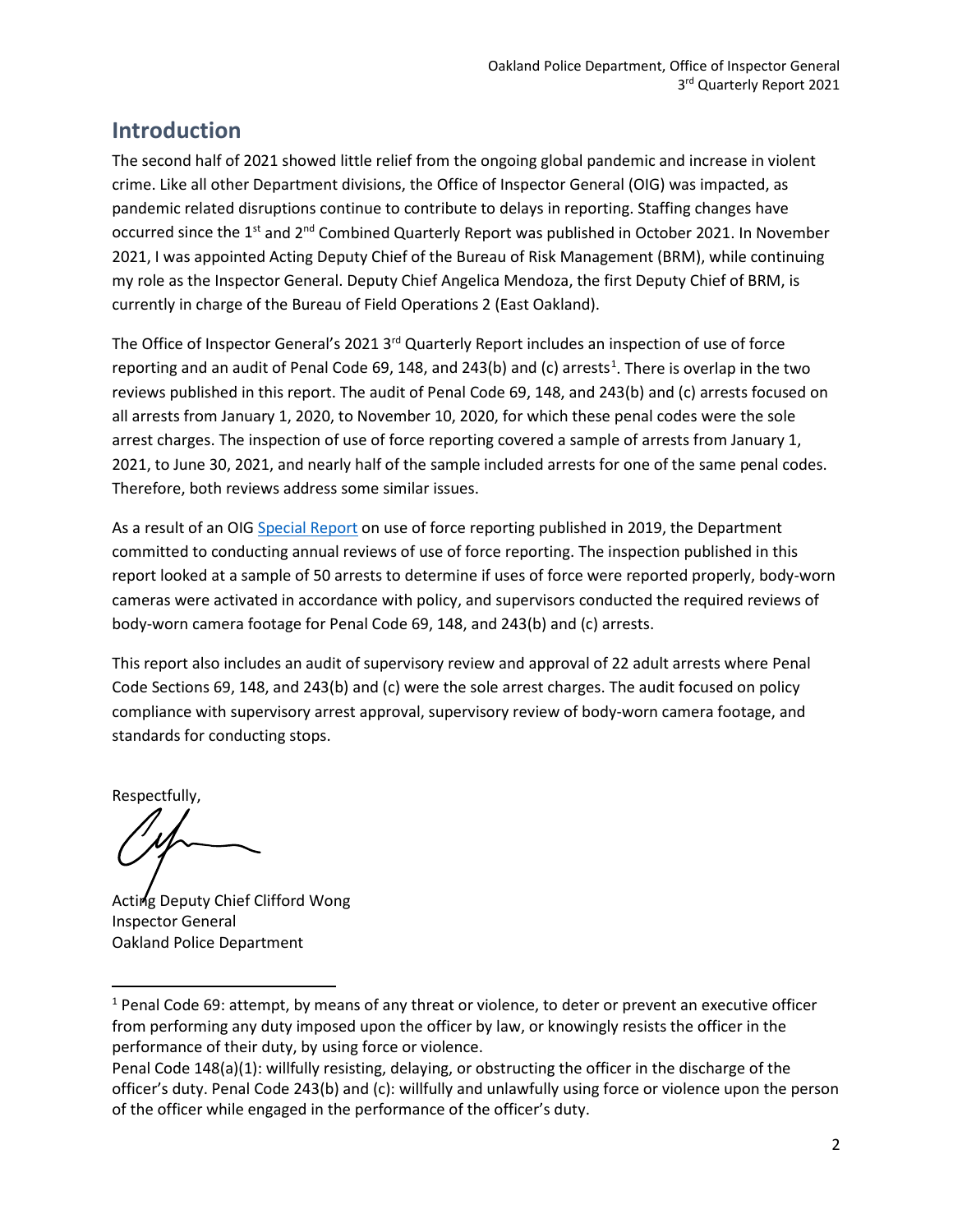### <span id="page-3-0"></span>Inspection of Use of Force Reporting

*By Police Performance Auditor Juanito Rus*

### **Objectives**

For the period of January 1, 2021, through June 31, 2021:

- 1. Determine if uses of force by OPD officers were going unreported.
- 2. Determine if OPD officers were properly documenting their uses of force, particularly the lowest level uses of force to overcome resistance (level 4 type 32 force), per Department General Order (DGO) K-4, (*Reporting and Investigating the Use of Force*) and Special Order 9202, modifying DGO K-4.
- 3. Determine if officers were complying with the Department's body-worn camera activation policy as set forth in DGO I-15.1, *Portable Video Management System* (PDRD).
- 4. Determine if sergeants reviewed body-worn camera video of arrests for Penal Codes 69, 148, and 243(b) and (c) within 2 business days of the arrest per the requirements of Special Order 9191, *Additional Audit of Portable Digital Recording Device Video*.

### **Key Findings**

- 1. The Office of Inspector General conducted a detailed review of 50 separate arrests from two arrest categories where there was an increased chance force would be used and only the lowest level of force (level 4 type 32) was observed by the audit team. In 36 of the 50 arrests, 100 officers used a type 32 use of force and only 2 officers (in the same arrest incident) did not report their type 32 use of force. In 14 of the 50 arrests, no force was observed by the audit team.
- 2. In the 50 arrests reviewed by the audit team, while all but two level 4 type 32 uses of force were

documented by the officers using the force in a written police report, only 75% of the officers documented their use of force in the VIEVU record of the body-worn camera video capturing that force.

- 3. In the 50 arrests reviewed by the audit team, most officers activated their body-worn cameras as required by the Department's body-worn camera policy (97% of the 462 activations reviewed were found to be activated as required by policy), and the inspection found no instances in which an officer failed to activate their body-worn cameras at an incident in which activation was required. The inspection additionally found that all 15 activations that were late under department policy came from two categories of activations, officers who failed to activate their body-worn cameras prior to contact with other officers already engaged with individuals for whom activation was required (11 delayed activations), and officers approaching individuals who were found inside or were seen to have crossed an established crime scene perimeter (4 delayed activations).
- 4. In the sample of 21 arrests reviewed which included violations of Penal Codes 69, 148, and 243(b) and (c), the inspection found that sergeants did not consistently review body-worn camera video of the arrests in a timely fashion as required by Special Order 9191.

### **Key Recommendations**

Overall, there are a total of five recommendations in this inspection. For details, see the Findings and Recommendations Section on pages 27-28.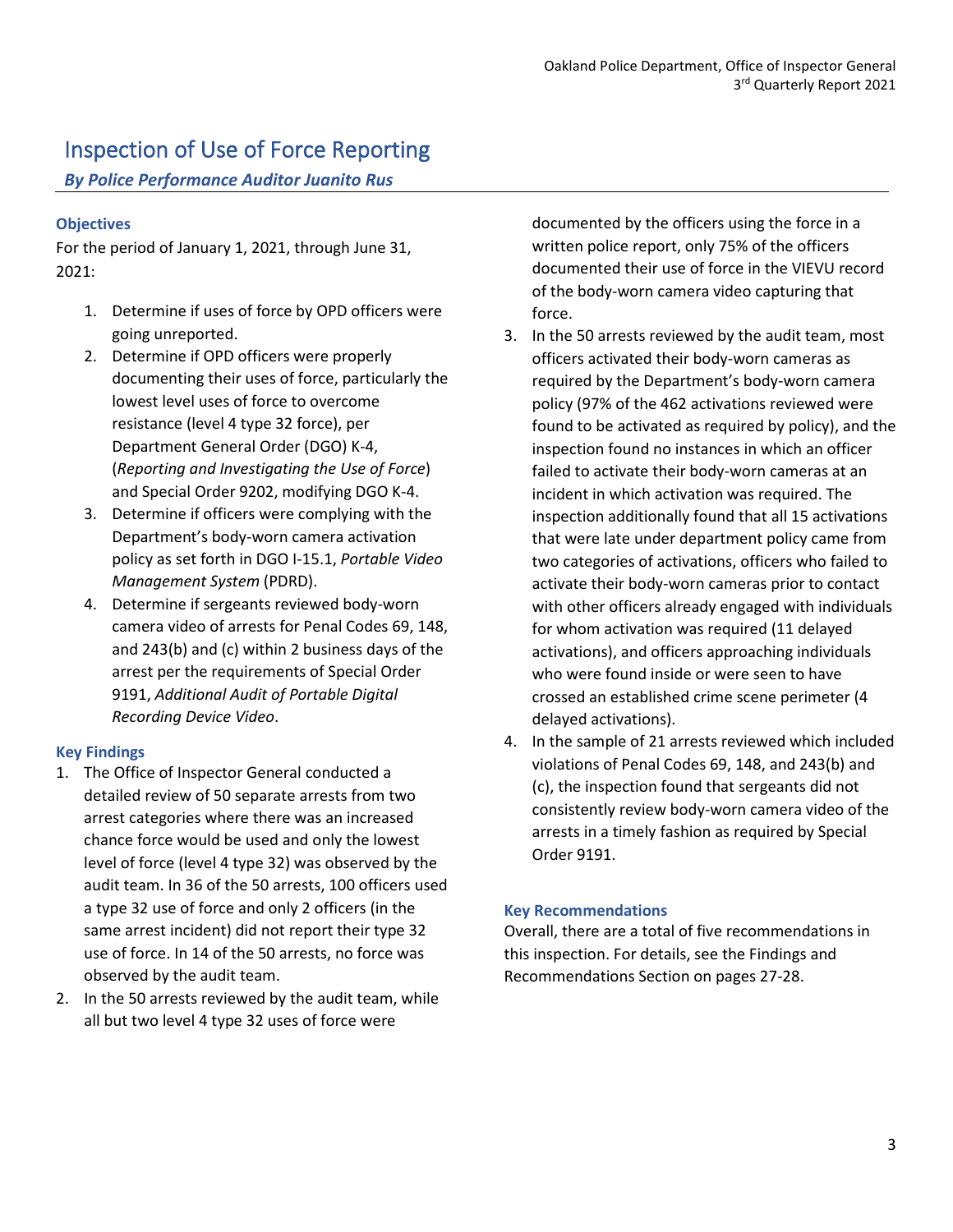### **Executive Summary**

The purpose of this inspection was to determine if uses of force by officers were going unreported during incidents where there was an increased chance force would be used. Prior to this inspection, the Office of Inspector General (OIG) conducted three audits to assess force reporting since 2019. The Department committed to conducting an annual review of use of force reporting after the second such audit, titled *An Assessment of the Oakland Police Department's Use of Force Reporting, Usage of Portable Digital Recording Devices, and Supervision of Incidents During Arrests for Offenses Where There is a Significant Chance That Force Would Be Used, published in 2019.* 

The first audit, titled *Audit of the Downward Trend in the Number of Reported Police Officers' Intentional Pointing of a Firearm at Subjects*, published in February 2019, was initiated in early 2018 due to the continued downward trend in uses of force. The audit focused on the decline in pointing of a firearm at subjects (a reportable use of force that does not require a full investigation) and identified six significant factors that contributed to the downward trend in the Department's number of reported incidents involving police officers pointing their firearms at subjects.

The second audit, titled *An Assessment of the Oakland Police Department's Use of Force Reporting, Usage of Portable Digital Recording Devices, and Supervision of Incidents during Arrests for Offenses Where There Is A Significant Chance that Force would Be Used*, published in July 2019, was a follow-up audit to determine if additional types of force were going unreported, and to identify issues associated with the use of body-worn cameras and supervision of incidents more likely to involve force. The second audit found that uses of force involving weaponless defense techniques and pointing of a firearm at a subject were not always being reported in accordance with department policy and procedures.

The third audit, titled *Inspection of Use of Force Reporting,* published in May 2020, was designed to evaluate the accuracy of the Oakland Police Department's reporting of uses of force, determine whether sergeants were conducting timely reviews of arrests for violations of Penal Code 69, 148, and 243(b) and (c) per departmental policy as set forth in Special Order 9191, and to examine officer compliance with the body-worn camera activation policy found in Departmental General Order I-15.1, *Personal Digital Recording Devices.* The third audit found improvements in the reporting of force, however it identified issues with sergeants conducting timely video review as required by Special Order 9191, and compliance with the Department's body-worn camera activation policies, including delayed activations and officers with no record of body-worn camera video where such video was required by policy.

Accordingly, the OIG made policy, training, and monitoring of force recommendations to address the issues found in all three audits, including a recommendation to revise the Department's policy on reporting and investigating force (Department General Order K-4, *Reporting and Investigating the Use of Force*). In response to the OIG's recommendations, the Department, in conjunction with the Oakland Police Commission, revised the Department's use of force policy. Changes were implemented through Special Order 9196 on February 15, 2020, which included the creation of a new reportable level 4 use of force – type 32 – designed to capture any force employed to counter resistance during a detention or arrest or protect any individual from a combative person, even if that force does not result in injury or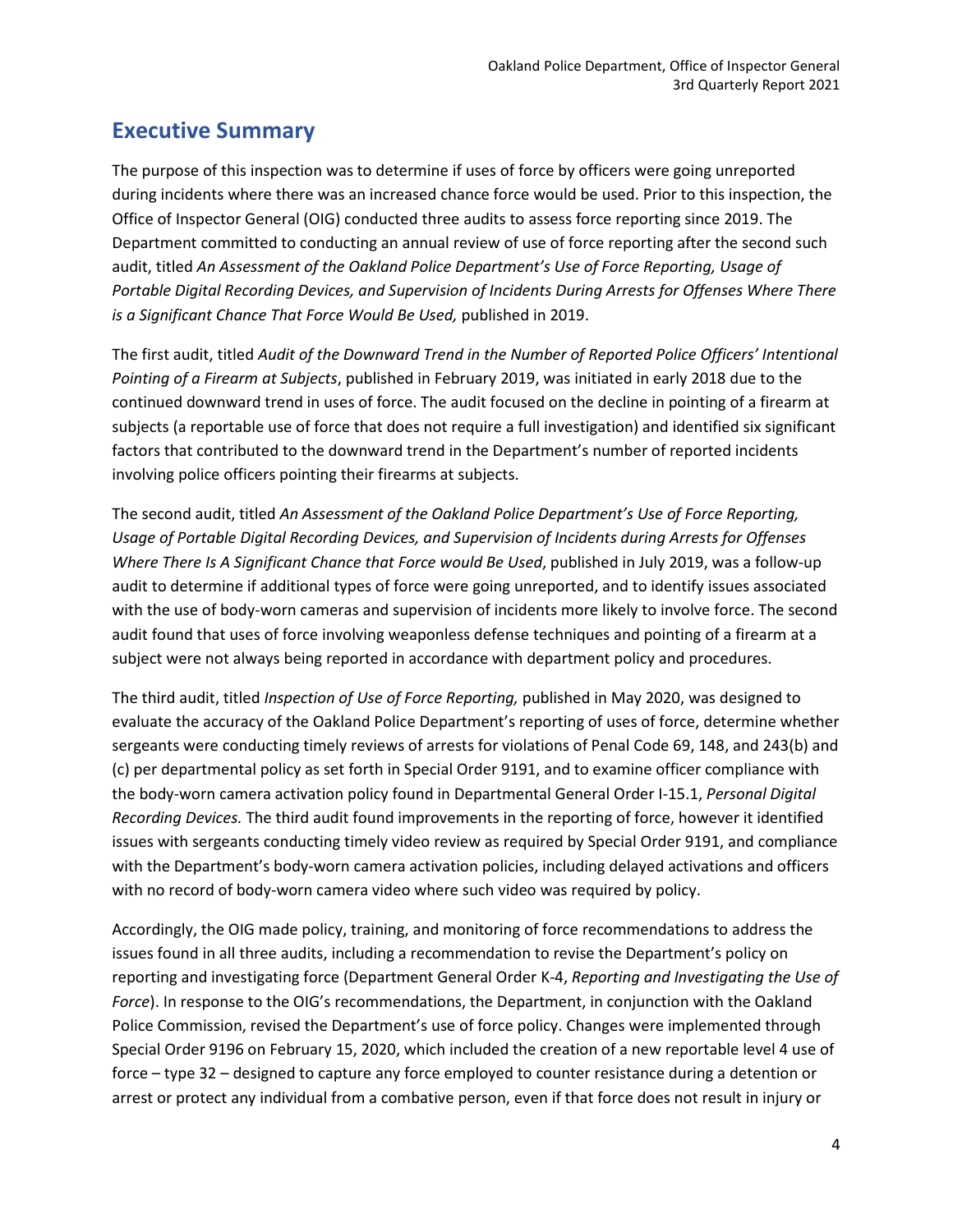complaint. After implementing Special Order 9196, the increased workload resulting from reporting and reviewing type 32 uses of force and its potential impact on public safety caused the Department to temporarily modify the reporting requirements for type 32 uses of force via Special Order 9202, published February 27, 2020.

There were four objectives for this inspection. First, determine if uses of force by OPD officers were going unreported during the inspection period. Second, determine if level 4 type 32 uses of force (the lowest level use of force to overcome resistance) were documented in accordance with Special Order 9202. Third, determine whether sergeants conducted a review of body-worn camera footage for Penal Code 69, 148, and 243(b) and (c) arrests within two days of the arrest. Fourth, determine whether police officers properly activated their body-worn cameras.

In this inspection of use of force reporting, the audit team reviewed a sample of 50 arrest incidents between January and June 2021 for crimes that the audit team determined had an increased chance of force being used, but for which no uses of force were reported in Vision.<sup>[2](#page-5-0)</sup> In the 50 incidents reviewed, the only force observed was level 4 type  $32<sup>3</sup>$  $32<sup>3</sup>$  force (force used to overcome resistance), and in every incident where a type 32 use of force was observed, the force was reported by at least one involved officer. In one incident, two officers failed to report their own participation in a level 4 type 32 use of force which was reported by the third officer involved in that incident. And, while compliance with the requirement to document type 32 uses of force in written reports was high (only the two officers noted above were found to have not documented their force in a written report), 25% of officers did not document their type 32 use of force in the VIEVU record of their body-worn camera footage of the incident, as required by Special Order 9202.

Officer compliance with the Department's body-worn camera activation policies was found to be high, with 97% of the 462 separate body-worn camera videos viewed by the audit team found to have been activated in accordance with policy. Finally, in 5 of the 21 incidents in which individuals were arrested for Penal Code 69, 148, and/or 243(b) and (c) offenses, there were no annotations indicating a sergeant had reviewed the respective police officers' body-worn camera footage within the two-days required by policy. This was an improvement from the last inspection published in May 2020, which found that 11 of 20 Penal Code 69, 148, and/or 243(b) and (c) arrests were missing the sergeant's review within twodays.

<span id="page-5-1"></span><span id="page-5-0"></span> $2$  Vision is an electronic database that stores employee records such as assignments, training, uses of force, pursuits, etc. All reportable uses of force, except for level 4 type 32 force, are entered into Vision. <sup>3</sup> Per Special Order 9202, level 4 type 32 uses of force are not required to be reported in the Department's use of force tracking system (Vision). Therefore, when selecting the sample of incidents to review for this inspection, the audit team was unable to deselect incidents involving type 32 uses of force. Additionally, one of the objectives of this inspection was to determine if type 32 uses of force were being documented as required by policy.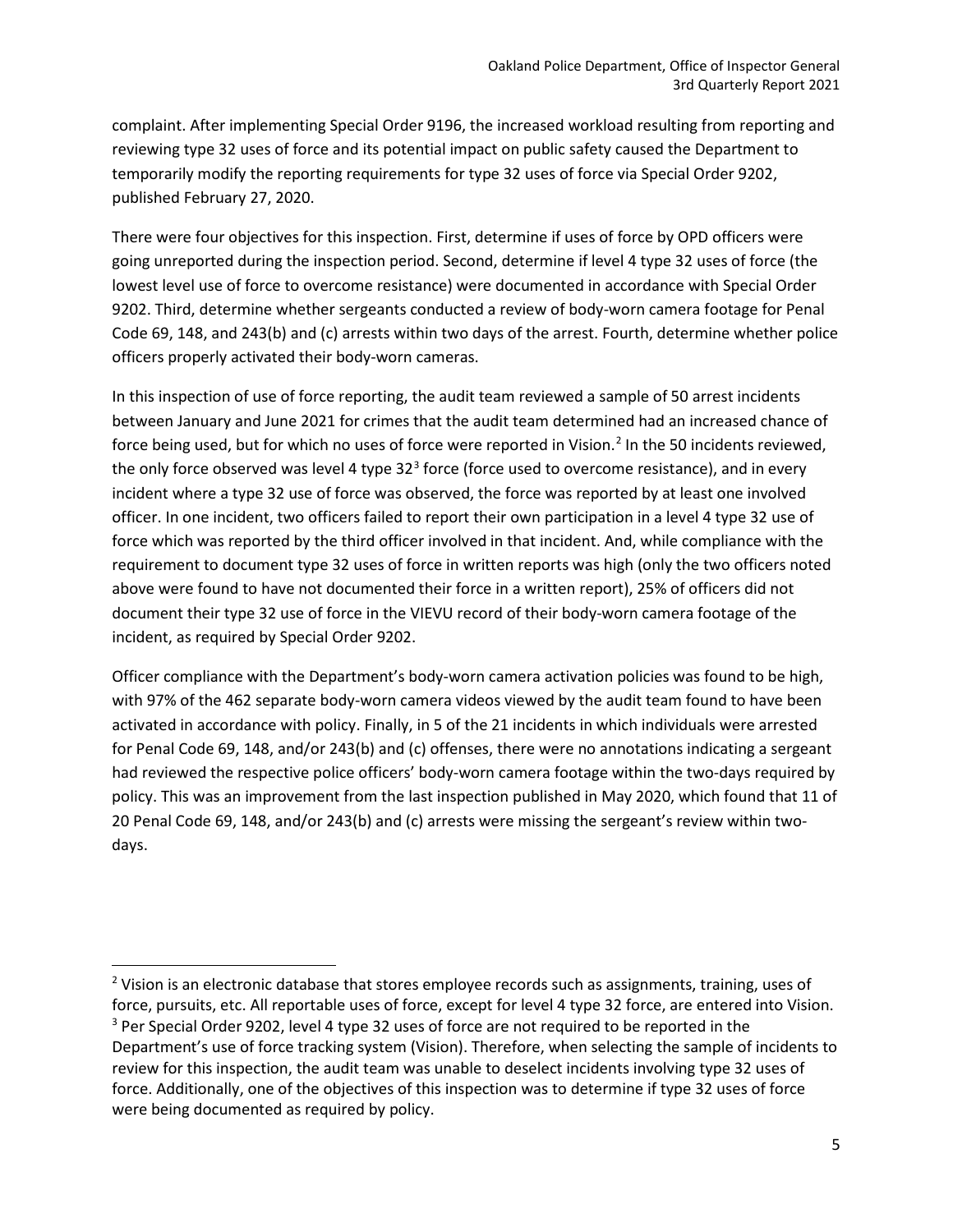### **Background**

An officer's use of force to physically control a subject is a seizure. The Fourth Amendment to the United States Constitution protects people from unreasonable searches and seizures by the government. In *Graham v. Connor*, 490 U.S. 386 (1986), the United States Supreme Court decided that the reasonableness of a use of force must be judged from the perspective of a reasonable officer on the scene, without regard to the officer's underlying intent or motivation. The determination of reasonableness must be based on the totality of circumstances and must include a consideration that police officers are often forced to make split second decisions in circumstances which are tense, uncertain, and rapidly evolving. The determination of reasonableness is not based on the 20/20 vision of hindsight.

There are four levels of force the Oakland Police Department requires its police officers to report and their respective supervisors to investigate to determine reasonableness which are detailed in Departmental General Order K-4, *Reporting and Investigating the Use of Force* and Special Order 9196. Level 1 is the most serious and it includes any use of force resulting in death; any force which creates a substantial risk of causing death; serious bodily injury; and any intentional impact weapon strike to the head. Level 2 includes personal weapon strikes to the head or to a restrained subject; use of impact weapons; police canine bites; and any use of force resulting in an injury which requires treatment in a hospital or medical facility beyond what is required by basic first aid. Level 3 includes the use of pepper spray or other chemical agent (not on a restrained subject); a Taser (not on a restrained subject); and weaponless defense techniques such as hand/palm/elbow strikes and kicks; and all non-carotid takedowns on a restrained subject. Finally, Level 4 includes the intentional pointing of a firearm; weaponless defense techniques such as hair grab, pressure to mastoid or jaw line; a weaponless defense technique control hold<sup>4</sup> (i.e., an elbow escort, twist lock, arm-bar, or bent wrist); all non-carotid takedowns not on a restrained subject; and a canine deployment in which a suspect is located by the canine, but no bite occurs.

### **Force Type 32 – Special Orders 9196 and 9202**

In 2020, the Department revised Departmental General Order K-4, *Reporting and Investigating the Use of Force*. That revision was implemented department-wide through Special Order 9196 issued on February 15, 2020. Among other provisions, that Special Order included changes in the way certain reportable force was defined and the addition of a force type that had not previously been reported – type 32 use of force (categorized as a level 4 use of force). This new type 32 use of force was defined as:

"Members who use any force as defined in DGO K-03 that is not listed under Types 1-31 to either:

- Overcome resistance of a person during an arrest or a detention; or
- Defend oneself or another from combative action by another person"

<span id="page-6-0"></span><sup>4</sup> Special Order 9196, pg. 7 states "handcuffing and escorting techniques which incorporate elements common to control holds and are not used to overcome resistance or inflict pain are NOT reportable uses of force."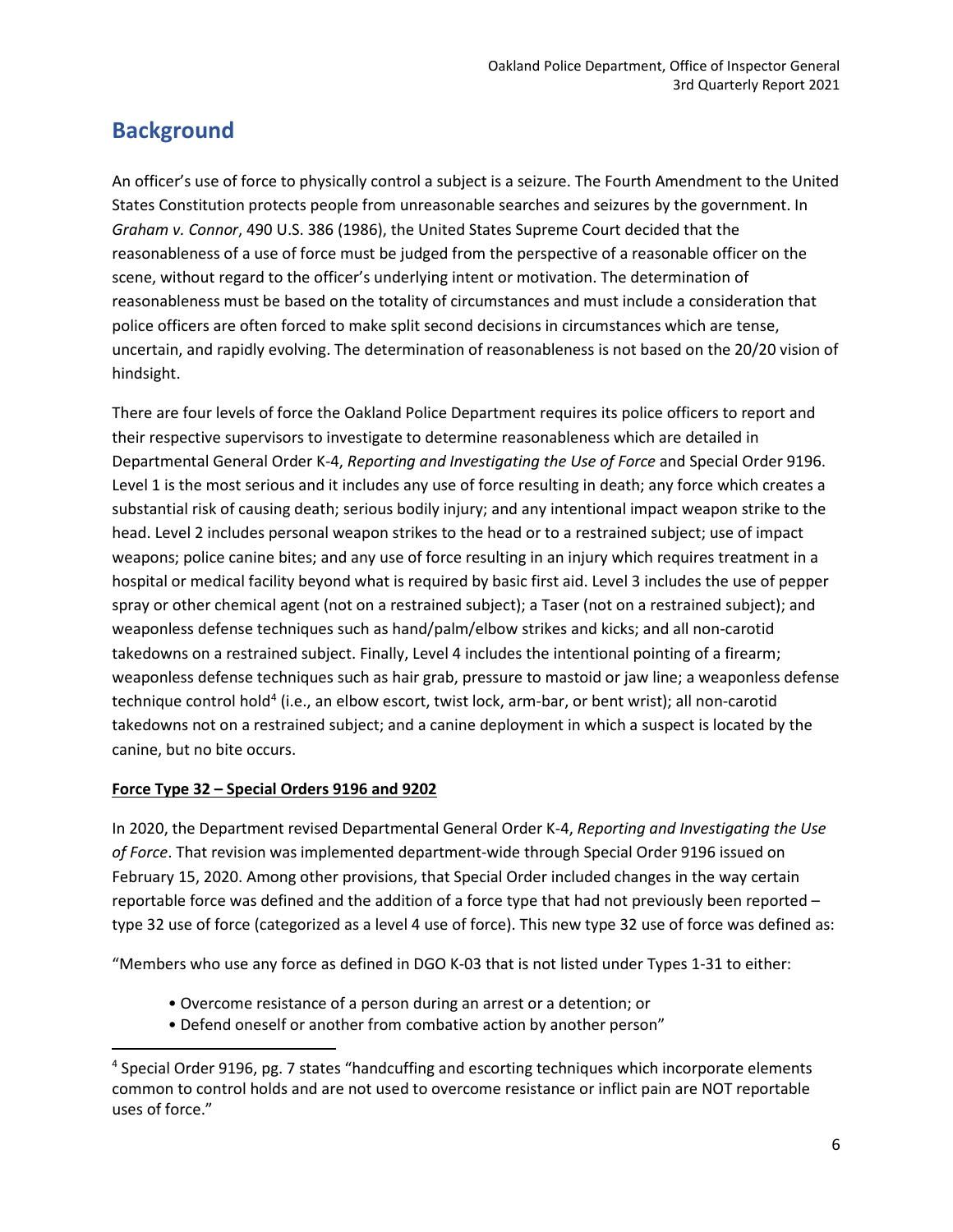Upon implementation of Special Order 9196, the increased workload due to the reporting and review of type 32 uses of force, which occur at a higher frequency than other force types, impacted the Department's response time to calls for service. This led the department to issue Special Order 9202 on February 27, 2020, which modified Special Order 9196 by temporarily removing type 32 uses of force from the standard level 4 use of force reporting requirements of Departmental General Order K-4 and instead require that all officers participating in a type 32 (also referred to as "K32") use of force:

"Shall do the following:

- 1. Document their actions in the applicable Offense, Supplemental, or FI/SDR narrative;
- 2. Write the word "K32" in the above narrative;
- 3. Use the CAD<sup>[5](#page-7-0)</sup> disposition code "K32" to note the incident; and
- 4. Write the word "K32" in the annotations for any associated PDRD/body-worn camera video."

For the purposes of this inspection, the audit team only assessed the requirements to document "K32" uses of force in police reports (offense and supplemental reports) and in the VIEVU-VERIPATROL video record software system<sup>[6](#page-7-1)</sup> (VIEVU or VIEVU record). However, if no documentation was found in either place, the audit team did review the CAD purges to check for the "K32" disposition code.

### **Sergeants' Responsibilities for Arrests/Incidents Involving Penal Codes 69, 148, and 243 (b) and (c)**

In Special Order 9191, dated November 27, 2018, the Department's former Chief of Police stated that recent audits conducted by the Office of Inspector General and the Independent Monitor found that use of force was not consistently reported in accordance with Departmental General Order K-4. The former Chief noted that frequently, the lack of reporting came from incidents involving Penal Codes 69, 148, and 243(b) and (c) arrests. To correct the inconsistent reporting of force, all sergeants are required to audit the body-worn camera footage of arrests involving Penal Codes 69, 148, and 243 (b) and (c), and to review the footage within two business days of the incident. Sergeants are required to view the footage from the beginning of the incident through the arrest and annotate their review of the footage in the "Comment" area of the VIEVU record.

In California, a police officer may charge an individual with Penal Code 69 if the individual attempts, by means of any threat or violence, to deter or prevent the police officer from performing any duty imposed upon the officer by law, or if the individual knowingly resists, by the use of force or violence, the officer in the performance of his or her duty.

A police officer may charge an individual with Penal Code 148 if the individual willfully resists, delays, or obstructs the police officer's performance of his or her duties.

<span id="page-7-0"></span><sup>&</sup>lt;sup>5</sup> Computer Aided Dispatch (CAD) is the Department's communication system that tracks calls for service.

<span id="page-7-1"></span><sup>6</sup> VIEVU-VERIPATROL is a secure evidence management software system for the storage, retrieval, and management of video files from VIEVU cameras.

<sup>(</sup>http://storage.VIEVUsolution.com/documents/VERIPATROL%20Admin%20User%20Guide.pdf)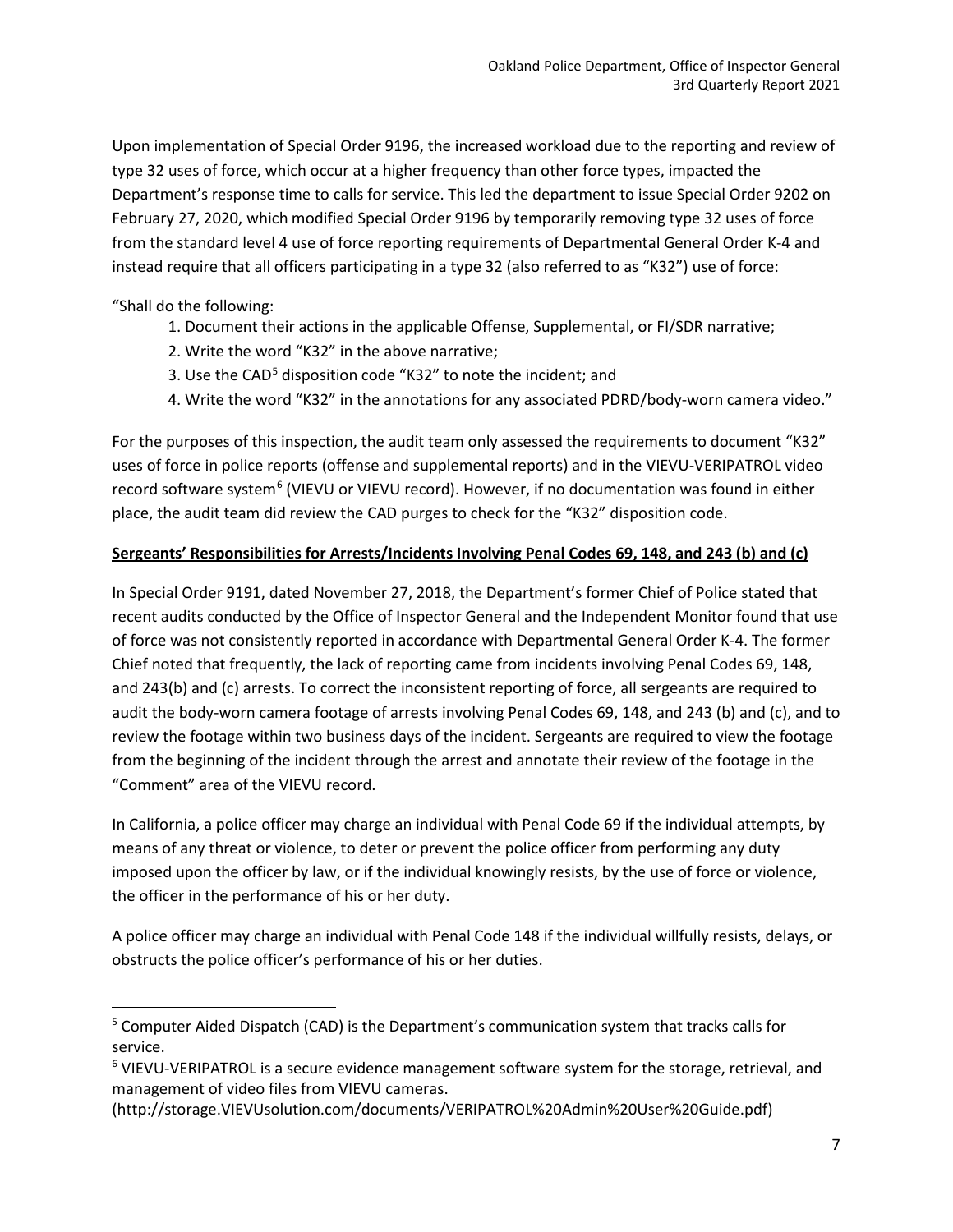A police officer may charge an individual with Penal Code 243(b) if the individual commits battery against the police officer or other first responder engaged in the performance of his or her duties and/or charge the individual with Penal Code 243(c) if the individual committing the offense knows or reasonably should know that the victim is a peace officer or other first responder engaged in the performance of his or her duties.

### **Activation of Body-Worn Cameras**

The Department requires that officers activate their body-worn cameras prior to contacting members of the public under several circumstances, including but not limited to:

- Citizen contacts to confirm or dispel a suspicion that the citizen may be involved as a suspect in criminal activity
- Detentions and arrests
- Conducting searches of a person and/or property incident to arrest
- Transporting any detained or arrested citizen (excluding prisoner wagon transport)<sup>[7](#page-8-0)</sup>

### **Prior Audits**

In early 2018, the Office of Inspector General noted the continued downward trend in uses of force, specifically the decline in pointing of a firearm at subjects, and therefore initiated an audit titled *Audit of the Downward Trend in the Number of Reported Police Officers' Intentional Pointing of a Firearm at Subjects*, published in February 2019. That audit identified deficiencies in the Department's use of force reporting policy. A follow-up audit titled *An Assessment of the Oakland Police Department's Use of Force Reporting, Usage of Portable Digital Recording Devices, and Supervision of Incidents during Arrests for Offenses Where There Is a Significant Chance that Force would Be Used*, published in July 2019, found reporting issues with certain force types, as well as deficiencies in the supervisory review of incidents where there was an increased chance force would be used.

The most recent review titled *Inspection of Use of Force Reporting*, published May 2020, found deficiencies in the sergeant's review of Penal Code 69, 148, and 243(b) and (c) arrests, which is required to ensure use of force does not go unreported, and body-worn camera activation violations. The following recommendations were made:

- **Recommendation #1**: The Department should ensure its sergeants are annotating their review of police officers' body-worn camera footage in which offenses of Penal Code 69, 148(a)(1), and/or 243(b) and (c) allegedly occurred.
	- o **Status**: Assessed in this inspection.
- **Recommendation #2**: The Department should provide guidance on the placement of body-worn cameras during transport of detainees/arrestees.

<span id="page-8-0"></span><sup>7</sup> Departmental General Order I-15.1, Portable Video Management System, pgs. 2-4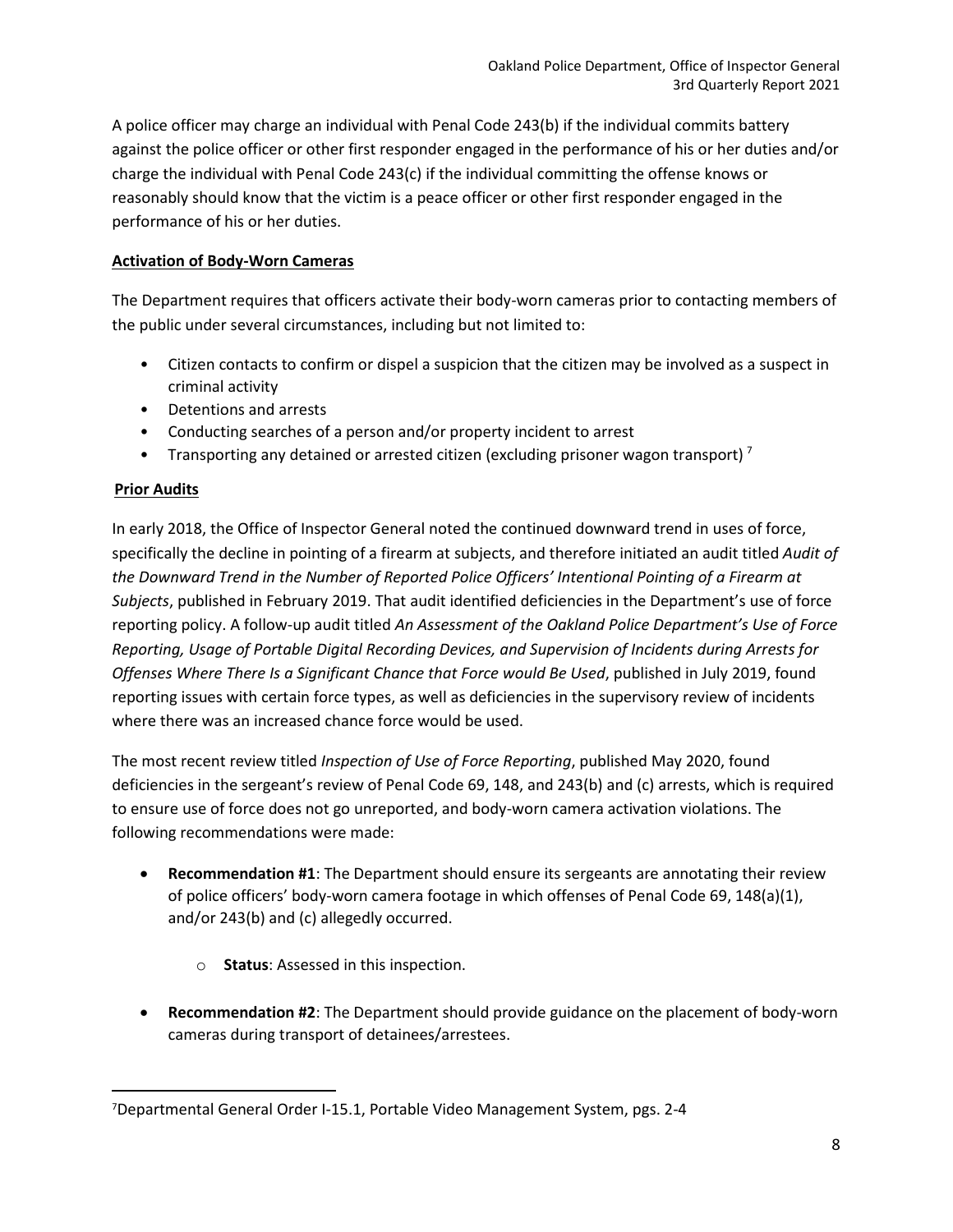- o **Status:** The Department will begin implementing new body-worn cameras in the beginning of 2022 and will address placement of the cameras during transport of detainees/arrestees during training on the new cameras.
- **Recommendation #3:** The Department should also assess the feasibility of outfitting patrol cars with in-car video cameras. In-car video cameras would capture additional angles not captured by body-worn cameras, including the rear seat of the transporting vehicle.
	- o **Status:** Although the Department entered into a contract for the procurement of new body-worn cameras in late 2021, in-car video cameras were not included due to budget constraints.

### **Scope/Population**

This inspection focused on use of force reporting; sergeants' review of body-worn camera footage of Penal Code 69, 148, and 243(b) and (c) arrests; and body-worn camera activation. The inspection covered arrest incidents occurring between January 1, 2021, and June 30, 2021. Incidents involving arrests for crimes that had an increased chance of force being used during apprehension were selected from a list of all arrests during the inspection period (See Table 1). All incidents that had an associated use of force report in Vision<sup>[8](#page-9-0)</sup> were eliminated from the population so that the inspection could determine if force was being used but not properly reported.<sup>[9](#page-9-1)</sup>

The audit team received a department arrest report for the period of January 1, 2021, to June 30, 2021, which included 2,811 arrests. Incidents involving arrests for select penal code violations were grouped into two categories:

- 1. Group A Resisting and Obstructing Arrest and Battery on a Peace Officer/Emergency Personnel
- 2. Group B Crimes involving firearms and violence

<span id="page-9-0"></span><sup>8</sup> Vision is an electronic database that stores employee records such as assignments, training, uses of force, pursuits, etc.

<span id="page-9-1"></span><sup>&</sup>lt;sup>9</sup> There is one force type (Type 32 - Any use of force, as defined in DGO K-03, used to overcome resistance of a person during an arrest or a detention; or defend oneself or another from combative action by another person and which is not categorized in reporting types 1-31) that is not required to be entered into the Department's Vision system. Therefore, incidents reviewed for this inspection included incidents that involved Type 32 uses of force.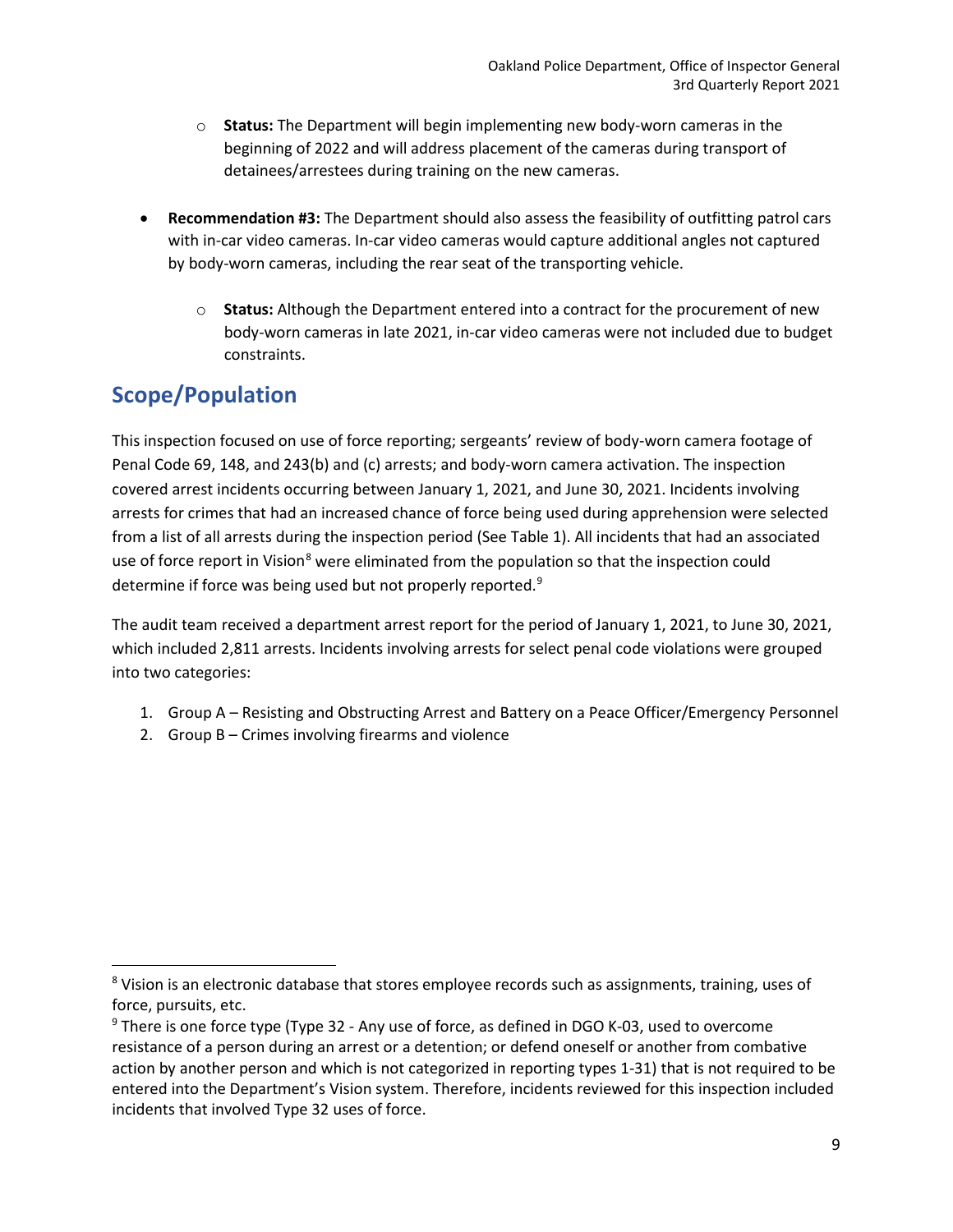| <b>Statute</b> | <b>Description</b>                                   | Group |
|----------------|------------------------------------------------------|-------|
|                | OBSTRUCT/RESIST/ETC PUBLIC/PEACE OFFICER/EMERGENCY   |       |
| PC148 (A)(1)   | <b>MED TECH</b>                                      | A     |
| PC148 (D)      | ATTEMP TO REMOVE/ETC FIREARM FROM, PEACE OFFICER/ETC | A     |
| PC148.9(A)     | FALSE IDENTIFICATION TO SPECIFIC PEACE OFFICER       | A     |
| PC241 (C)      | ASSAULT ON PEACE OFF/FF/ETC                          | A     |
| PC243 (B)      | BATTERY ON PEACE OFFICER/EMERGENCY PERSONNEL/ETC     | A     |
|                | BATTERY ON PEACE OFFICER/EMERGENCY PERSONNEL/ETC     |       |
| PC243 (C)      | W/INJURY                                             | A     |
| PC243 (C)(1)   | BATTERY AGAINST EMERGENCY PERSON/ETC                 | A     |
| PC243 (C)(2)   | <b>BATTERY AGAINST PO</b>                            | A     |
| <b>PC69</b>    | OBSTRUCT/RESIST EXECUTIVE OFFICER-FEL                | A     |
| PC187 (A)      | MURDER: FIRST DEGREE: SHOOT FROM VEHICLE             | B     |
| PC211          | ROBBERY-FIREARM                                      | B     |
|                | ROBBERY/INHABITED DWELLING - KNIFE OR CUTTING        |       |
| PC212.5 (A)    | <b>INSTRUMENT</b>                                    | B     |
| PC215(A)       | <b>CARJACKING WITH KNIFE</b>                         | B     |
| PC245 (A)(1)   | FORCE/ADW-KNIFE:GBI                                  | B     |
| PC245 (A)(2)   | ASSAULT WITH FIREARM ON PERSON - PISTOL WHIP         | B     |
| PC245 (A)(4)   | ADW WITH FORCE: POSSIBLE GBI                         | B     |
| PC245 (B)      | ASSAULT PERSON WITH A SEMIAUTOMATIC FIREARM          | B     |
| PC245 (C)      | ADW NOT F/ARM:PO/FIRE:GBI                            | B     |
| PC245(D)(1)    | ASSAULT W/FIREARM ON PEACE OFFICER/FIREFIGHTER       | B     |
| PC25400 (C)(4) | CARRY CONCEALED WEAPON- UNLAWFUL POSSESS             | B     |
| PC25400 (C)(6) | CARRY A LOADED CONCEALED WEAPON ON PERSON            | B     |
| PC25400        |                                                      |       |
| (C)(6)(A)      | CARRY LOADED CONCEALED WEAPON ON PERSON              | B     |
|                | CARRY LOADED FIREARM IN PUBLIC UNDER SPEC            |       |
| PC25850 (A)    | <b>CIRCUMSTANCES</b>                                 | B     |
| PC25850 (C)(1) | CARRY LOADED FIREARM W/PRIOR FELONY CONVICTION       | B     |
| PC25850 (C)(2) | <b>CARRY STOLEN LOADED FIREARM</b>                   | B     |
| PC25850 (C)(4) | CARRY LOADED FIREARM: UNLAWFUL/PROHIBATED POSSESSION | B     |
| PC25850 (C)(5) | CARRY LOADED FIREARM WHILE / PROHIBATED: SPEC PRIOR  | B     |

**Table 1: List of Penal Codes (PC) for Resisting Arrest, Battery on a Police Officer/Emergency Medical Personnel, Firearms Related Crimes and Violent Crimes**

### **Group A**

There were 43 incidents involving arrest charges for resisting/obstructing arrest and battery on a peace officer/emergency personnel – Penal Codes (PC) 69, 148, 241(c), and 243(b) and (c). Nineteen incidents were eliminated from the population because they had an associated use of force report. The remaining 24 incidents were included in the inspection.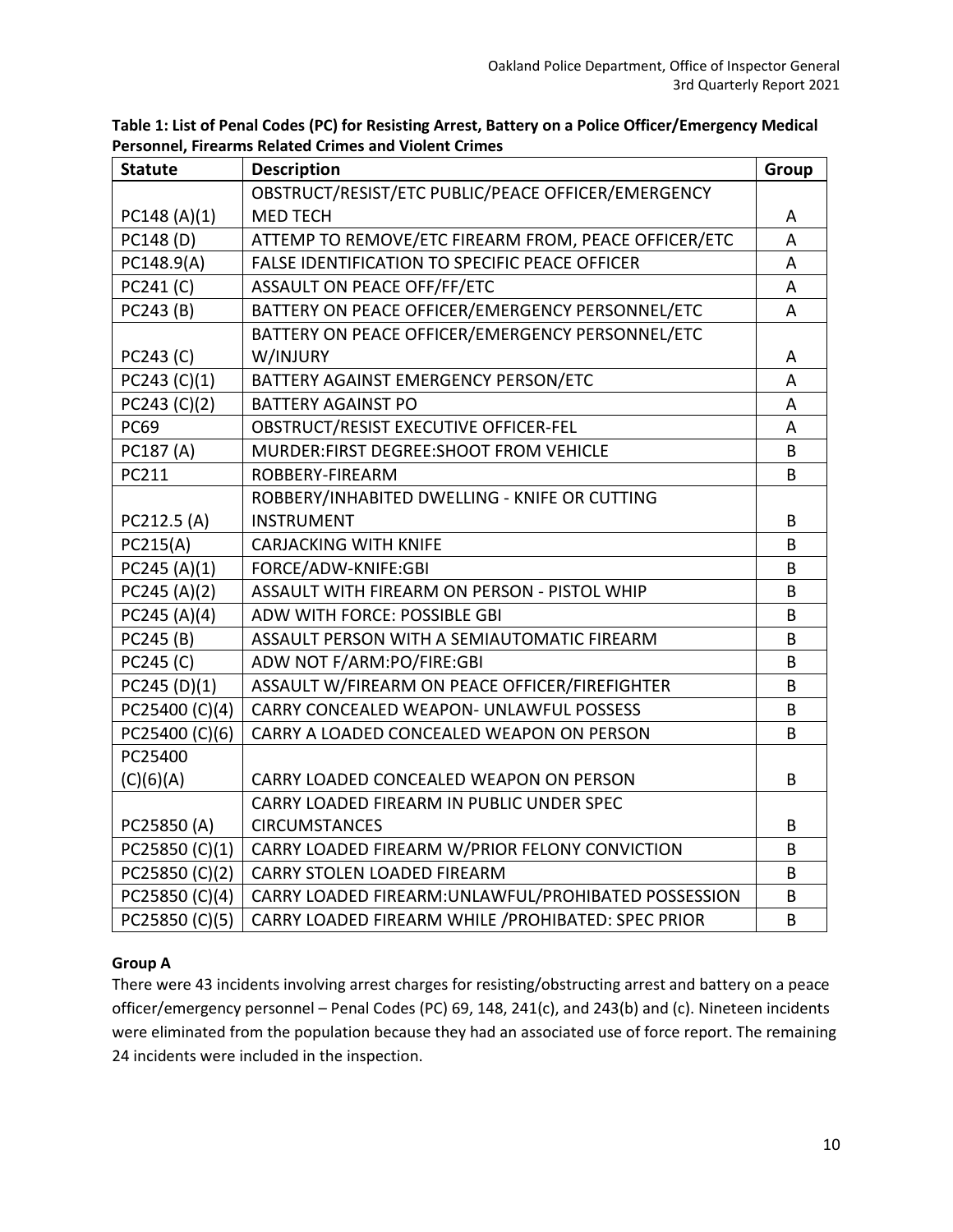### **Group B**

There were 433 incidents involving arrest charges for select violent and firearms related crimes. Of the 433 incidents, 118 had an associated use of force report and were therefore eliminated from the population. Of the remaining 315 incidents, the Auditor reviewed crime reports for a random sample of 50 incidents and selected 26 for further review (16 with a reported Type 32 use of force and 10 without any reported uses of force).<sup>[10](#page-11-0)</sup>

Between Groups A and B, a total of 50 incidents were included in this inspection.

### **Methodology**

For all incidents involving arrests for violations of Penal Codes 69, 148, 241(c), and 243(b) and (c), the audit team reviewed all police reports and body-worn camera footage (Portable Digital Recording Device or PDRD) from every officer on scene<sup>[11](#page-11-1)</sup> from first police contact to the end of police engagement with the subject whether released or processed at jail to determine if:

- There was any force used that was not properly reported
- Type 32 uses of force were properly documented in police reports and in the VIEVU record.
- All officers involved in the incident activated their body-worn cameras according to policy
- Supervising sergeants reviewed body-worn camera footage of incidents involving arrests for violations of Penal Codes 69, 148, and 243(b) and (c) within two days of the incident

For all incidents involving arrests for select firearms-related and violent crimes, the Auditor reviewed all police reports and body camera footage (PDRD) from involved officers from first police contact to the end of police engagement with the subject whether released or processed at jail to determine if:

- There was any force used that was not properly reported
- Type 32 uses of force were properly documented in police reports and in the VIEVU record
- All officers involved in the incident activated their body-worn cameras according to policy

### **References**

- 1. Departmental General Order K-4, *Reporting and Investigating the Use of Force*, dated October 16, 2014
- 2. Departmental General Order K-3, *Use of Force*, dated October 16, 2014

<span id="page-11-0"></span> $10$  After reviewing police reports from the initial random sample of 50 arrests, the Auditor selected every incident which had some indication that a type 32 use of force was employed by the arresting officers (16 incidents), as well as a random selection of 10 additional arrests in which there was no record of force for further review.

<span id="page-11-1"></span> $11$  One of the incidents reviewed from the first sample was of an individual who was initially arrested and charged with PC 148 for actions related to his participation in a protest who later became combative at the hospital. Due to the large number of officers at the protest, the audit team only reviewed body worn camera video of the arresting officers during the protest for the purposes of this inspection, but reviewed all body worn camera of officers in contact with that individual after the initial arrest.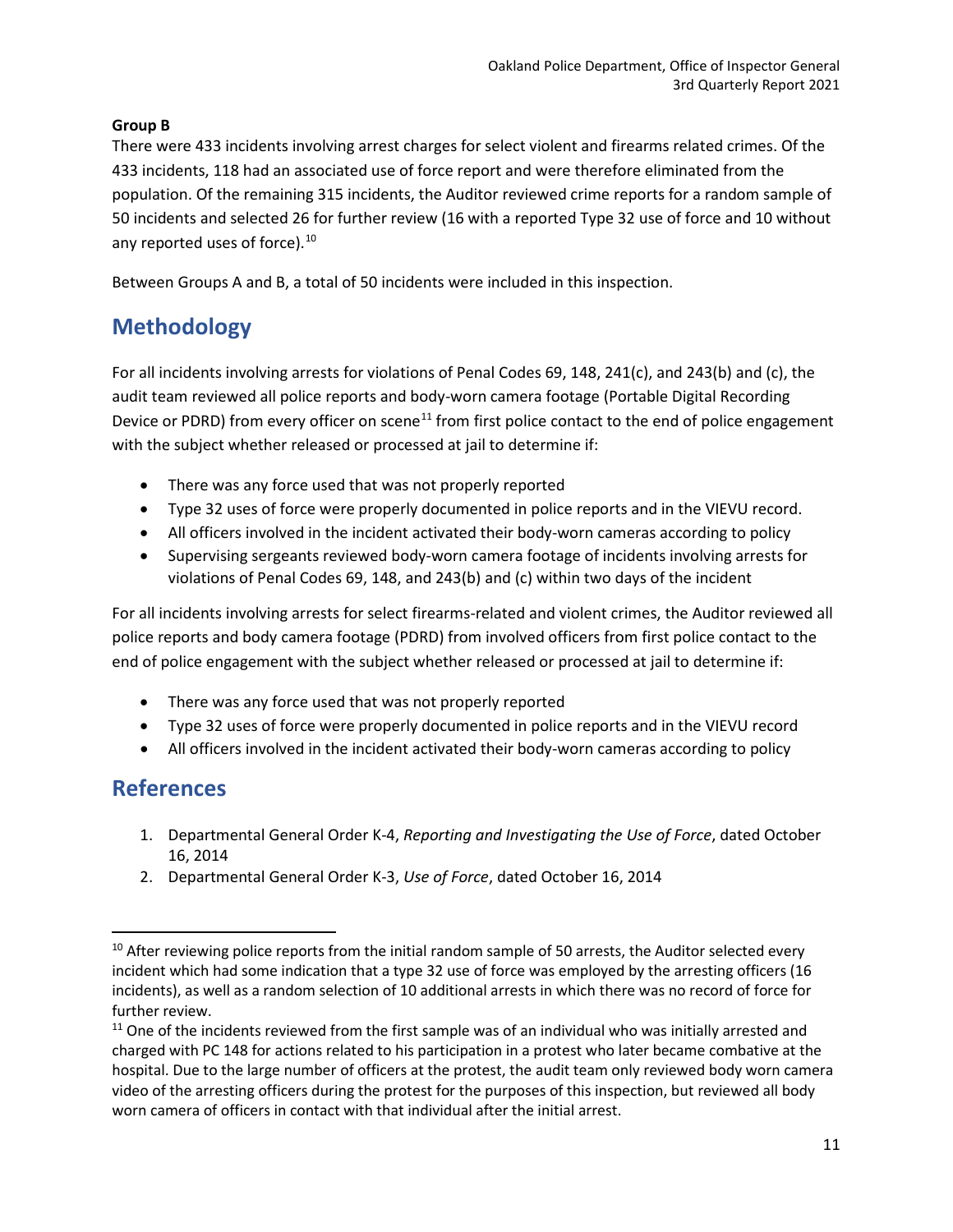- 3. Departmental General Order I-15.1, *Portable Video Management System,* effective date July 16, 2015
- 4. Office of the Chief of Police, Special Order 9191, *Additional Audit of Portable Digital Recording Device Video*, effective date November 27, 2018
- 5. Office of the Chief of Police, Special Order 9196, *Documentation of the Use of Force*, effective date February 15, 2020
- 6. Office of the Chief of Police, Special Order 9202, *Documentation of Specific DGO K-03 Force*, effective date February 27, 2020

### **Findings**

### **FINDING #1**

**The Office of Inspector General conducted a detailed review of 50 separate arrests from two arrest categories where there was an increased chance force would be used and only the lowest level of force (level 4 type 32) was observed by the audit team. In 36 of the 50 arrests, 100 officers used a type 32 use of force and only 2 officers (in the same arrest incident) did not report their type 32 use of force. In 14 of the 50 arrests, no force was observed by the audit team.**

The Office of the Inspector General (OIG) conducts periodic reviews of use of force reporting to determine if the Department is recording every use of force against a member of the public and officers are correctly following Department policy when reporting that force. For this inspection, the OIG conducted an in-depth review of 50 arrests from the first 6 months of 2021 randomly selected from two arrest categories which the Auditor believed would be the most likely to involve a use of force. The incidents reviewed did not have an associated use of force report in the Department's Vision<sup>[12](#page-12-0)</sup> system. However, they did include incidents involving level 4 type 32 uses of force, which were not being entered into Vision during the review period selected.

The first sample consisted of 24 arrests for attempting to deter or prevent the officer from performing a lawful duty (PC 69), resisting or obstructing officers from performing lawful duties (PC 148), or assault or battery on officers and/or other first responders (PC 241(c) and 243(b) and (c)). The second sample consisted of 26 arrests for serious offenses including murder, robbery, assault, and a variety of weapons related crimes (see the Scope and Population section for the full list of included penal code violations). For every arrest in both samples, the audit team read all relevant police reports, and reviewed every body-worn camera video of the incident from the moment police first contacted the subject of the arrest to the time those persons left the Department's control either for booking to county jail or because they were released with a citation. In a few instances, the initial arrest resulted in officers transporting the suspect to the hospital for further medical evaluation prior to booking. In those cases, the audit team reviewed body-worn camera footage and other documentation related to the hospital stay. For this inspection, the audit team paid special attention to any interaction in which officers may have exerted even minimal amounts of physical force to overcome an arrested person's resistance –

<span id="page-12-0"></span> $12$  Vision is an electronic database that stores employee records such as assignments, training, uses of force, pursuits, etc.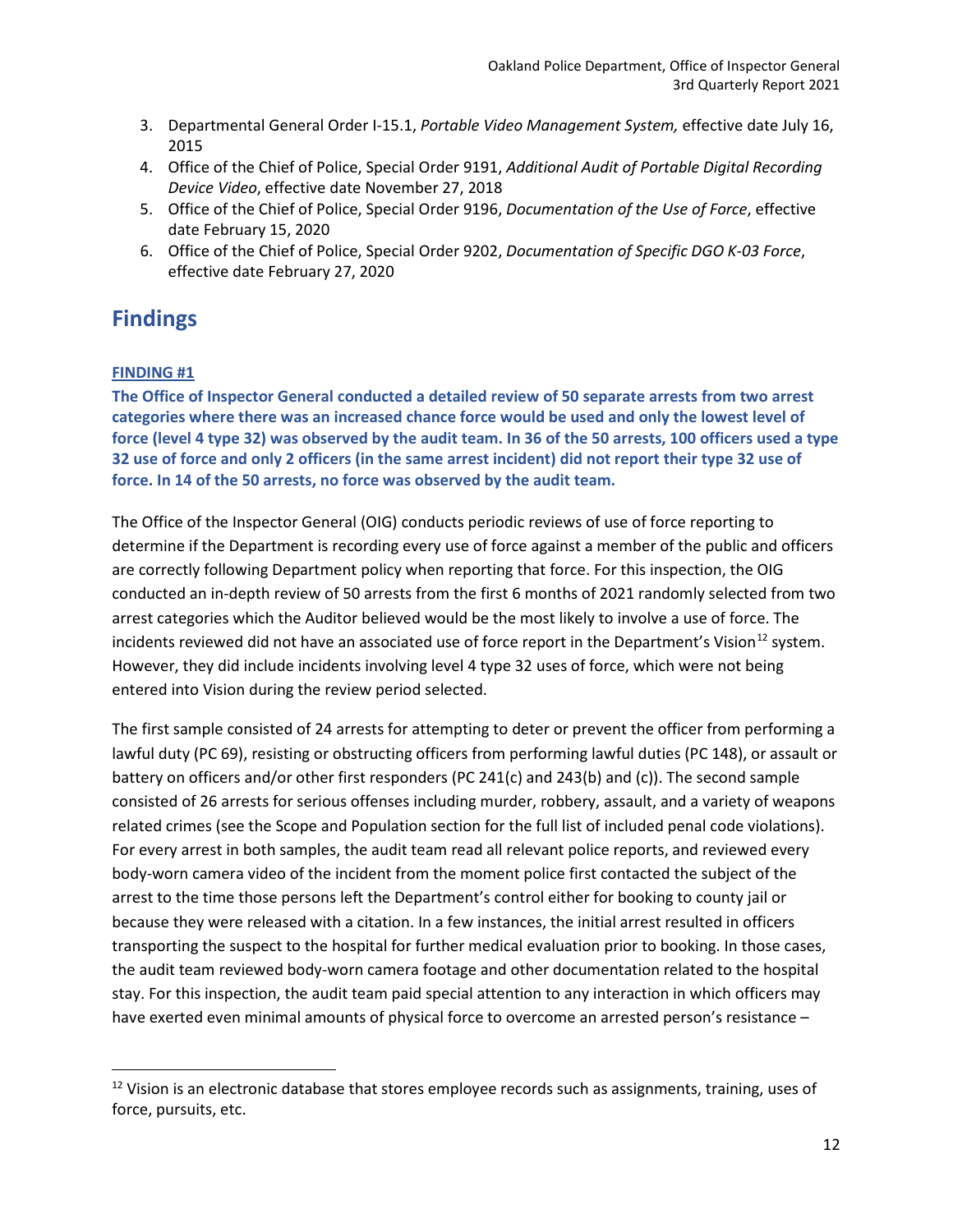categorized as a level 4 type 32 use of force – and failed to document that use of force in the appropriate written reports and associated body-worn camera footage saved in the VIEVU record.

In the first sample of 24 arrests involving violations arising from that arrestee's interaction with the police, 20 arrests included at least one type 32 use of force, and all those uses of force were found to have been documented in police reports and/or the VIEVU record by the officers who used the force. In the remaining four arrests, no force was used.

The second sample of 26 arrests for more serious offenses included 16 in which officers documented using one or more type 32 uses of force when detaining individuals, and 10 in which no force was used. In reviewing the arrests in this sample, the audit team found one arrest in which two officers who used a type 32 use of force did not report the use of force as required by department policy. In that arrest, three officers were seen to physically remove a resistant individual from their vehicle and place them in handcuffs – all of which was documented properly by one of the three officers in both that officer's written report and body-worn camera record. However, the audit team was unable to find any documentation of that use of force by the other two officers who participated in the arrest.<sup>[13](#page-13-0)</sup>

In one other arrest, the audit team observed an interaction in which it appeared officers may have physically intervened to prevent an individual from escaping detention through an open doorway – which would have constituted a reportable level 4 type 32 use of force. However, there was no mention of the individual's attempt to evade arrest or a type 32 use of force in any of the associated police reports or other documentation of the incident. The tight confines of the hallway and presence of the door prevented any of the officers' body-worn cameras from capturing a clear view of officers and the arrestee at the time that a type 32 use of force would have occurred. Therefore, the audit team concluded there was insufficient evidence to determine if this constituted an unreported use of force.

### **FINDING #2**

**In the 50 arrests reviewed by the audit team, while all but two level 4 type 32 uses of force were documented by the officers using the force in a written police report, only 75% of the officers documented their use of force in the VIEVU record of the body-worn camera video capturing that force.**

All officers must properly report all uses of force as required by Department General Order K-4, *Reporting and Investigating the Use of Force*. Per Report Writing Manual U-01, *Use of Force Report: Vision Form Completion Instructions*, uses of force are documented in the Department's Vision system. In February 2020, the Department revised the use of force policy through Special Order 9196 that

<span id="page-13-0"></span> $13$  Although the audit team did not include a review of CAD dispatch codes to confirm if officers were noting their type 32 (coded as "K32") in CAD, the CAD purge for this incident was reviewed to confirm if the two officers' type 32 use of force was documented in CAD. A review of the CAD purge for this incident only found one reported "K32" when there should have been three. Additionally, the team looked for any record of the use of force in stop data forms and other documentation of the arrest and was unable to find any mention of the type 32 use of force by either of these officers in any record of the incident.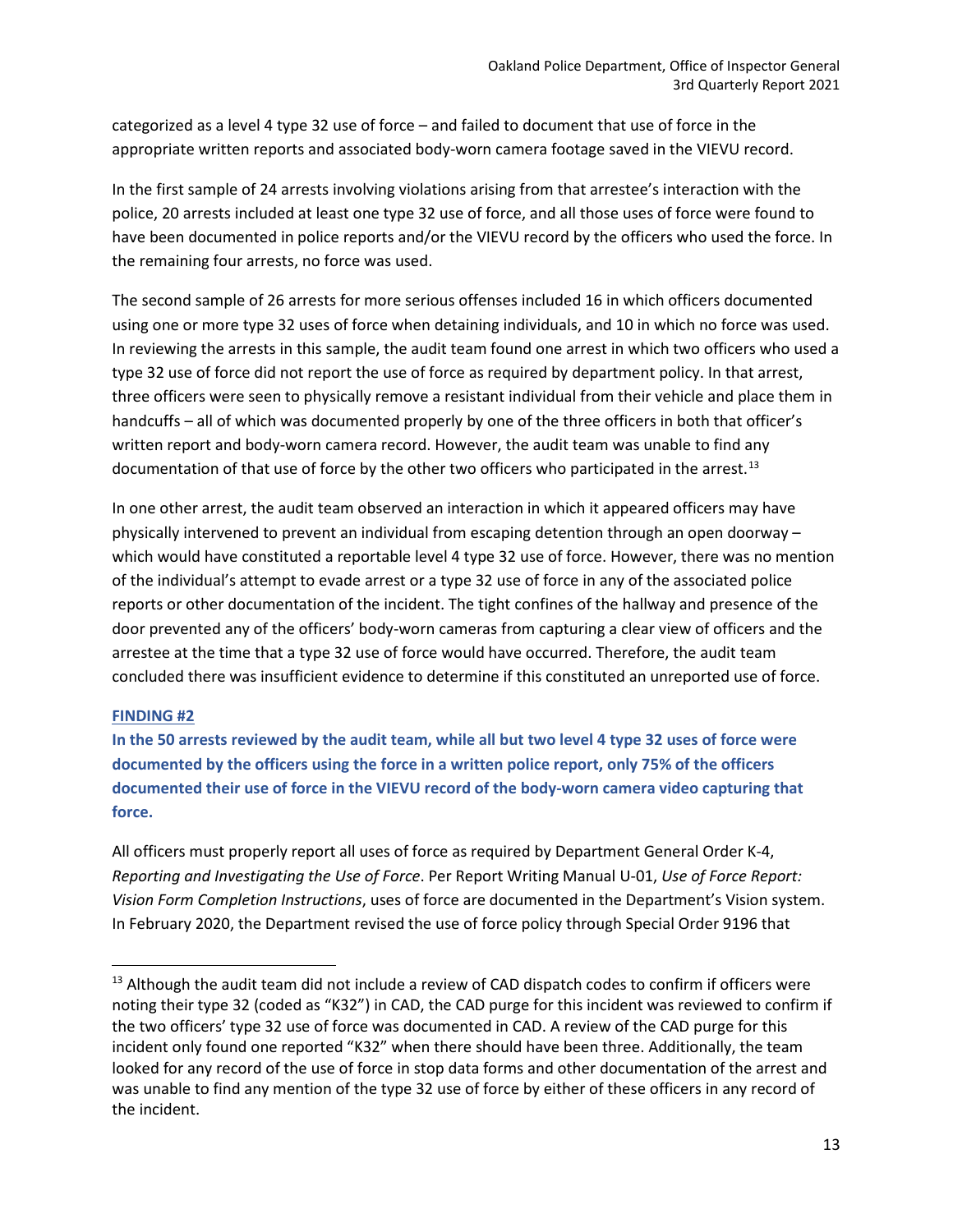redefined force such that previously unreportable actions by officers were reclassified as reportable uses of force, including *any* type of physical intervention to overcome resistance or protect an officer or member of the public. Initially, this new category of force was integrated into the Department's regular force reporting structure under DGO K-4. However, the additional reporting requirements had a significant impact on workload and the ability to respond to calls for service. Therefore, the Department issued Special Order 9202, temporarily modifying the reporting requirements for the most minor uses of physical force used to overcome resistance (level 4 type 32). Under that Special Order, officers who employ a type 32 use of force are required to document that force by writing "K32" in the police report of the incident (if they write the main crime report) or in a supplemental report (if they are not the primary reporting officer). Additionally, the Special Order requires officers to document the type 32 with a notification to dispatch, and by including a "K32" notation in the VIEVU record for the body-worn camera footage that captures their participation in the type 32 use of force.<sup>[14](#page-14-0)</sup> After Special Order 9202 was executed, officers no longer had to enter type 32 uses of force into Vision.

To assess officer compliance with the reporting requirements of Special Order 9202, the audit team reviewed crime reports and supplemental reports associated with every one of the 50 arrests selected in both samples. Additionally, the team reviewed the documentation in the VIEVU record of the officers' body-worn camera footage. The review showed that 98 of the 100 officers (98%) involved in a type 32 use of force documented their involvement in a written police report and 2 did not document their type 32 uses of force at all (though those 2 officers' involvement in the use of force was documented by another officer on scene as detailed in Finding #1). However, only 75 (75%) made a notation in the video record in which force was observed. Overall, 25 (25%) of the 100 officers involved in a type 32 use of force across 21 separate arrests in which force was used did not fully document that force in both a written police report and in the body-worn camera record, as required by Special Order 9202 (See Table 2).

| use of force per the requirements of that policy. |                 |                                                                   |
|---------------------------------------------------|-----------------|-------------------------------------------------------------------|
|                                                   | <b>Officers</b> | <b>Incidents</b>                                                  |
| <b>Observed Type 32</b>                           | 100 (100%)      | 36                                                                |
| <b>Type 32 Documented in Both Written</b>         | 75 (75%)        | 15 (all officers correctly reported                               |
| <b>Reports and VIEVU (In Policy)</b>              |                 | force)                                                            |
| Type 32 Not Documented in Both Written            | 25 (25%)        | 21 (at least one participating officer                            |
| <b>Reports and VIEVU (Not in Policy)</b>          |                 | did not report force in every place it<br>was required by policy) |

*This table contains information on both individual officer compliance with the Department's type 32 use of force reporting requirements per Special Order 9202, and the number of incidents in which either* all *involved officers complied with the policy or at least one did not report their participation in a type 32* 

### **Table 2: Officer Compliance with Level 4 Type 32 Use of Force Reporting Requirements**

<span id="page-14-0"></span><sup>14</sup> Although Special Order 9202 requires officers to document type 32 uses of force using a CAD disposition code that is reported to dispatch, this inspection did not assess this requirement. Rather, it only focused on the recording of type 32 uses of force in police reports and body worn camera records. This is because the Department found that documenting type 32 uses of force using a CAD disposition code was not as reliable as the other methods due to CAD technology and reporting capabilities.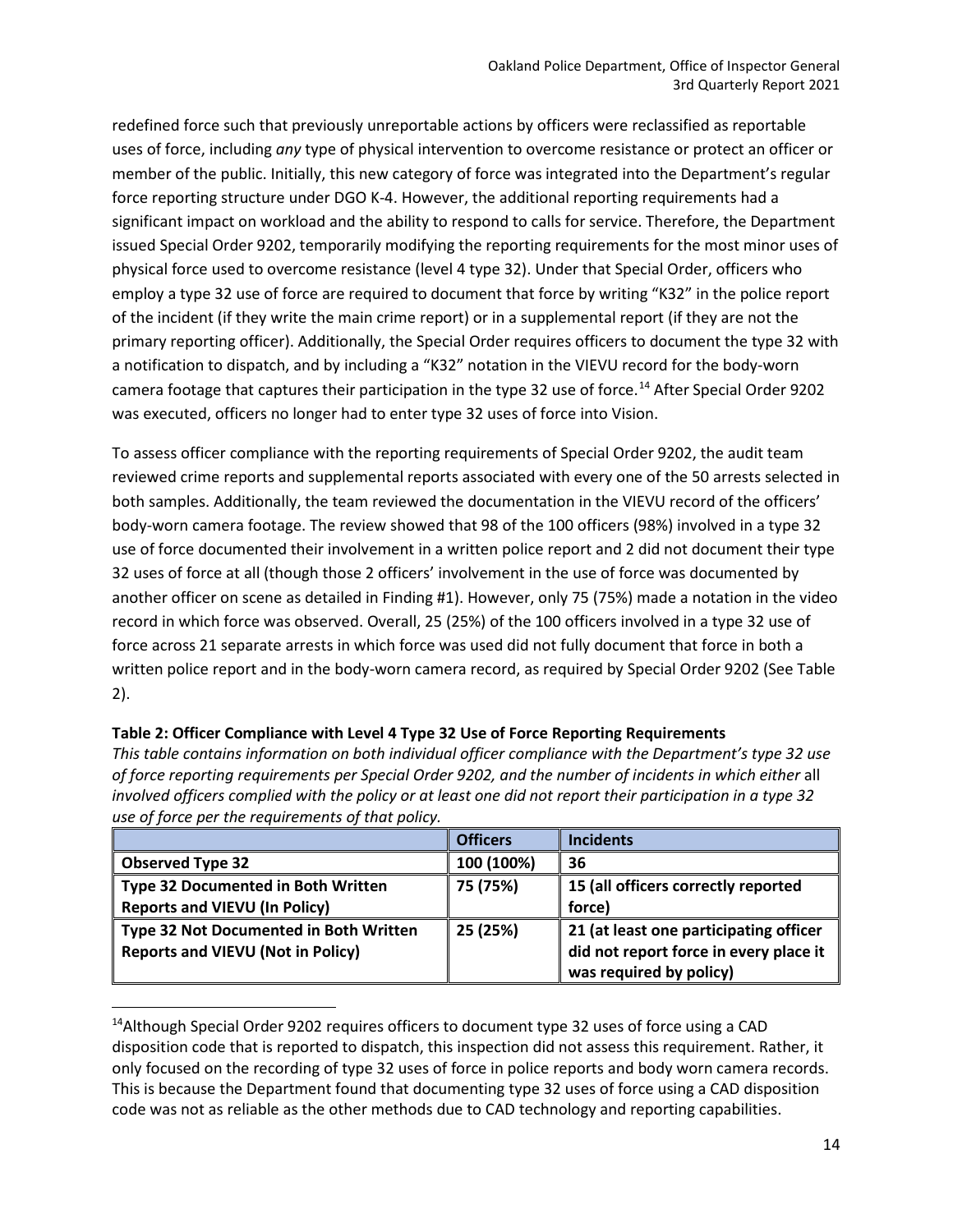| Documented in a written report, but<br>not in VIEVU | 23 (23%) | 20 (at least one participating<br>officer <b>did not</b> document<br>their use of force in VIEVU)                                  |
|-----------------------------------------------------|----------|------------------------------------------------------------------------------------------------------------------------------------|
| No Documentation of the K32                         | 2(2%)    | 1 (at least one participating<br>officer <i>did not</i> document<br>their use of force in any of<br>the places required by policy) |

#### **Additional Observation #1**

**The audit team noted that the lack of specificity with respect to exactly where the "K32" reporting was mandated to appear led to a great deal of variation in the way individual officers chose to comply with the reporting requirements of Special Order 9202.** 

In the written reports which correctly included the "K32" notation in the report narrative – both main crime reports and supplementals – the exact placement of that "K32" varied. Most reports that correctly included this flag had some discussion of the force in the body of the report but included the "K32" notation at the end of the report along with various other required notations and statements (affirming that body-worn cameras were correctly activated, etc.). However, in some cases "K32" was written at the beginning of the report, and in others it was included parenthetically when describing the use of force itself. While a keyword search of these reports would find the "K32" regardless of its placement in the text of the document, the variation required the audit team to carefully review each report in its entirety to assure that variation in placement of the notation was not categorized as non-compliance with the reporting policy.

Likewise for the reporting in the VIEVU record, some officers included the "K32" notation in the "category" field of the video record, others in the "tags" field, and some noted it in the video's "comment" section. In some videos the "K32" notation could be found in multiple places. Upon further examination, the audit team found that the dropdown menus for both the "category" and "tag" fields in VIEVU included "K32" as an optional entry, adding confusion to the choice of how to document these uses of force. The audit team was careful to record the notation wherever it appeared in the video's documentation, as the policy does not specify which field the officer must use, only that the "K32" notation must exist. However, that variation and the potential that the K32 notation could exist in multiple fields for a single video could prove problematic insofar as keyword searches are used to generate statistics on the prevalence of type 32 uses of force. This variation could have been avoided by specifying a field as opposed to referring to the generic "annotations" in policy, and by limiting the use of "K32" as a drop-down option to a single field. These changes would have made both this analysis easier and would improve the utility of the data set for statistical purposes.

The audit team also noted some of the issues identified in this inspection are not specific to this Special Order and provide insight for drafting and training on future Department reporting policies, temporary or otherwise.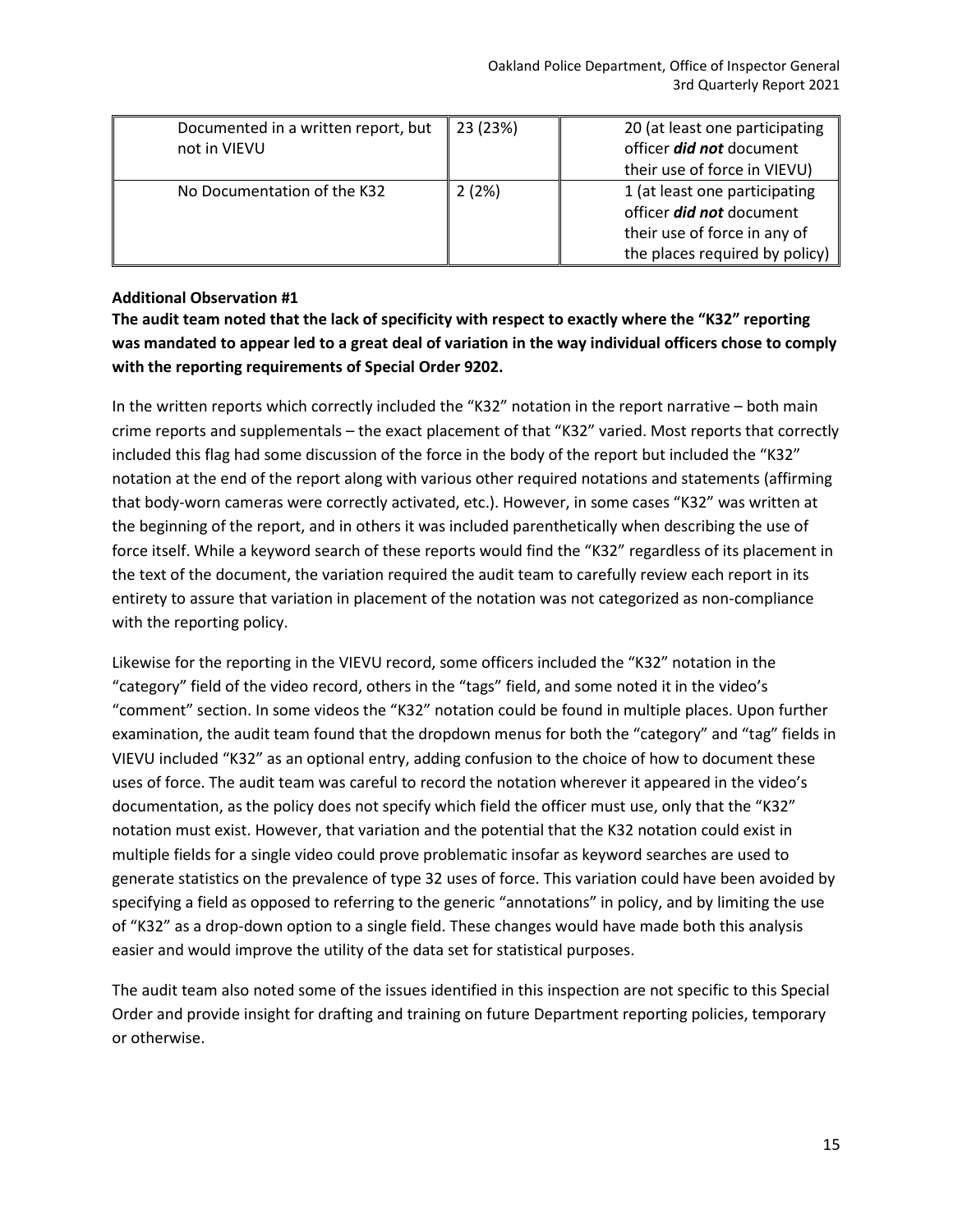### **Recommendation #1**

**The Department should consider formally restructuring or streamlining the requirements for reporting level 4 type 32 uses of force to bring their documentation in line with the requirements for other force reporting, or to at least make such reporting more consistent and searchable.**

The Department is currently reviewing type 32 reporting requirements under Special Order 9202, and the audit team believes that an updated reporting policy on these lowest level uses of force will be forthcoming. Based on the language of the Special Order, the type 32 reporting requirements were considered a temporary measure while more permanent reporting requirements were designed.<sup>[15](#page-16-0)</sup>

### **FINDING #3**

**In the 50 arrests reviewed by the audit team, most officers activated their body-worn cameras as required by the Department's body-worn camera policy (97% of the 462 activations reviewed were found to be activated as required by policy), and the inspection found no instances in which an officer failed to activate their body-worn cameras at an incident in which activation was required. The inspection additionally found that all 15 activations that were late under department policy came from two categories of activations, officers who failed to activate their body-worn cameras prior to contact with other officers already engaged with individuals for whom activation was required (11 delayed activations), and officers approaching individuals who were found inside or were seen to have crossed an established crime scene perimeter (4 delayed activations).**

The Oakland Police Department issues all sworn members a body-worn camera, and requires that officers activate those body-worn cameras prior to contacting members of the public under several circumstances, including but not limited to:

- *1. Citizen contacts to confirm or dispel a suspicion that the citizen may be involved, as a suspect, in criminal activity;*
- *2. Detentions and Arrests; and*
- 3. *Assessment or evaluation for a psychiatric detention (5150 W&I)*. [16](#page-16-1)

Additionally, body-worn cameras are used to document important facts related to an incident for both internal review and potential prosecution of crimes. Officers use their assigned body-worn cameras to record statements made by witnesses or subjects of arrest; to capture and preserve a video record of evidence, occasionally including video captured by other cameras when a recording of that video is otherwise unavailable; and to document searches of property and persons. Because many incidents are complex and may require officers to document several citizen interactions or separately document some other aspect of the scene such as a witness statement or other evidence, a single officer may be required to activate and de-activate their camera several times during a single incident. Therefore, it

<span id="page-16-0"></span><sup>&</sup>lt;sup>15</sup> Special Order 9202 begins: "Special Order 9196 took effect on 15 Feb 2020. Due to an unexpectedly high volume of calls standing after that date, which has potentially jeopardized public safety, Special Order 9196 is *temporarily* modified…"

<span id="page-16-1"></span><sup>16</sup> Department General Order I-15.1, *Portable Video Management System (PDRD)*, Effective Date July 16, 2015. Section II. A. Pg. 2-3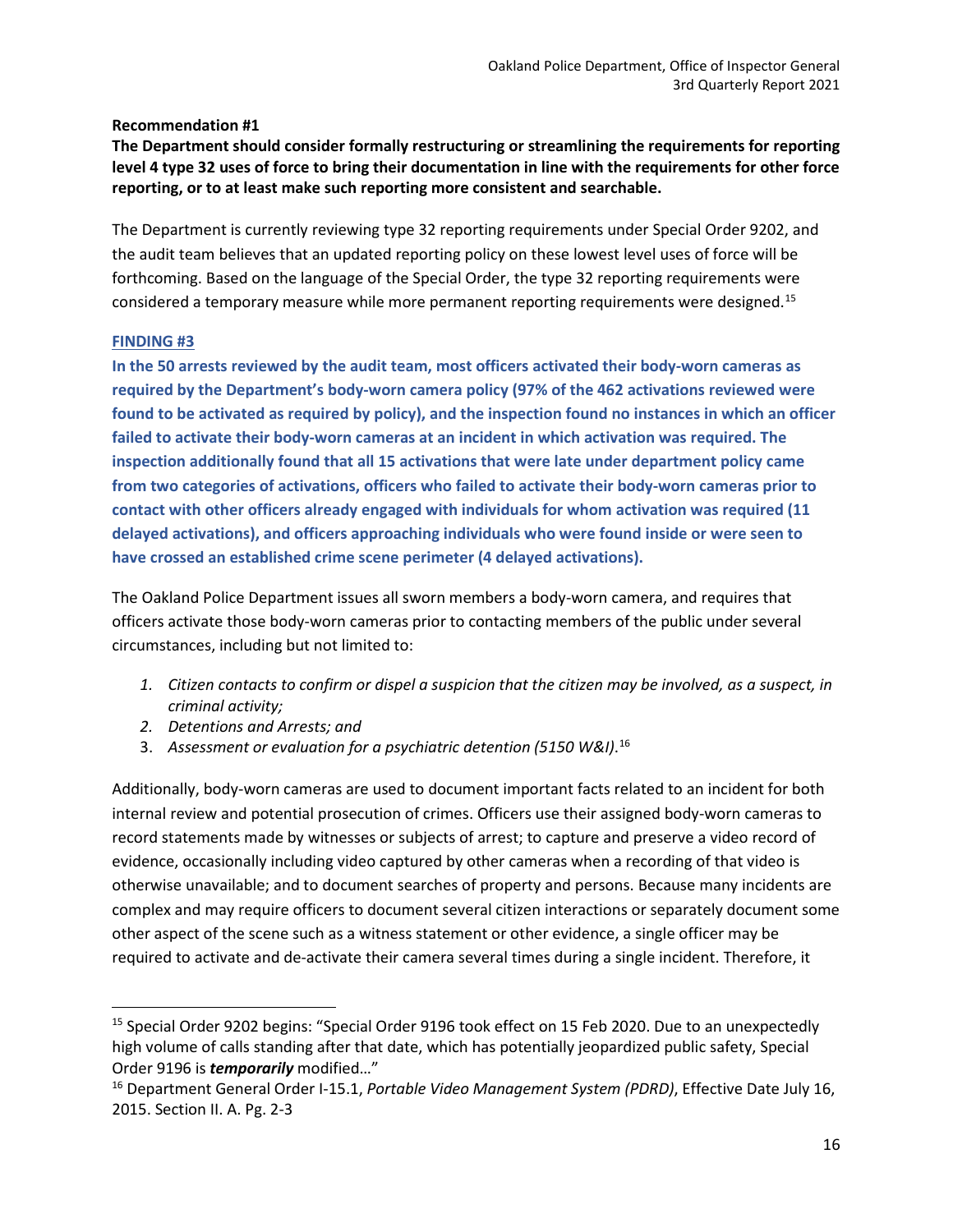makes sense to look not just at whether an officer has activated their camera during an incident, but whether each activation is timely and in policy.

If placed in standby mode per department policy, the body-worn cameras used by the Oakland Police Department include a 30 second video buffer which captures video without any sound for the 30 seconds prior to an officer's manual activation.<sup>[17](#page-17-0)</sup> To fully comply with DGO I-15.1 however, an officer must manually activate their camera *before* contacting an individual in a circumstance requiring activation. Therefore, most body-worn camera video segments begin with 30 seconds of buffered video with no sound but must have both video and sound for the entirety of the relevant public contact If an officer contacted a member of the public for any of the reasons outlined in DGO I-15.1 in the 30 seconds of video buffer before sound begins, that is considered a late activation under the Department's bodyworn camera activation policy.

As part of this inspection, the audit team reviewed video from 462 separate body-worn camera activations from 216 officers associated with the 50 arrests examined and noted any instances in which the officer's activation of their camera's record function was delayed when making contact with a member of the public for which body-worn camera activation was required.<sup>[18](#page-17-1)</sup> Of these 462 activations, 15 (3%) spanning 14 arrests were found to have been late. If counted by officer, this equates to late activations by 7% (15 of 216) of the officers participating in the incidents reviewed. There were also two arrests in which an officer's body-worn camera failed to activate or suffered a late activation due to technical issues, and in both cases that officer documented and described the reason for that failure or delay in their written report – the correct reporting practice in the case of such a delay according to the Department's body-worn camera policy. All the late activations found by the audit team in this inspection fell into two categories that deserve further explanation.

The first group, consisting of 11 late activations, were by officers arriving as backup or approaching other officers who were already engaged with a suspect. In several of these incidents, an officer newly arriving at an incident approached another officer or officers who were already engaged with a member of the public. In all 11 late activations, the cover officer had sufficient details prior to arrival to expect a detention or arrest. Also in this category were a few instances in which an officer was seen to delay activation when moving from activities for which activation is not required (such as completing reports or canvasing an area) toward officers actively engaged with a suspect. In each of these cases the delayed activations were minor and the interaction requiring activation was fully captured by body-worn cameras of the other officers on scene.

The second category of delayed activations were of officer encounters with individuals who were within or crossed over an established police perimeter around a crime scene. There were four delayed

<span id="page-17-0"></span><sup>&</sup>lt;sup>17</sup> Only 1 of the 462 video activations reviewed as part of this inspection did not include the 30 second video buffer, indicating that the officer's body worn camera was not in standby mode prior to the incident.

<span id="page-17-1"></span><sup>&</sup>lt;sup>18</sup> The count of 216 officers includes each individual officer in each incident. If the same officer was involved in more than one incident, they were counted multiple times, depending on how many incidents they were involved in.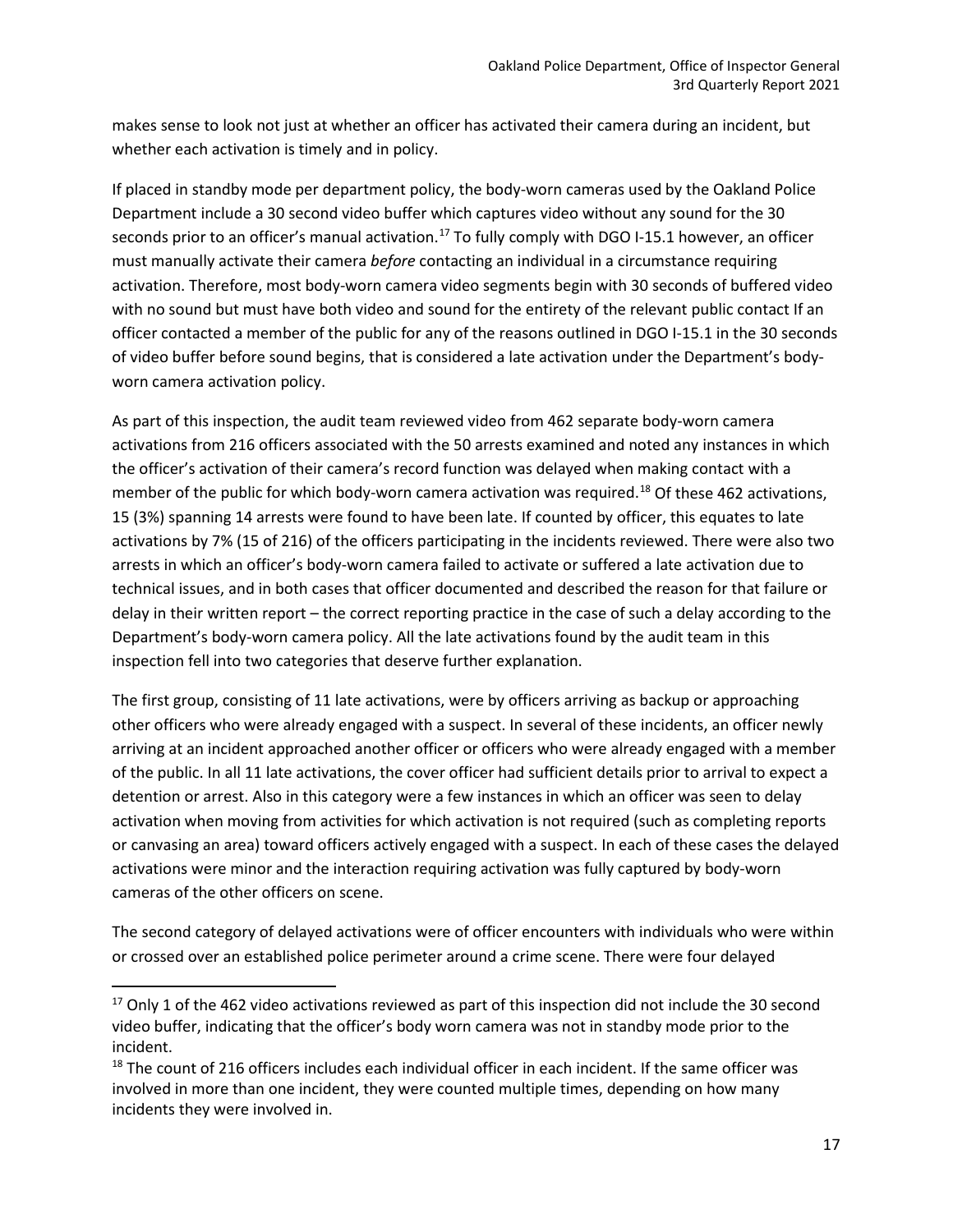activations (three incidents) in this category, including the only two incidents in which the audit team found a late activation by the first officer to contact a person for whom activation was required by policy. In two of these incidents, officers did not activate their body-worn cameras until determining there was a possibility the engaged member of the public was not going to leave the crime scene voluntarily. In both incidents, the officers were observed talking to the individuals prior to activating their body-worn cameras and capturing audio. In discussing these activations with department personnel, assessment prior to activation appears to be a department practice in such encounters. Often, officers request that an individual leave a crime scene and they voluntarily comply.

In the third incident, an individual rode his scooter through the police tape around the perimeter of a homicide scene after an officer yelled at him not to cross the tape. Several officers then immediately ran toward the scooter rider to detain him. All but one officer activated their body-worn cameras as soon as they began running toward the scooter rider. One officer did not activate their body-worn camera until the scooter rider was already being handcuffed, and the audit team deemed it a late activation. This officer was also one of the officers who had a late activation in one of the other incidents reviewed in this category, and the only officer to have more than one late activation in all incidents reviewed.

While sensitive to the need for officer assessment, the audit team determined that an individual who has already crossed an established crime scene perimeter may reasonably be suspected of interfering with police activity (PC 148), and therefore any such encounter constitutes a "[civilian] contact to confirm or dispel a suspicion that the citizen may be involved, as a suspect, in criminal activity." Indeed, in two of the three arrests described above, the PC 148 for entering or failing to leave a crime scene perimeter was the only charge against the arrestee, and the third only had a minor additional charge for public intoxication at the time of the arrest. The audit team determined that to comply with the policy as written, officers should have activated their body-worn cameras prior to making contact in these incidents even if those officers were initially unsure if arrest was warranted.

Finally, because the review of body-worn camera activations for the purposes of this audit was specifically related to the question of whether the department was adequately reporting and capturing officer uses of force, the audit team checked to determine whether there was any correlation between late activations and officer uses of force. Upon review, in 10 of the 14 incidents (or 71%) in which there was at least one late activation noted, there was also a reported type 32 use of force. This is nearly the same percentage as the entire sample reviewed. There was a type 32 use of force in 72% (36 of the 50) of incidents reviewed. Therefore, there does not appear to be a correlation between reported type 32 uses of force and late body-worn camera activations.

#### **Recommendation #2**

**Officers should receive additional training and reminders that any officers approaching an encounter between another officer and a suspect are bound to the same activation rules as the primary officer, and that activations after making contact in such encounters are considered delayed activations under the policy. Likewise, officers assigned to a crime scene perimeter should always activate their bodyworn cameras when approaching individuals who have crossed that perimeter as any such person is, by definition, suspected of potentially interfering in a lawful police investigation.**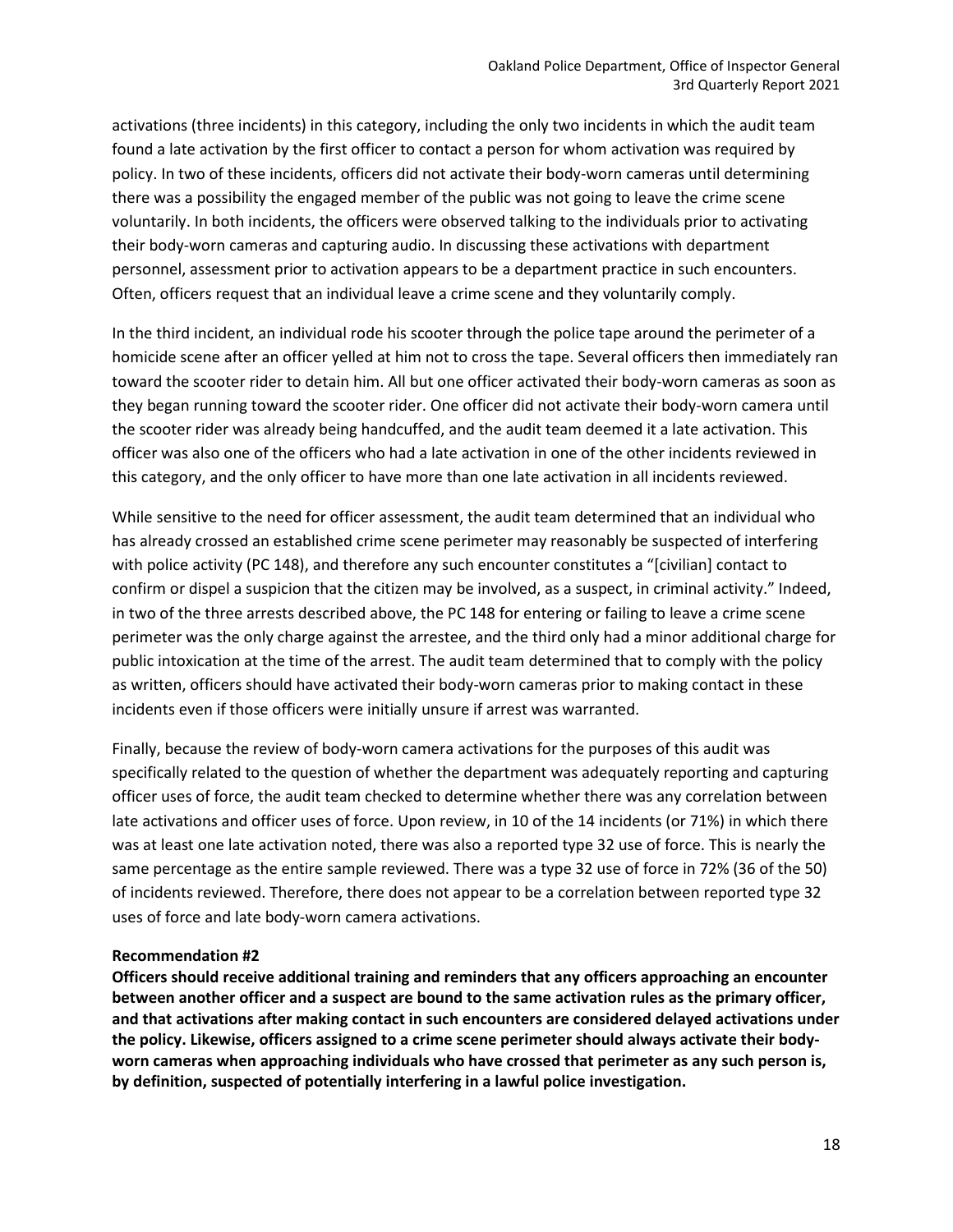The audit team recognizes that the Department has recently entered into a contract with Axon Enterprise, Inc. for the purchase of new body-worn cameras which are expected to be distributed to all personnel over the first few months of 2022. The new cameras come equipped with several features that are not available with the current system, including automatic activation and the ability to capture sound as well as video during the automatic buffer period prior to a manual activation. However, the audit team believes that the additional training recommendations pertaining to activation inside crime scene perimeters and for officers approaching other officers already engaged with a member of the public are still relevant – especially during the transitional period before the new system is fully implemented.

### **Additional Observation #3**

**In the 50 arrests reviewed by the audit team, officers did not always label the body-worn camera video records of incidents in which they were involved with the appropriate record number in VIEVU, undermining that system's effectiveness as a tool to conduct systemic audits and in violation of the documentation and chain of custody requirements of Department General Order I-15.1 (PDRD).**

For this inspection, one of the largest impediments to the audit process was the large number of bodyworn camera (PDRD) videos in VIEVU that were not tagged with the record number (RD#) or incident number associated with the incident. In some cases, this difficulty was compounded by incidents in which not only were the videos themselves not labeled with the appropriate report number, but the written reports detailing the incident also did not include the names of all officers present on scene for which video was available, thereby complicating records searches.

Officers are responsible for labeling their own stored video in the VIEVU record and without proper labels in the video records, or a written record of an officer's presence at an incident or arrest scene, subsequent review of that incident and the Department's ability to learn from it and improve – especially in a systemic way – is undermined.

Due to the lack of report or incident numbers attached to body-worn camera video records, the audit team was often required to review all departmental body-worn camera footage around the time of an arrest to determine which of these captured the incident under review. Given the number of officers on patrol with active body-worn cameras at every period during the day, this often necessitated at least cursory review of dozens of extraneous videos simply to determine which might be of the incident selected for the inspection. This issue appeared to be driven not by individual officers, but by a structural bias toward good record keeping for larger incidents and less emphasis on such recordkeeping for lower profile arrests.

As an example, for the 16 incidents from the second sample panel of serious arrests in which there was a type 32 use of force recorded in a police report, 155 separate video activations were ultimately reviewed as part of the audit process. Of these, 26 activations (17%) were not tagged with the record number of the incident, and one was tagged with the wrong record number. However, that statistic does not properly capture the difficulty of finding the proper videos to review across incidents driven by the structural bias noted above. To illustrate this point, two major incidents out of the 16 detailed here accounted for 99 of the videos in this portion of the review, all of which were found to have been tagged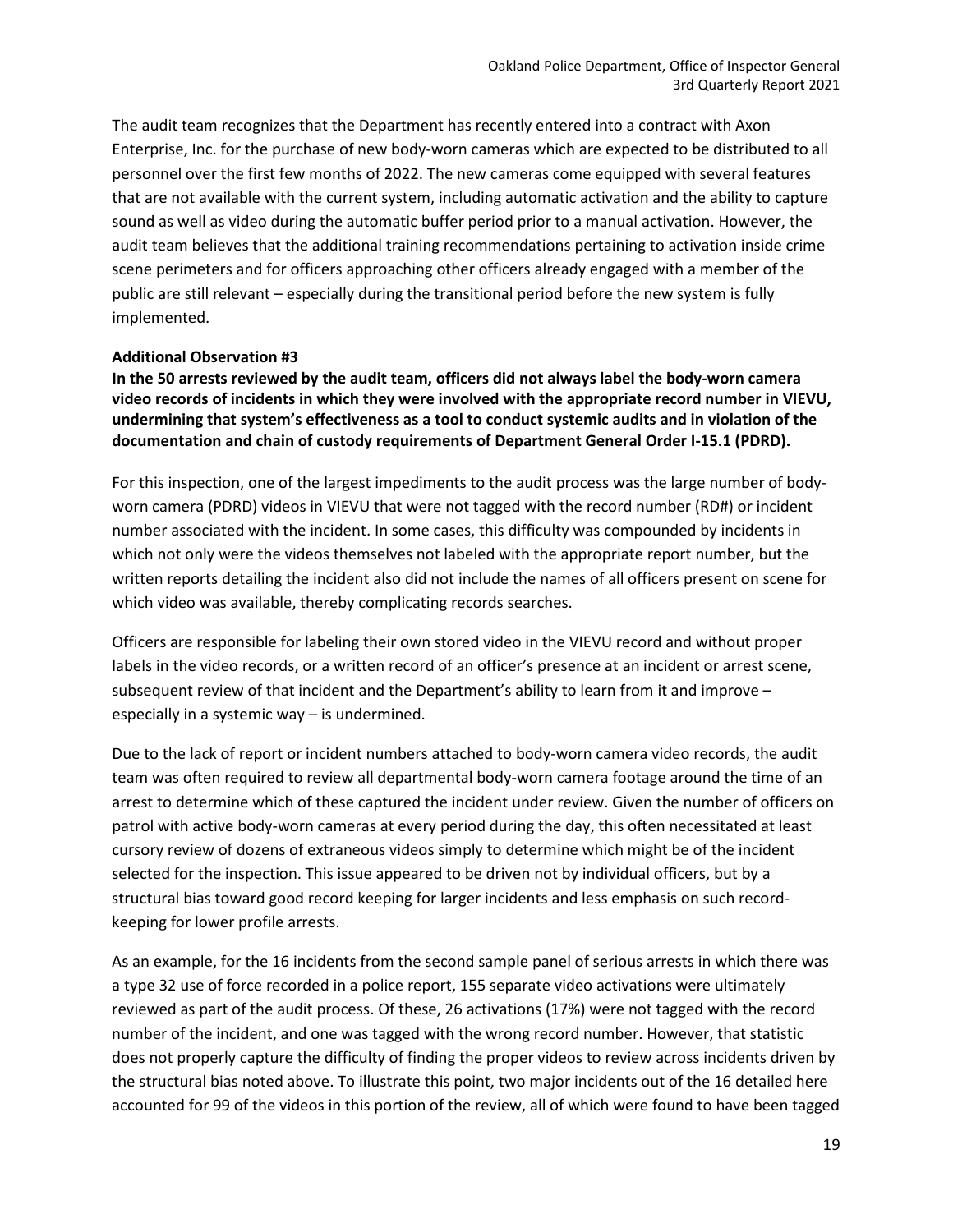with the appropriate report number. On the other hand, 3 incidents accounting for 13 of the video activations reviewed had no videos labeled with the report number in the VIEVU record, and 2 other incidents had only 1 video each properly associated with a report number (or 2 of the 11 total bodyworn camera video activations found to have captured those two incidents). While these incidents were smaller and required less total review time for the stated purpose of this use of force inspection, simply finding the appropriate records became a large part of the time dedicated to the review of these smaller incidents.

Of the 462 total body-worn camera video activations viewed as part of this inspection, 96 (21%) were only found after additional searches by the date and time of the arrest either to find the video of officers who were identified as being on scene in reports, or to find the identities of additional officers on scene who had not been identified in such reports. Of the 96 videos that required additional searches, 76 were not labeled with any report number (RD#). An additional 20 were labeled with a report number different from the one associated with the arrest (because the incidents were linked in some way) without a clear way to connect them. There are legitimate reasons for different report numbers being used in the same incident, but VIEVU only displays one report number, so finding the proper videos to review in these incidents can be challenging.

For a review of a single incident or officer, such as an internal affairs review of a misconduct complaint, this lack of identifiers in the VIEVU record might only present a minor inconvenience (though it would still require additional searches by officer serial number and date/time of the incident), but for systemic review of a large sample of incidents such as those carried out by the Office of the Inspector General or commanders, the lack of appropriately labeled video records presents a much larger hurdle, and reduces the effectiveness of these records as tools to conduct efficient and accurate systematic reviews.

For the individual officer, the labeling of body-worn camera video files in the VIEVU record is also a requirement under Section V of the Department's body-worn camera policy (DGO I-15.1<sup>[19](#page-20-0)</sup>), which states in part:

### *V. Video File Documentation and Chain of Custody*

*To ensure accountability for the proper identification, tracking and chain of custody for all original PDRD video files stored on the Department server and external copies of the PDRD video files, all personnel shall follow the protocols below.*

- *A. PDRD File Information Documentation*
	- *1. Members shall enter in VERIPATROL the RD # associated with each video file. If no RD# is created for the video, the full CAD incident number shall be entered. Members shall add this data to the file by using the "Add Details" button in the VERIPATROL software program:*

<span id="page-20-0"></span><sup>19</sup> DGO I-15.1, *Portable Video Management System*, published July 16, 2015, is the Departmental policy on the use of Portable Digital Recording Devices (PDRD) – more commonly referred to as body-worn cameras.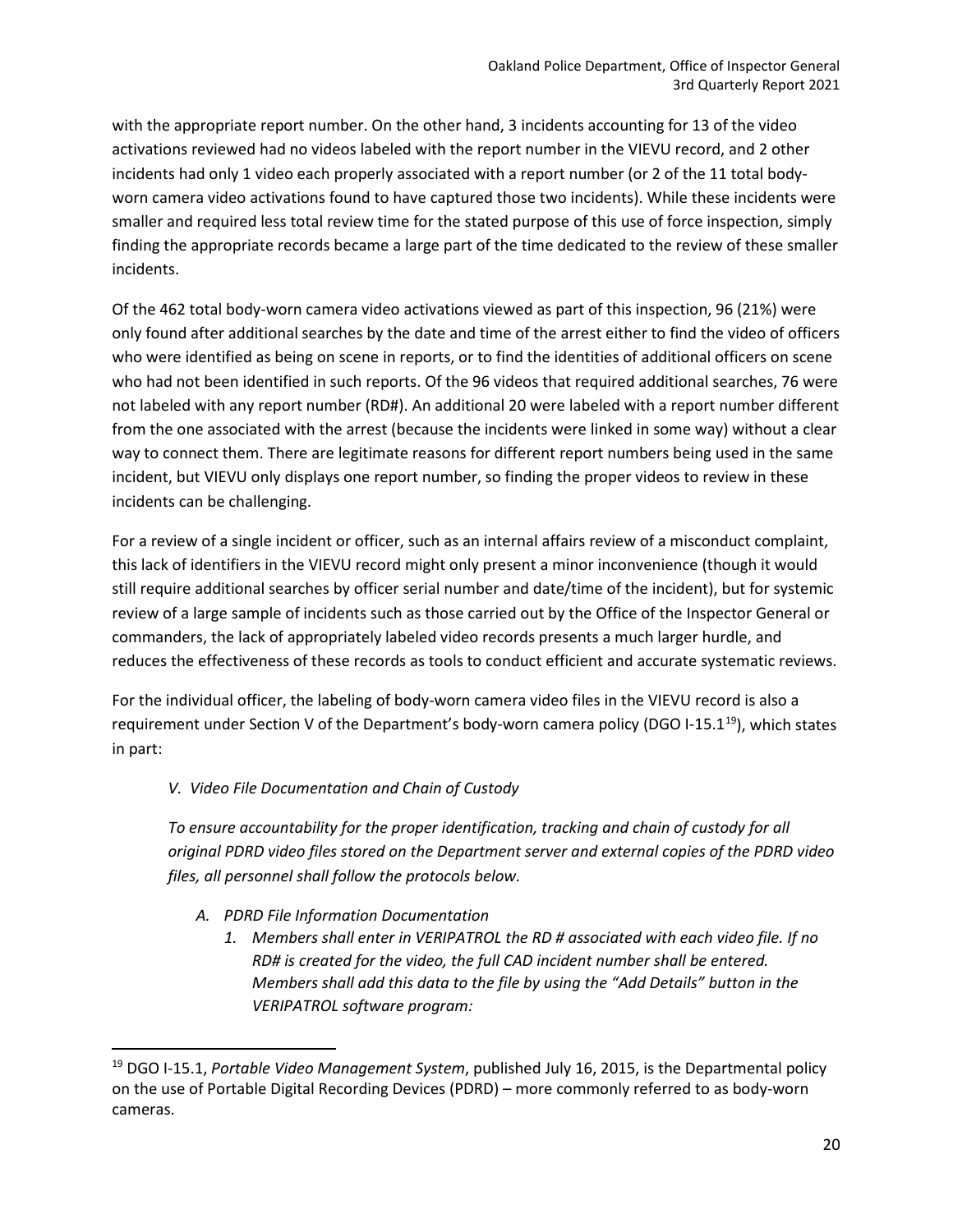- *a. Category column – Select the appropriate category from the drop-down menu; and*
- *b. Case # column – Enter the report number if one exists, or if none exists, the full 15 digit incident number (i.e., LOP141002001196); or*
- *c. If a PDRD video file was created and does not have an associated RD or incident number, the member shall enter "NONE" in the comment column.*

*This task should be completed by logging into VERIPATROL Mobile in the patrol vehicle where viewing and annotation can be completed daily throughout the member's shift.[20](#page-21-0)*

Therefore, the lack of appropriate labeling of body-worn camera video files with report numbers also reflects noncompliance with policy.

### **Recommendation #3**

**Members should be reminded to label all body-worn camera video files with the report number associated with any incidents those videos capture to facilitate review. Furthermore, supervisors should be reminded to examine whether officers have properly labelled their videos with the correct report or incident number according to department body-worn camera policy when conducting reviews of body-worn camera video.**

#### **FINDING #4**

**In the sample of 21 arrests reviewed which included violations of Penal Codes 69, 148, and 243(b) and (c), the inspection found that sergeants did not consistently review body-worn camera video of the arrests in a timely fashion as required by Special Order 9191.**

In November 2018, the Department issued Special Order 9191 requiring additional audits of video associated with Penal Code 69, 148, and 243(b) and (c) arrests. The stated purpose of the Special Order was to "do as much as possible to avoid missing *any* reportable force"<sup>[21](#page-21-1)</sup> and both Special Order 9191 and the Information Bulletin issued regarding its requirements specify the steps that supervising sergeants must take in conducting their review of the video of all such incidents.

According to Special Order 9191 (Nov 27, 2018):

*All Sergeants are required to audit the PDRD video of arrests/incidents involving 69PC, 148PC, and 243(b)&(c)PC arrests. Sergeants are required to view video footage from beginning of the incident to the arrest. The Sergeant shall annotate their view of the PDRD footage in the "Comment" area of the VIEVU-VERIPATROL software system…*

*… Like all UOF incidents, Sergeants shall be required to view the PDRD footage within 2 business days of the incident.*

<span id="page-21-0"></span><sup>&</sup>lt;sup>20</sup> Department General Order I-15.1. Section V. Pg. 11.

<span id="page-21-1"></span><sup>&</sup>lt;sup>21</sup> Information Bulletin about Special Order 9191 issued on May 22, 2020.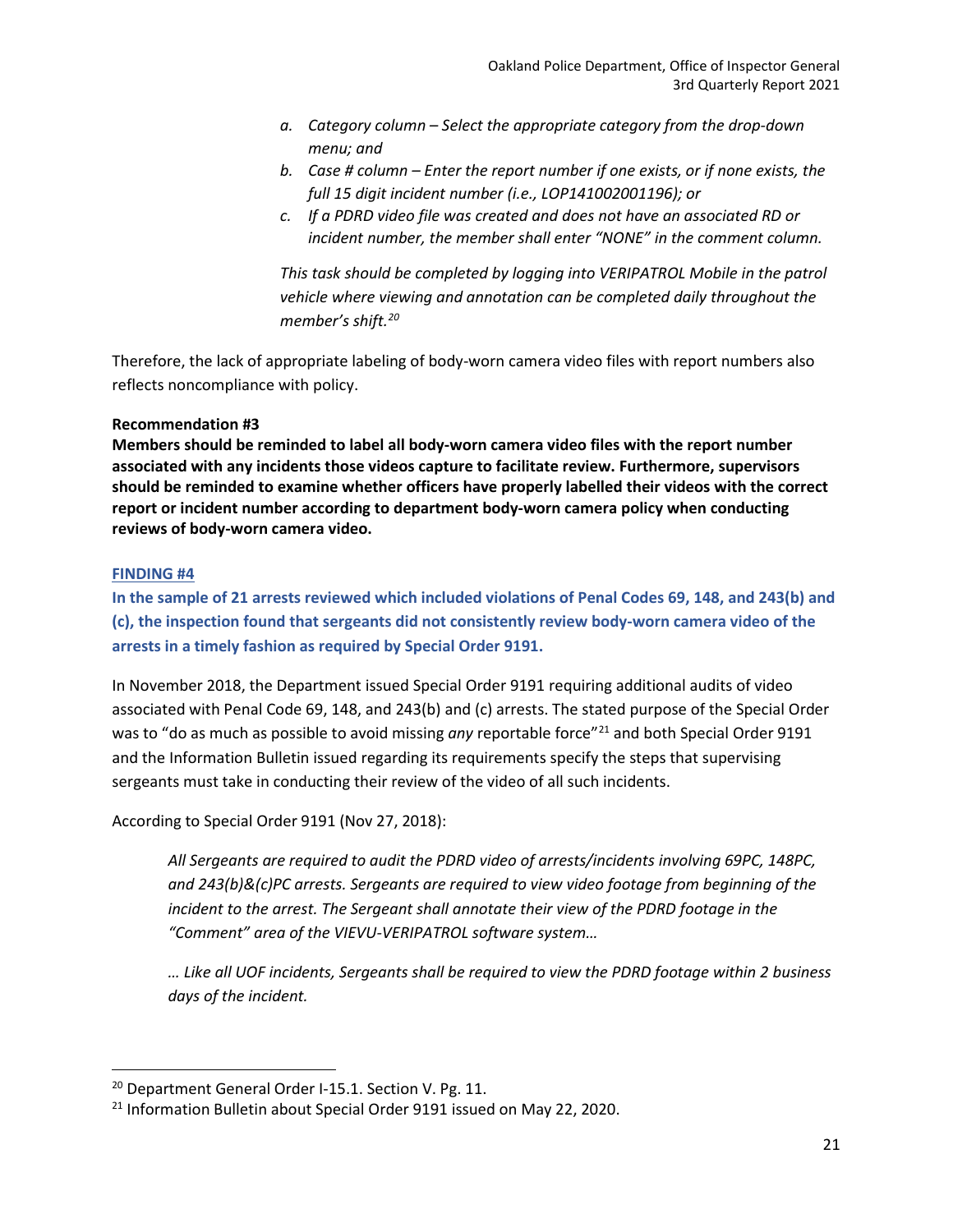To assess whether supervising sergeants were complying with Special Order 9191, the audit team reviewed the viewing and comment logs of every body-worn camera video in VIEVU for all Penal Code 69, 148, and 243(b) and (c) arrests included in this inspection. Of note, this review only included 21 arrests (as opposed to the 24 sampled in part A of the use of force inspection) because one of the arrests in that first sample included a charge of 241(c) (assault on a police officer), and two others included a charge of Penal Code 148.9 (providing a false name) which are not covered under this policy.

In this review, the audit team considered:

- 1) Whether video of each incident had been reviewed by a sergeant;
- 2) Whether the sergeant noted the reason for the review in the "Comments" field of the video in the VIEVU record; and
- 3) How long after the initial arrest this review had occurred.

In its review of these 21 arrests, the audit team determined that sergeants reviewed body-worn camera footage within the required 2 days of the arrest in 76% (16 of 21) of the arrests observed. In 2 of the arrests which the audit team documented as having received video review per policy, a sergeant who was on scene for the entirety of an arrest only reviewed their own video of the incident.

For the 5 arrests (24% of the total) for Penal Codes 69, 148, and 243(b) and (c) in which the audit team determined that sergeant review was out of policy, one incident was reviewed by two sergeants as part of a monthly "K32" use of force audit, however those reviews came 6 and 19 days after the arrest and only encompassed videos in which that use of force was documented. The other four arrests (19% of the total) had no record that a sergeant viewed any of the body-worn camera video associated with the incident. In three of the incidents without sergeant review, all or most of the body-worn camera video of the arrest were not tagged with the relevant report number (RD#) as required by policy and required additional searches to find (See Additional Observation #1).

|                                        | <b>Number of Arrests</b> | <b>Percentage of total</b> |
|----------------------------------------|--------------------------|----------------------------|
| Arrests for 69, 148, 243(b) and (c)    | 21                       | 100%                       |
| In Policy (Review by Sergeant within 2 | 16                       | 76%                        |
| business days)                         |                          |                            |
| Sergeant Reviewed Own Video            |                          | 10%                        |
| <b>Not in Policy</b>                   | 5                        | 24%                        |
| Sergeant Review for monthly K32        |                          | 4%                         |
| audit not within 2 days                |                          |                            |
| No Sergeant Review                     | 4                        | 19%                        |

| Table 3: Sergeant Review of Body-worn Camera Video for Penal Code 69, 148, and 243(b) and (c) |  |
|-----------------------------------------------------------------------------------------------|--|
| Arrests per Special Order 9191                                                                |  |

Even in those cases in which sergeants were found to have reviewed video of these arrests in a timely manner, it was difficult to determine whether the review had encompassed the entire time "from the beginning of the incident to the arrest" as mandated under the policy. While reviewing sergeants were found to have reviewed some video, generally including the video of the arrest itself (in those cases in which this review occurred and was timely), in many cases it was clear that not enough of the videos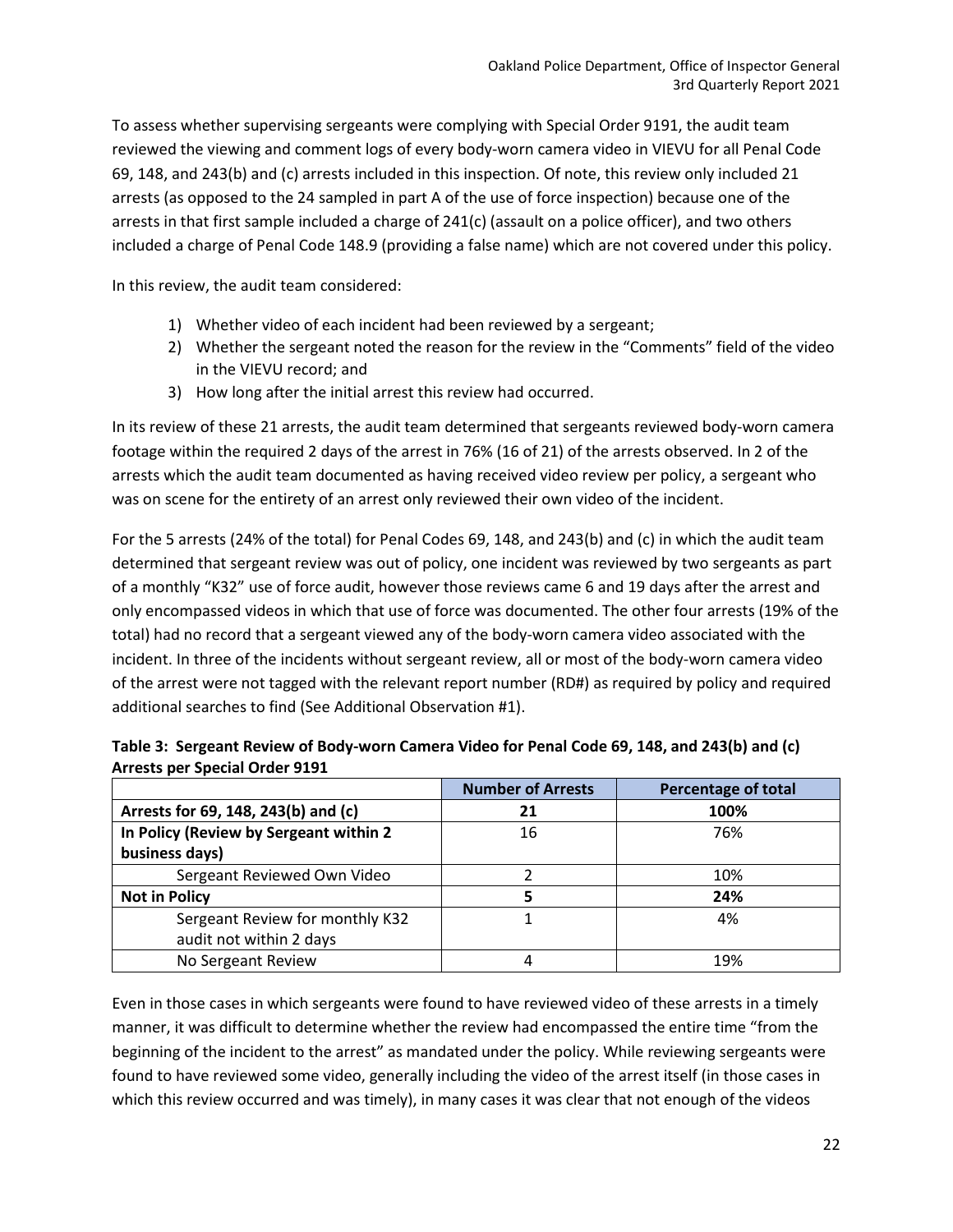had been reviewed to comply with the directive to review the entire incident up to the time of arrest. For example, in one incident in which the audit team observed a use of force (type 32) during the initial contact between an officer and the arrestee, no sergeant had viewed the specific video in which that use of force was seen to occur. Because the video that captured this use of force was from the first officer on scene, a review of video "from the beginning of the incident" would necessarily have included the use of force if the sergeant had correctly followed the review policy.

Although the Information Bulletin related to this Special Order issued on May 22, 2020, clarifies that the sergeant who approves the arrest and reviews the primary report is the one who is required to view the video of the incident, the audit team found incidents in compliance if any sergeant had viewed any videos associated with these arrests in a timely manner. The audit team noted that in some instances, multiple officers involved in an arrest for Penal Codes 69, 148, and 243(b) and (c) had different supervising sergeants. In these cases, the Information Bulletin could be read to require each of these sergeants to view all videos from initial contact to arrest/citation. Another interpretation might require that one sergeant determine all officers on scene and review body-worn camera video from officers they do not supervise. And because many officers are not labelling their video records with the appropriate report number (as noted in Additional Observation #2), this potentially adds an administrative burden to any sergeant attempting such a review.

Finally, in addition to the five incidents in which sergeant review of video of these incidents was not in compliance with policy per Special Order 9191, the audit team also encountered difficulties in assessing compliance with this policy due to the lack of sufficient annotation describing the purpose of postincident views of body-worn camera videos in the VIEVU record. While sergeants reviewing these videos generally did note that they were a sergeant and sometimes that they were performing a sergeant review in the system's viewing history for each video so viewed, they didn't specify that the purpose of their review was to comply with Special Order 9191. Likewise, the fact that some body-worn camera videos are viewed by multiple officers for a variety of purposes (criminal investigations, complaint investigations, etc.) and few of these additional views include sufficient notation to determine the reason for the view without further inquiry, the audit team had to perform personnel searches related to the viewing histories attached to many videos to determine whether those views constituted review by sergeants to comply with Special Order 9191 or by other personnel for some other reason. Lastly, for the two arrests in which sergeants were on scene for all or most of an incident, but were only found to have watched their own video after the incident, the audit team was unable determine whether those sergeants' reviews of their own video were to search for uses of force per Special Order 9191. The audit team chose to count those instances as being in compliance with policy because the sergeants viewed their own video within 2 days as required by the special order. However, there was no written notation to positively affirm that those views had anything to do with Special Order 9191.

#### **Recommendation #4**

**The Department should revise Special Order 9191 to clarify sergeant responsibilities around video review of arrests for violations of Penal Codes 69, 148, and 243(b) and (c). This revision should specify which sergeant is responsible for assuring that a review occurs, clarify expectations around the span**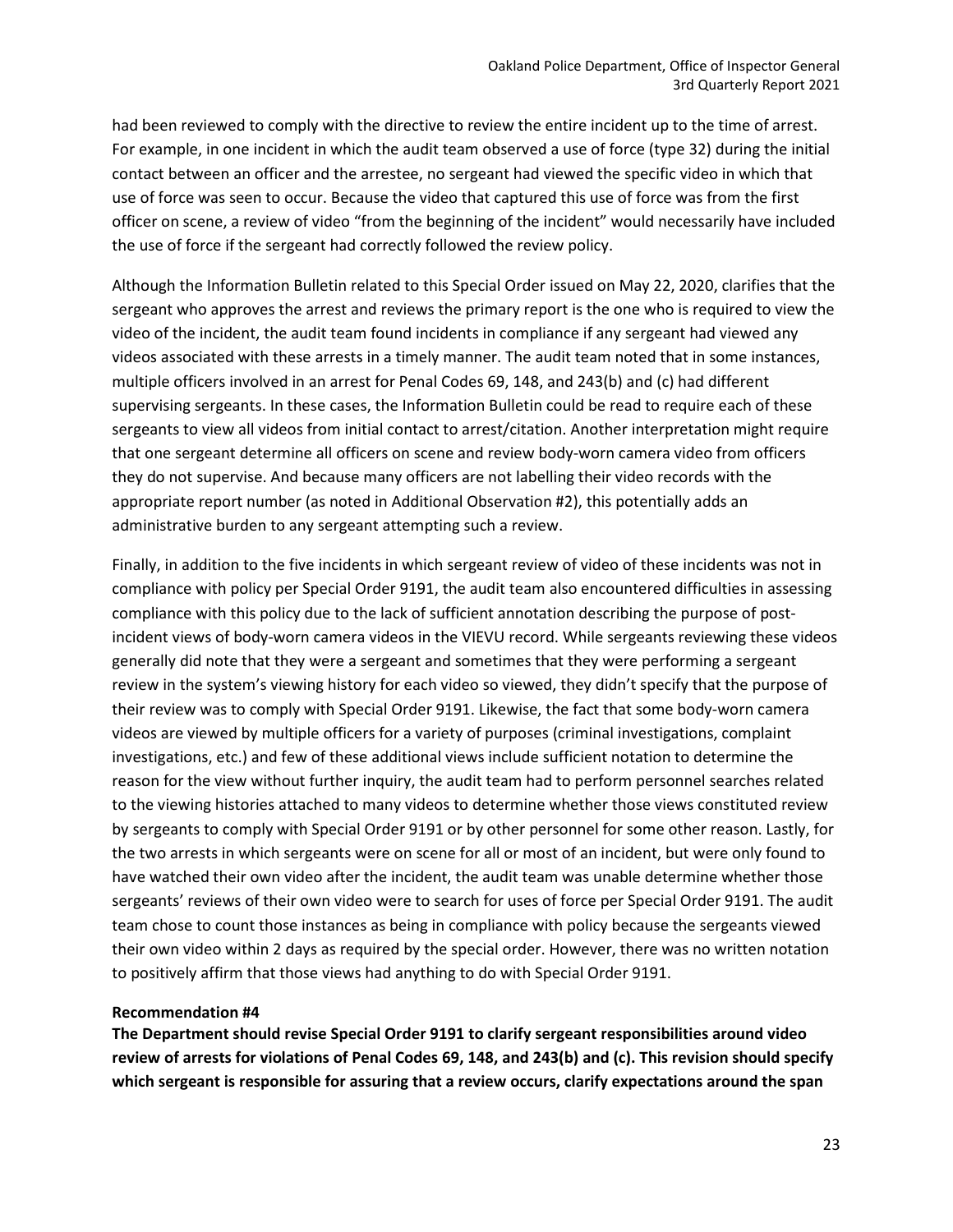### **of review required to comply with policy, and specify the notation that sergeants should make in the VIEVU records of body-worn camera video to document that the review has occurred.**

Special Order 9191 and the Information Bulletin issued to sergeants about its provisions detail the requirement that supervisors must review body-worn camera video of the entire incident from initial contact to the time of the arrest, and that this review is to occur within 2 days of the arrest. The stated purpose of the Special Order and Information Bulletin is for sergeants to review these videos for potential unreported uses of force. This inspection revealed that during the first 6 months of 2021, 91% of the Department's arrests for Penal Codes 69, 148, and 243(b) and (c) included an officer use of force[.22](#page-24-0) Therefore, the audit team believes that the additional review of these incidents as required under Special Order 9191 continues to be justified.

However, the Special Order as written provides insufficient guidance about which sergeants are responsible for assuring that the mandated reviews occur and what is required of the reviewing sergeant. While the information bulletin regarding Special Order 9191 clarifies some of these responsibilities, that document is not policy. The Department should therefore consider revising Special Order 9191 to add specificity as to which sergeants bear the responsibility to assure that these reviews take place and to detail the steps sergeants are required to undertake to comply with the Order. Additionally, the Department should conduct additional training for sergeants of all requirements of Special Order 9191, and that training should clarify that the purpose of this review is to look for unreported uses of force. While these mandates do not require a sergeant to watch every moment of every video associated with such an arrest, they at least need to scan video spanning the entirety of the encounter from first contact to arrest, and then to perform a more detailed examination around those moments in which officers are seen to place hands on any member of the public to see whether any uses of force went unreported.

#### **Additional Observation #4**

**In reviewing arrests for Penal Codes 69, 148, and 243(b) and (c), the audit team determined that all decisions to charge individuals for such crimes were justified by law, policy, and the actions of the arrestee; and observed officers demonstrating great restraint in the face of many difficult interactions. The audit team also identified opportunities for improvement in how some officers respond to individuals being arrested for obstructing or resisting arrest (PC 148).**

The audit team conducted additional review of arrests for Penal Codes 69, 148, and 243(b) and (c) when those penal codes were the only arrest charges or additional arrest charges were misdemeanors, which included five PC 241(c) and 243(b) and (c) arrests and thirteen PC 148 arrests. The purpose of this additional review was to assess each interaction that led to the decision to charge for these specific violations from a more holistic perspective.

<span id="page-24-0"></span><sup>&</sup>lt;sup>22</sup> 39 of the 43 total arrests for PC 69, PC 148, and PC 243(b) and (c) during these 6 months had some force reported, including both the 20 arrests with a type 32 use of force examined in this inspection and the 19 with a use of force reported in Vision that were excluded from the sample for this inspection.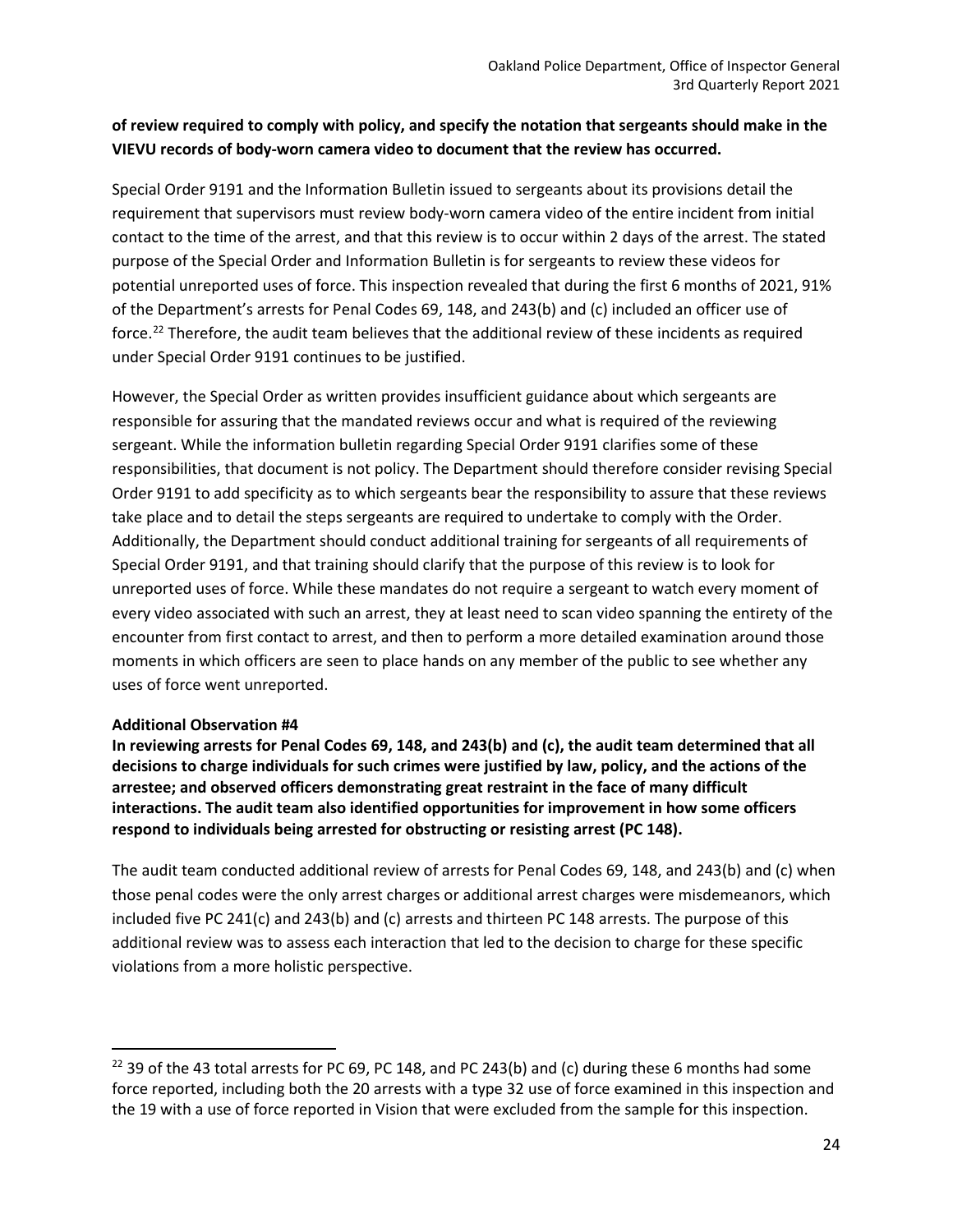The review determined that in the five instances in which the arrest included a charge for assaultive behavior on officers or other first responders (PC 241(c) and PC 243(b) and (c)), those arrest charges were justified by the actions of the arrested persons, and the arresting officers could have done little to change or improve the outcomes of those encounters. Individuals arrested for these arrest charges in the sample were seen to engage in various levels of active aggression, from kicking, hitting, and headbutting officers and medical personnel attempting to arrest or restrain them, to spitting directly into an officer's face – an offense more dangerous given the ongoing Covid pandemic. In each of these cases, officers demonstrated patience and restraint – sometimes in the face of aggressive hostility – and were not seen to engage in any type of retaliation or to use any additional force beyond that necessary to effectuate an arrest and/or safely restrain an individual requiring medical attention.<sup>[23](#page-25-0)</sup>

Additionally, for the 12 individuals charged with resisting, delaying, or impeding officers' performance of lawful duties (PC 148), officers were entirely justified in the arrest based on the behavior of the arrestee, current law, and department policy. However, the audit team did identify variation in officer approaches to these interactions that demonstrated opportunities for improvement in how some officers explain the reasons for the arrest, the timing of this explanation, and in the evaluation of whether the arrest was necessary to accomplish the primary police purpose in the incident or for the safety of the participating officer(s). Even when officers have a legitimate reason to arrest an individual for obstructing or resisting arrest, the officer retains discretion over whether a formal charge is in the best interests of the officer, the individual, and the Department. Likewise, even in the most difficult interactions, an officer's demeanor, and ability to de-escalate conflict and clearly explain the reason for the arrest was observed to impact the arrest dynamics. Because these arrest charges almost always arise from behavior exhibited during the arrested individual's interaction with the arresting officers, clear and continuous communication and explanation may be required.

#### **Recommendation #5**

### **The Department should consider using Penal Code 148 arrests as a training tool for sergeants to review the incidents, including body-worn camera video, with the officers who were involved in the arrest.**

While supervisory review of any arrest, including the review of body-worn camera video, is a useful tool in assessing officer behavior, arrests for resisting or obstructing legitimate law enforcement purposes (PC 148) provide a special opportunity for supervisors to engage officers in critical conversations about their interactions with members of the public because the behavior of resisting obstructing or failing to comply with officers can serve as an indicator that there has been a breakdown in communication between the officer and the member of the public. Video of these incidents, reviewed timely, provides a supervising sergeant a powerful tool to engage in specific conversations about how subordinate officers engage with the public, what level of tolerance and tools they have for interacting with community members with differing responses and levels of compliance with police demands, and what impact the

<span id="page-25-0"></span> $23$  The only force observed to have been used by officers in any of these arrests was minor physical force used to overcome the arrestee's resistance to detention (Level 4 type 32).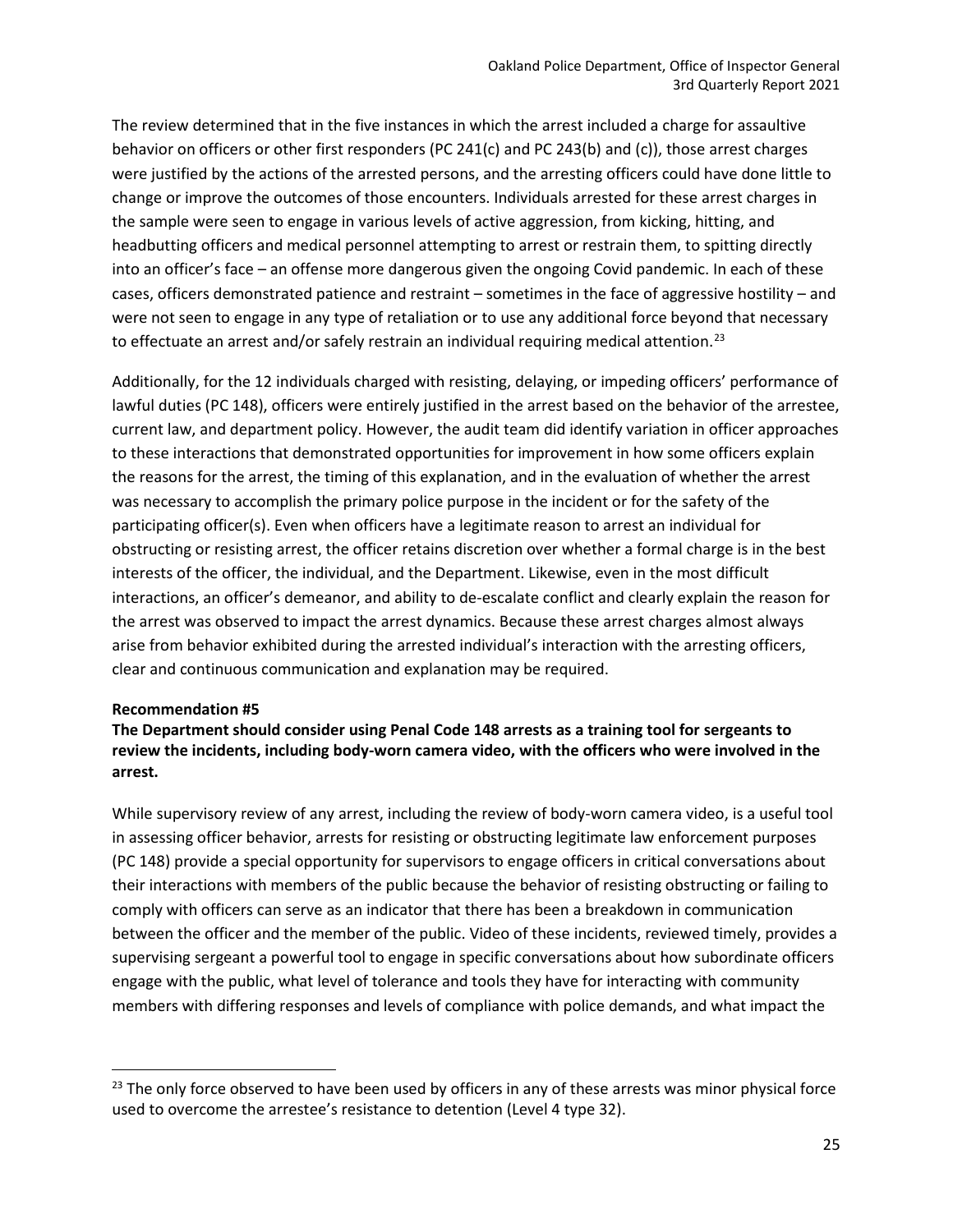decision to engage the criminal justice system in punishing such behavior may have on the individual so charged.

Some conflicts with members of the public, for instance when individuals prevent officers from accomplishing a law enforcement goal, may require officers to issue a citation or arrest the offending parties. However, to achieve the best outcomes for both officers and the community members they interact with, officers might need to consider different approaches depending on their assessment of the totality of the situation in each interaction of this type. Guidance from supervisors who themselves have been through similar situations is key to officer development in this area.

The Department should consider devising a strategy of sergeant engagement with officers about their participation in arrests of individuals charged with Penal Code 148.

### **Conclusion**

This use of force reporting inspection is the fourth in a series of reviews of the Oakland Police Department to determine whether force is being reported and properly documented. Unlike the previous three reviews of this type, this inspection was the first since the publication of Special Order 9196 (modifying the Department's use of force policy) to examine instances in which Department personnel were required to report all uses of physical force to restrain or control resistant individuals even when that force did not result in a complaint or injury (level 4 type 32 use of force).

This inspection found improvement over past reviews in the primary audit goal of reporting uses of force. However, the inspection also showed that deficiencies exist in officers' compliance with documentation requirements for level 4 type 32 uses of force as required under Special Order 9202 – especially the requirement to note such uses of force in the documentation of body-worn camera video saved in the VIEVU record.

Additionally, while there has been measurable improvement in the percentage of arrests for Penal Codes 69, 148, and 243(b) and (c) that are being reviewed by sergeants within the two days required under Department Special Order 9191 – an issue first highlighted in the third use of force review – the current inspection was still unable to find any record that a supervising sergeant had reviewed the required videos in 19% of the arrests requiring such review.

At the conclusion of the inspection, the audit team referred the incident with two officers failing to report their type 32 uses of force, all violations of the Department body-worn camera activation policy, and supervising sergeants who did not perform required video review per Special Order 9191 to the chain of command for further review and potential corrective action.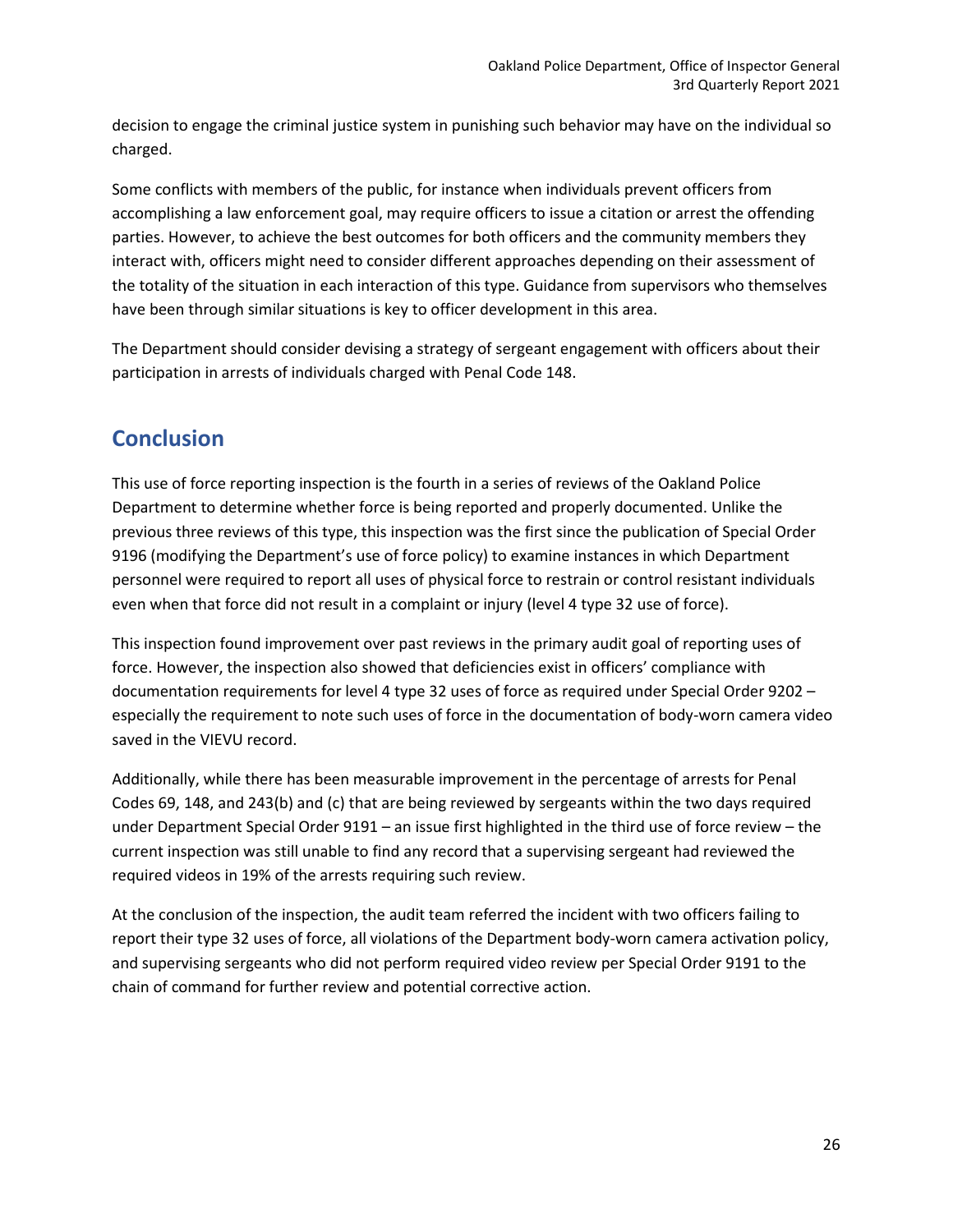### **Recommendations**

| <b>OIG Findings</b>                                                                                                                                                                                                                                                                                                                                                                                                                                                                                                                                                                                                                                                                                                                                                                                                                                                                                                                                               | <b>OIG Recommendations</b>                                                                                                                                                                                                                                                                                                                                                                                                                                                                                                                                                                                                                                                     |
|-------------------------------------------------------------------------------------------------------------------------------------------------------------------------------------------------------------------------------------------------------------------------------------------------------------------------------------------------------------------------------------------------------------------------------------------------------------------------------------------------------------------------------------------------------------------------------------------------------------------------------------------------------------------------------------------------------------------------------------------------------------------------------------------------------------------------------------------------------------------------------------------------------------------------------------------------------------------|--------------------------------------------------------------------------------------------------------------------------------------------------------------------------------------------------------------------------------------------------------------------------------------------------------------------------------------------------------------------------------------------------------------------------------------------------------------------------------------------------------------------------------------------------------------------------------------------------------------------------------------------------------------------------------|
| Finding #2<br>In the 50 arrests reviewed by the audit team,<br>while all but two level 4 type 32 uses of force<br>were documented by the officers using the force<br>in a written police report, only 75% of the officers<br>documented their use of force in the VIEVU<br>record of the body-worn Camera video capturing<br>that force.<br><b>Additional Observation #1</b><br>The audit team noted that the lack of specificity<br>with respect to exactly where the "K32" reporting<br>was mandated to appear led to a great deal of<br>variation in the way individual officers chose to<br>comply with the reporting requirements of<br>Special Order 9202.                                                                                                                                                                                                                                                                                                  | <b>Recommendation #1</b><br>The Department should consider formally<br>restructuring or streamlining the<br>requirements for reporting level 4 type 32<br>uses of force to bring their documentation in<br>line with the requirements for other force<br>reporting, or to at least make such reporting<br>more consistent and searchable.                                                                                                                                                                                                                                                                                                                                      |
| Finding #3<br>In the 50 arrests reviewed by the audit team,<br>most officers activated their body-worn cameras<br>as required by the Department's body-worn<br>camera policy (97% of the 462 activations<br>reviewed were found to be activated as required<br>by policy), and the inspection found no instances<br>in which an officer failed to activate their body-<br>worn cameras at an incident in which activation<br>was required. The inspection additionally found<br>that all 15 activations that were late under<br>department policy came from two categories of<br>activations, officers who failed to activate their<br>body-worn cameras prior to contact with other<br>officers already engaged with individuals for<br>whom activation was required (11 delayed<br>activations), and officers approaching individuals<br>who were found inside or were seen to have<br>crossed an established crime scene perimeter (4<br>delayed activations). | <b>Recommendation #2</b><br>Officers should receive additional training and<br>reminders that any officers approaching an<br>encounter between another officer and a<br>suspect are bound to the same activation<br>rules as the primary officer, and that<br>activations after making contact in such<br>encounters are considered delayed<br>activations under the policy. Likewise, officers<br>assigned to a crime scene perimeter should<br>always activate their body-worn cameras<br>when approaching individuals who have<br>crossed that perimeter as any such person is,<br>by definition, suspected of potentially<br>interfering in a lawful police investigation. |
| <b>Additional Observation #2</b><br>In the 50 arrests reviewed by the audit team,<br>officers did not always label the body-worn<br>camera video records of incidents in which they<br>were involved with the appropriate record                                                                                                                                                                                                                                                                                                                                                                                                                                                                                                                                                                                                                                                                                                                                  | <b>Recommendation #3</b><br>Members should be reminded to label all<br>body-worn camera video files with the report<br>number associated with any incidents those<br>videos capture to facilitate review.                                                                                                                                                                                                                                                                                                                                                                                                                                                                      |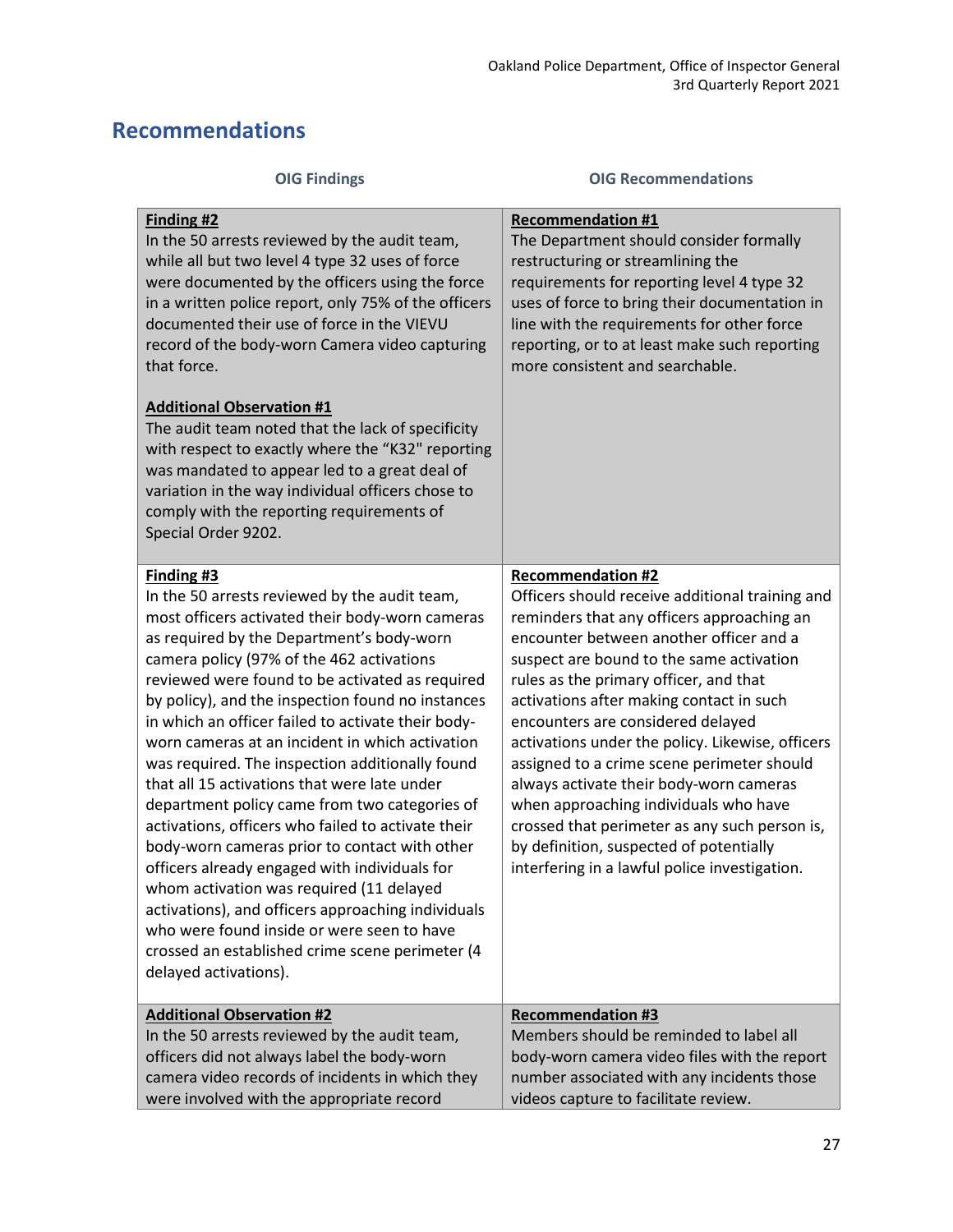| <b>OIG Findings</b>                                                                                                                                                                                                                                                                                                                                                                                                                                                                                                                                          | <b>OIG Recommendations</b>                                                                                                                                                                                                                                                                                                                                                                                                                                                                                                                                                  |
|--------------------------------------------------------------------------------------------------------------------------------------------------------------------------------------------------------------------------------------------------------------------------------------------------------------------------------------------------------------------------------------------------------------------------------------------------------------------------------------------------------------------------------------------------------------|-----------------------------------------------------------------------------------------------------------------------------------------------------------------------------------------------------------------------------------------------------------------------------------------------------------------------------------------------------------------------------------------------------------------------------------------------------------------------------------------------------------------------------------------------------------------------------|
| number in VIEVU, undermining that system's<br>effectiveness as a tool to conduct systemic audits<br>and in violation of the documentation<br>requirements of Department General Order I-15.1<br>(PDRD).                                                                                                                                                                                                                                                                                                                                                      | Furthermore, supervisors should be reminded<br>to examine whether officers have properly<br>labelled their videos with the correct report<br>or incident number according to department<br>body-worn-camera policy when conducting<br>reviews of body-worn camera video.                                                                                                                                                                                                                                                                                                    |
| Finding #4<br>In the sample of 21 arrests reviewed which<br>included violations of Penal Codes 69, 148, and<br>243(b) and (c), the inspection found that<br>sergeants did not consistently review body-worn<br>camera video of the arrests in a timely fashion as<br>required by Special Order 9191.                                                                                                                                                                                                                                                         | <b>Recommendation #4</b><br>The Department should revise Special Order<br>9191 to clarify sergeant responsibilities<br>around video review of arrests involving<br>violations of Penal Codes 69, 148, and 243(b)<br>and (c). This revision should specify which<br>sergeant is responsible for assuring that a<br>review occurs, clarify expectations around the<br>span of review required to comply with<br>policy, and specify the notation that<br>sergeants should make in the VIEVU records<br>of body-worn camera video to document that<br>the review has occurred. |
| <b>Additional Observation #3</b><br>In reviewing arrests for Penal Codes 69, 148, and<br>243(b) and (c), the audit team determined that all<br>decisions to charge individuals for such crimes<br>were justified by law, policy, and the actions of<br>the arrestee; and observed officers<br>demonstrating great restraint in the face of many<br>difficult interactions. The audit team also<br>identified opportunities for improvement in how<br>some officers respond to individuals being<br>arrested for obstructing or resisting arrest (PC<br>148). | <b>Recommendation #5</b><br>The Department should consider using Penal<br>Code 148 arrests as a training tool for<br>sergeants to review the incidents, including<br>body-worn camera video, with the officers<br>who were involved in the arrest.                                                                                                                                                                                                                                                                                                                          |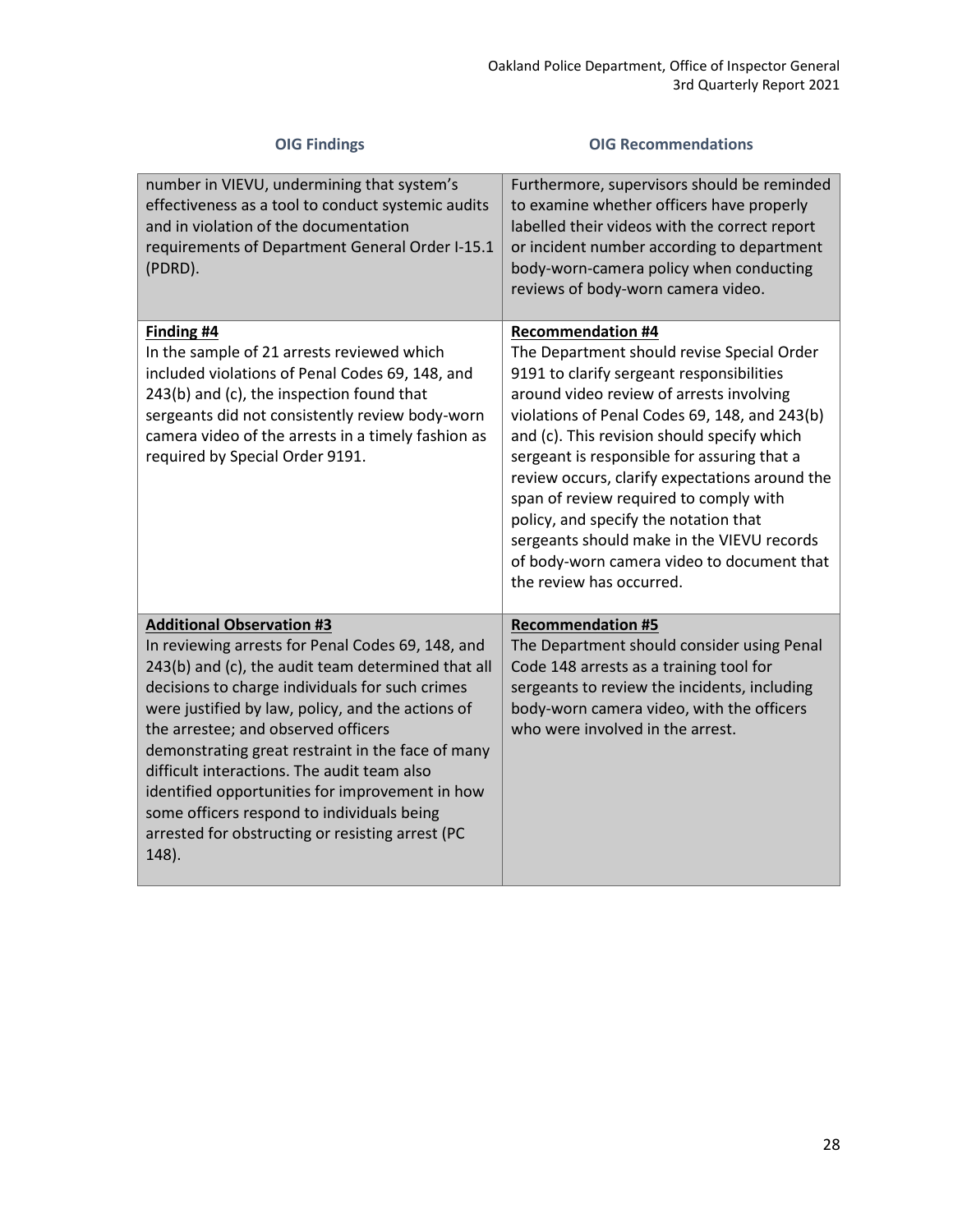## <span id="page-29-0"></span>**Audit of the Oakland Police Department Supervisors' Review and Approval of Adult Arrests for Alleged Violations of Penal Codes 69, 148(a)(1) and/or 243(b) and (c)**

### *By Lead Auditor Rebecca Johnson and Contributor Sergeant Ann Pierce*

### **Objective**

- 1. For adult arrests solely for Penal Code Section 69, 148(a)(1) and/or 243(b) or (c) from January 1, 2020, to November 10, 2020:
	- a. Determine whether there is evidence in the Oakland Police Department's Computer Aided Dispatch System that supervisors advised the Communications Division of their arrival on scene to incidents to approve the arrests.
	- b. Determine whether there is evidence in the Oakland Police Department's Computer Aided Dispatch System that supervisors advised the Communications Division of their approvals of the arrests.
	- c. Determine whether supervisors endorsed the electronic Probable Cause Declarations in the Alameda County Consolidated Records Information Management System (CRIMS).
	- d. Assess whether supervisors viewed, within two business days of the incidents, the officers' body-worn camera footage of the arrests, in the Oakland Police Department's VIEVU-VERIPATROL system.
	- e. Determine whether supervisors annotated in the "Comment" area of the VIEVU-VERIPATROL system their viewing of the officers' body-worn camera footage of the arrests.
- 2. For adults experiencing symptoms of a mental health condition arrested solely for offenses of Penal Codes 69, 148(a)(1) and/or 243 (b) or (c) from

January 2, 2020, to November 10, 2020, assess whether the officer, during contact with the subjects, used the techniques in Training Bulletin III-N, *Police Contact with Mentally Ill Persons*, for slowing down the course of events and calming down the subjects.

3. For adult subjects arrested solely for offenses of Penal Codes 69, 148(a)(1) and/or 243 (b) or (c) from January 2, 2020, to November 10, 2020, determine whether officers, during investigative encounters with the subjects, complied with the standards for conducting stops outlined in Department General Order M-19, *Prohibitions Regarding Racial Profiling and Other Bias-Based Policing*.

#### **Key Recommendations**

- The Department should collaborate with Alameda County to ensure there is a rule in CRIMS that requires Probable Cause Declarations and Consolidated Arrest Reports created by OPD officers for subjects arrested for Penal Code Section 243(b) to be approved by a supervisor.
- To build a relationship with the community based on trust and respect, the Department should ensure all persons know why they were stopped or encountered by an officer.

For all recommendations, see the *Findings and Recommendations* Section on pages 59-62.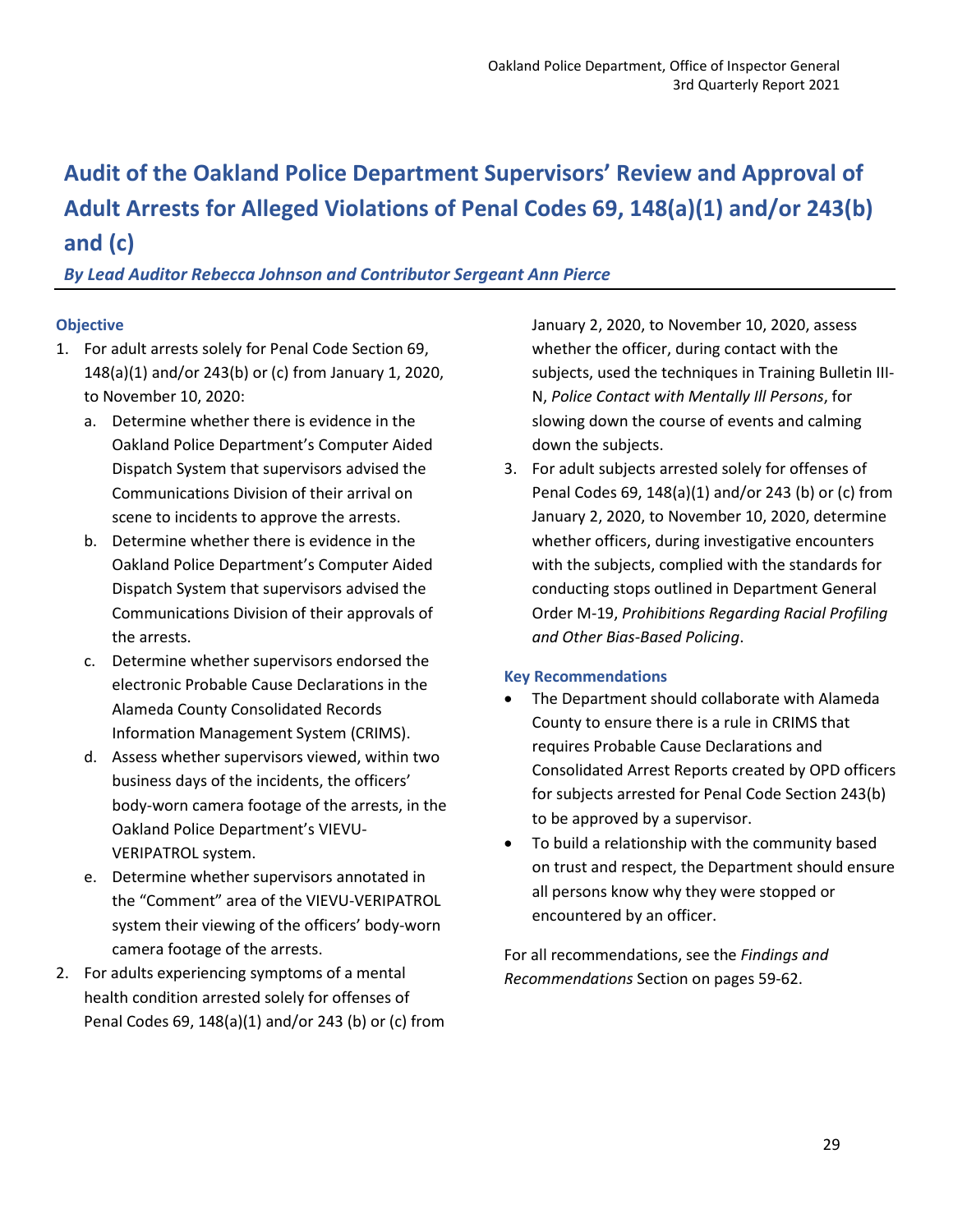### **Executive Summary**

This audit focused on Oakland Police Department supervisors' review and approval for adult arrests where Penal Code Sections 69, 148(a)(1), and/or 243(b) or (c) were the only alleged violations. Penal Code Section 69 offenses occur when a subject attempts, by means of any threat or violence, to deter or prevent an executive officer from performing any duty imposed upon the officer by law, or when the subject knowingly resists the officer in the performance of their duty, by using force or violence. Penal Code Section 148(a)(1) offenses occur when a subject willfully resists, delays, or obstructs a police officer(s) in the discharge of their duties. Penal Code Section 243(b) or (c) offenses occur when a subject willfully and unlawfully uses force or violence upon the person of a police officer while engaged in the performance of their duties.

Penal Code 69, 148(a)(1) and/or 243(b) and (c) arrests, especially when they are the sole violations, can be associated with "contempt of cop," $^{24}$  $^{24}$  $^{24}$  where an arresting officer uses the arrest to punish the individual for challenging that officer's authority or for being disrespectful, rather than for a legitimate law enforcement purpose. Additionally, when a subject interferes with the performance of a police officer's duties, via threats, violence, or resistance, and the subject does not obey the officer's verbal commands to cease the threats, violence, or resistance, the scene may become volatile, and the police officer may have to use some type of physical force against the subject to effect the arrest. The Department, therefore, requires additional oversight for these types of arrests.

If a subject is arrested for an alleged violation of Penal Code Section 69, a misdemeanor or felony, Section 148(a)(1), a misdemeanor, or Section 243(b) or (c), a misdemeanor or felony, the Oakland Police Department requires the arresting officer's immediate supervisor, or a supervisor assigned to the area, to respond to the scene. Upon arrival, after speaking with the arresting officer(s), if the supervisor determines there is probable cause to arrest the subject, the supervisor is required to approve the arrest and the associated paperwork (i.e., Consolidated Arrest Report, Probable Cause Declaration, Crime/Supplemental Reports, etc.) completed by the arresting officer(s). The supervisor is also required to review all involved officers' body-worn camera video footage to ensure all reportable force was reported and identify any officer performance deficiencies and correct them, if necessary.

Over the last five years, annually, OPD reported that less than 50 subjects were arrested solely for alleged violations of Penal Code Section 69, 148 (a)(1) and/or 243(b) or (c). The table below shows the number of subjects arrested each year from 2016 to 2020:

<span id="page-30-0"></span><sup>&</sup>lt;sup>24</sup> "Contempt of cop" is [law enforcement](https://en.wikipedia.org/wiki/Law_enforcement_agency) [jargon](https://en.wikipedia.org/wiki/Jargon) in the United States for behavior by people toward law [enforcement officers](https://en.wikipedia.org/wiki/Law_enforcement_officer) that the officers perceive as disrespectful or insufficiently deferential to their authority. https://en.wikipedia.org/wiki/Contempt\_of\_cop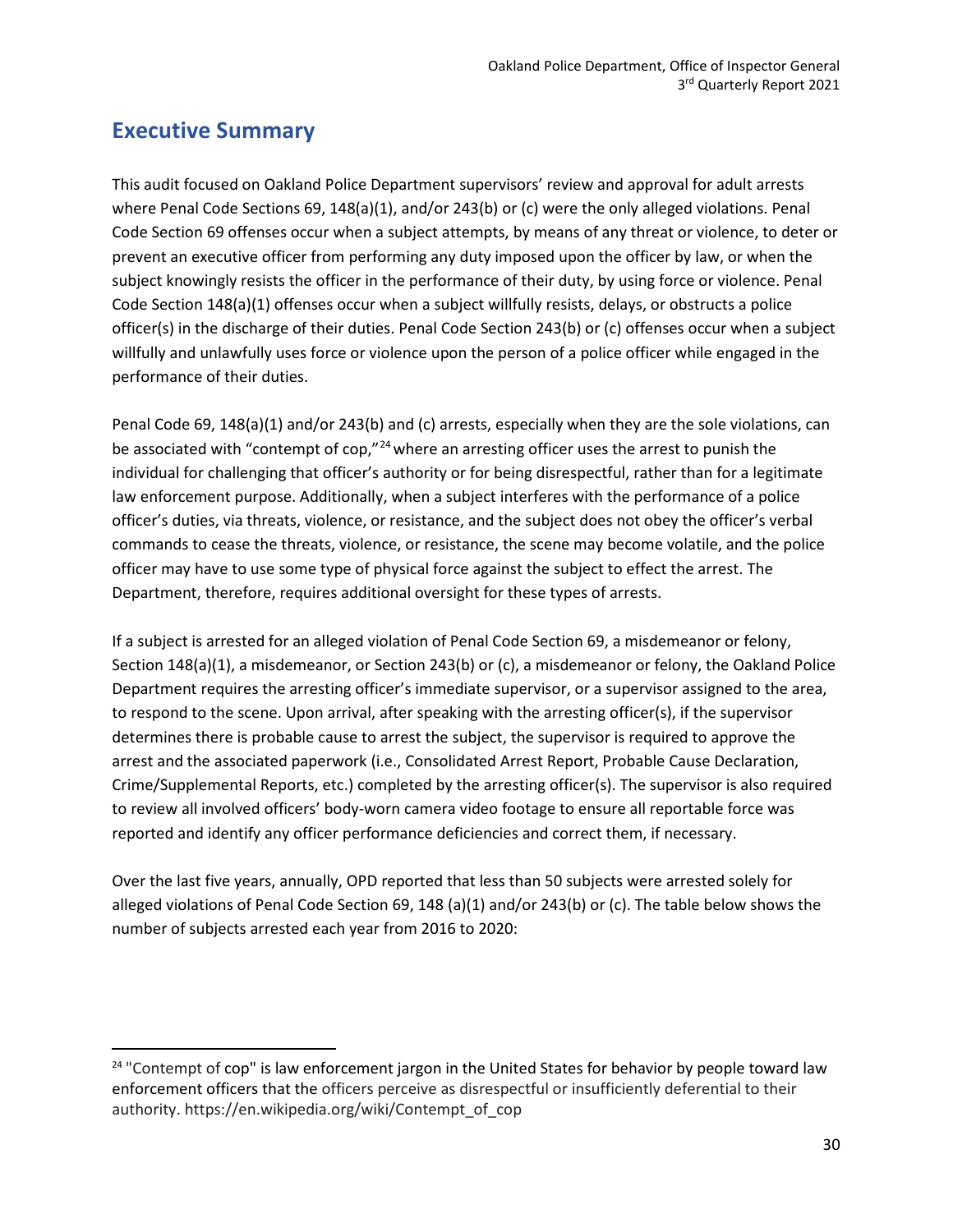| Year                  | 2016 | 2017   | 2018 | 2019 | 2020 |
|-----------------------|------|--------|------|------|------|
| <b>Arrests</b>        | 39   | 26     | 33   | 43   | 49   |
| Percentage Change +/- | N/A  | $-33%$ | 27%  | 30%  | 14%  |

Note: The numbers in the table also include subjects arrested during protests.

Even though the numbers are relatively low, considering the thousands of arrests the Department makes annually, on December 9, 2020, the Office of Inspector General initiated an audit of supervisors' protocol for review and approval of arrests when subjects are arrested solely for alleged violations of Penal Code Section 69, 148 (a)(1) and/or 243(b) or (c). The audit period was from January 1, 2020, to November 10, 2020, and the Department reported that there were 21 incidents, involving 31 officers, in which 22<sup>[25](#page-31-0)</sup> adult subjects were arrested solely for the alleged violations. The table below shows the offense for which each subject was arrested:

| .                        |                 |     |  |  |  |  |  |
|--------------------------|-----------------|-----|--|--|--|--|--|
| <b>Penal Code</b>        | No. of          |     |  |  |  |  |  |
| <b>Violation</b>         | <b>Subjects</b> | %   |  |  |  |  |  |
| 69                       |                 | 0%  |  |  |  |  |  |
| 148(a)(1)                |                 | 32% |  |  |  |  |  |
| 243(b)                   |                 | 27% |  |  |  |  |  |
| 243(c)                   |                 | 9%  |  |  |  |  |  |
| $148(a)(1)$ and $243(b)$ |                 | 27% |  |  |  |  |  |
| $148(a)(1)$ and $243(c)$ |                 | 5%  |  |  |  |  |  |

#### **Subjects' Offenses Allegedly Committed**

Based on the data in the table above, 19 of the 20 arrests were for resisting a police officer, Penal Code Section 148(a)(1), using force or violence against a police officer, Penal Code Section 243(b), or a combination of the two. The data also shows that OIG's sample did not include any arrests for alleged violations of Penal Code Section 69, and from this point forward, the audit will not mention Penal Code Section 69 unless quoting a Department policy.

Upon conducting the audit of supervisors' protocols for review and approval of subjects arrested solely for alleged violations of Penal Code Section 148(a)(1) and/or 243(b) or (c) from January 1, 2020, to November 10, 2020, the results were positive for the most part:

- There was evidence that supervisors responded to the scene of 20 of the 21 incidents by advising the Communications Division of their arrivals. **(Finding #1)**
- There was evidence that supervisors approved 21 of the 22 arrests by advising the Communications Division of their approvals. **(Finding #2)**
- Officers made 22 probable cause adult arrests solely for alleged violations of Penal Code Section 148(a)(1) and/or 243(b) or (c), and there were 22 Probable Cause Declarations (PCDecs)

<span id="page-31-0"></span> $25$  All subjects arrested during protests were removed from the population since supervisors are on scene during protests.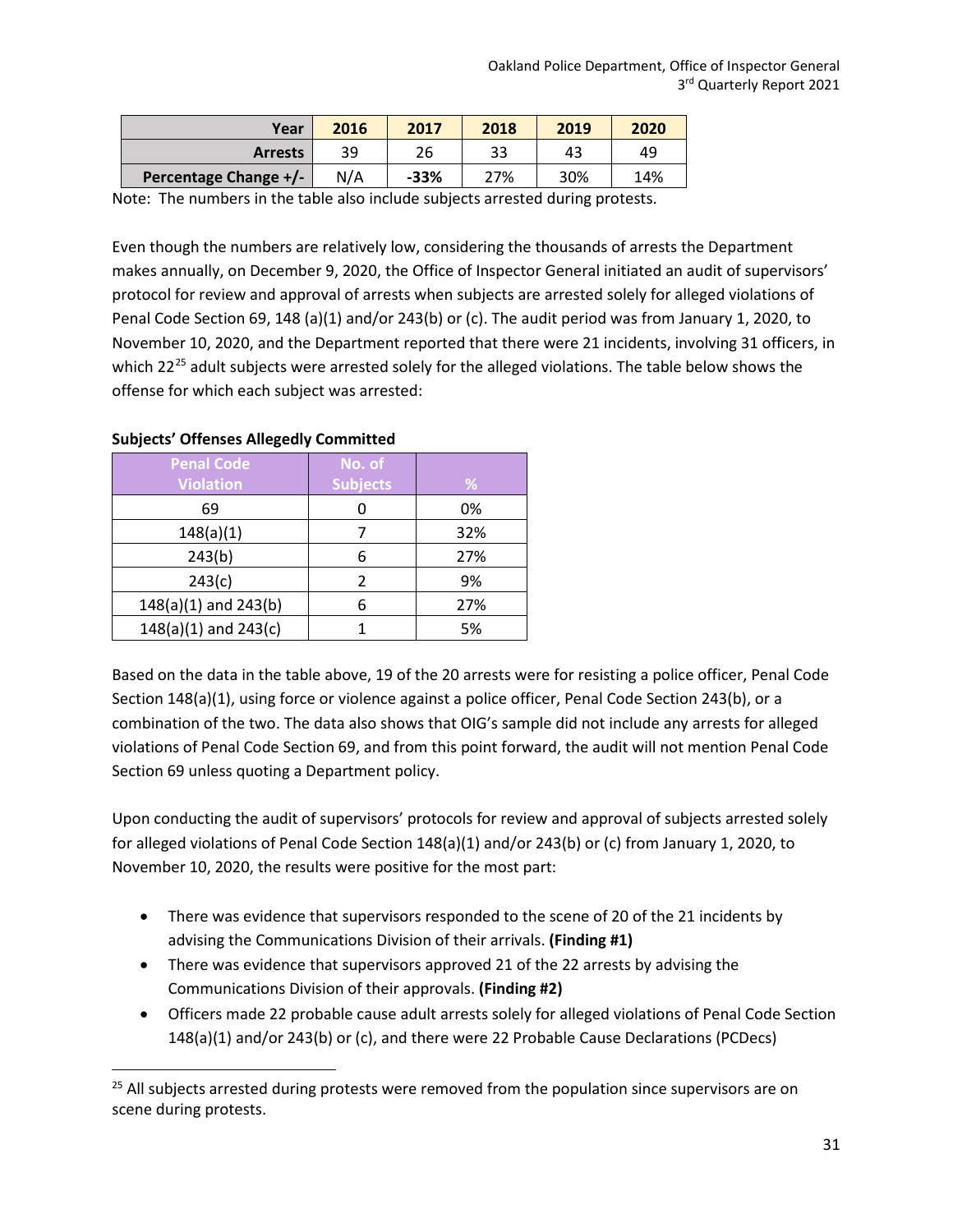prepared by arresting officers in the Alameda County Consolidated Records Information Management System (CRIMS), accounting for all 22 adult subjects arrested. Furthermore, of the 22 PCDecs prepared, 15 were endorsed by supervisors and there was a CRIMS programming issue that precluded supervisors from endorsing the other seven PCDecs. **(Finding #3)**

- Twenty of the 22 subjects were physically taken into custody, and there were 20 corresponding Consolidated Arrest Reports completed by arresting officers in CRIMS. However, 14 of the 20 Consolidated Arrest Reports were approved by supervisors, and there was a CRIMS programming issue that precluded supervisors from approving the other six CARs. **(Finding #4)**
- Evidence showed that supervisors viewed officers' body-worn camera video footage in 19 of the 21 incidents. There were two incidents in which there was no evidence that supervisors viewed the officers' body-worn camera footage, as required by policy. **(Finding #5)**
- For 17 of the 19 incidents in which the officers' body-worn camera footage was reviewed, the Auditor deemed that supervisors reviewed enough footage to determine if reportable force was used on the subjects. For the remaining two incidents, the Auditor deemed that not enough footage was reviewed by the supervisors to determine if reportable force was used on the subjects. **(Finding #5 Additional Observation)**
- For 17 of the 19 incidents in which footage was viewed, evidence showed that the respective supervisors viewed the footage within two business days of the incident as required by policy. **(Finding #6)**
- Evidence showed that supervisors annotated their viewing of the officers' body-worn camera footage, as required by policy, in only 11 of the 19 incidents in which footage was viewed. **(Finding #7)**

Using the officers' body-worn camera footage associated with the sample in this audit, OIG also reviewed the Department's performance when encountering the subjects, and their performance was rated using the techniques in Training Bulletin III-N, *Police Contact with Mentally Ill Persons*, for slowing down the course of events and calming down the subjects or the standards for conducting stops outlined in Departmental General Order M-19, *Prohibitions Regarding Racial Profiling and Other Bias-Based Policing.* Below are highlights of those findings:

• Officers arrested eight subjects potentially experiencing symptoms of a mental health condition in eight of the 21 incidents involving 22 adult subjects arrested solely for alleged violations of Penal Code Section 148(a)(1) and/or 243(b) or (c). In three of the eight incidents, officers were able to use most of the techniques for approaching persons experiencing symptoms of a mental health condition offered in Training Bulletin III-N for slowing down the course of events and calming down subjects. In these instances, the Auditor noted that, even though the subjects later committed alleged offenses of Penal Codes 148(a)(1) and/or 243(b) or (c), the officers' encounters with the subjects were attentive and humane and thereby created an "I am here to help" environment. However, in most of the incidents, the techniques could not be used because the subjects were not in a mental state to cooperate with the officers. **(Finding #8)**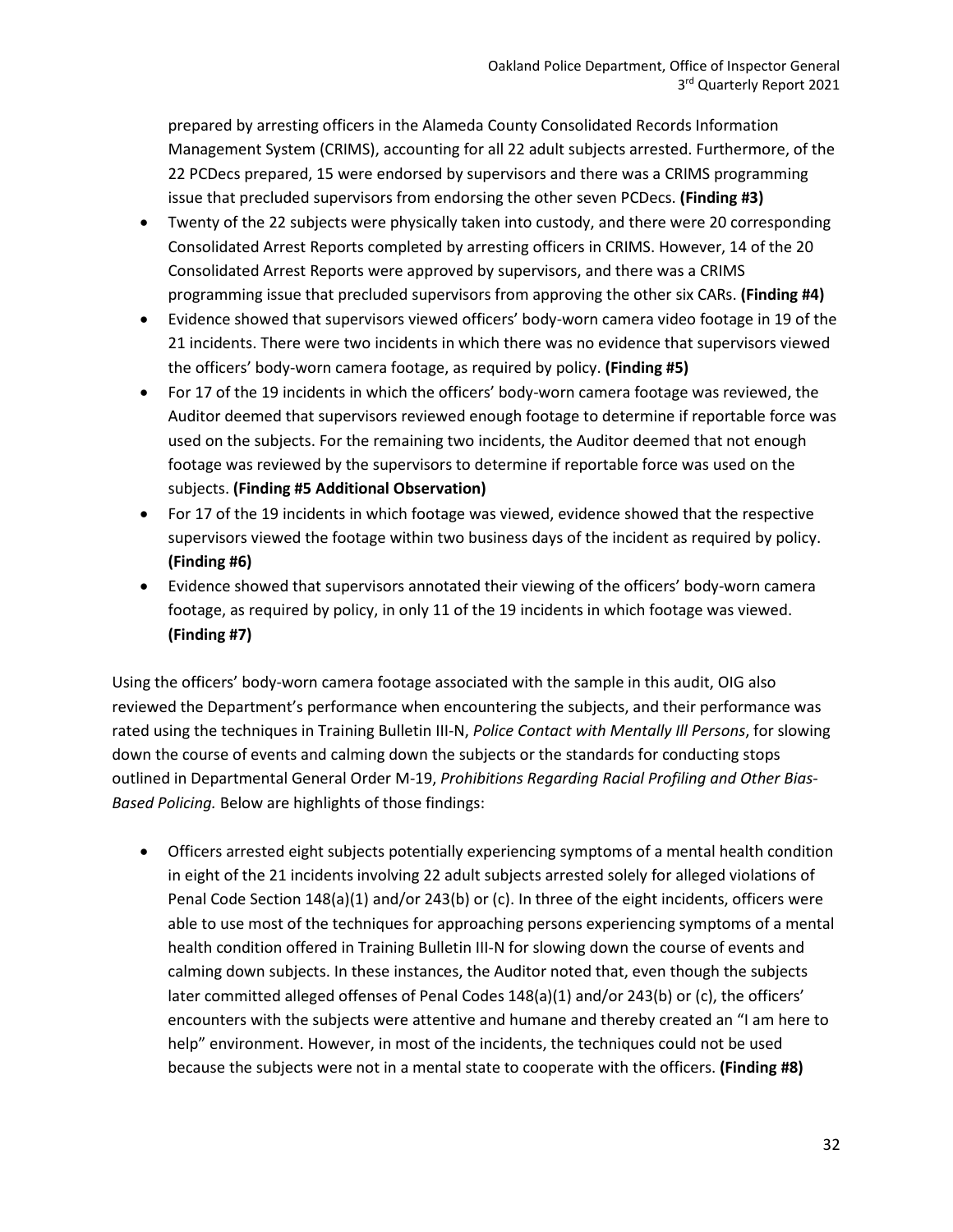• Officers arrested 14 subjects who were not known to be suffering from a potential mental health condition at the time of the arrests in 13 incidents reviewed. For nine of the 13 incidents, involving nine subjects, the Auditor reviewed the officers' body-worn camera footage and determined that the Department, when encountering subjects to confirm or dispel a suspicion that the persons may be involved in criminal activity, did not consistently comply with one of the standards for conducting stops outlined in Departmental General Order M-19, *Prohibitions Regarding Racial Profiling and Other Bias-Based Policing[26](#page-33-0)*. Specifically, officers did not identify themselves during encounters with six of the nine subjects. The Auditor also noted that for two of the nine subjects, even after the review of additional officers' body worn camera footage – officers other than the arresting officer – the Auditor was unable to locate evidence that the Department explained the reasons for the stop to the subjects. **(Finding #9)**

Based on the findings, the OIG made seven recommendations: four procedural recommendations, two policy recommendations, and one computer programming recommendation. For details, see the *Findings and Recommendations Section* on pages 59-62.

### **Background**

When an officer makes a probable cause arrest<sup>[27](#page-33-1)</sup> because the subject was willfully resisting, delaying, or obstructing the officer in the discharge of the officer's duty, a violation of Penal Code Section 148(a)(1), or because the subject was willfully and unlawfully using force or violence upon the person of the officer while engaged in the performance of the officer's duty, a violation of Penal Code Section 243(b) or (c), the officer is required to request their immediate supervisor to respond to the scene of the incident and obtain arrest approval prior to transporting the arrestee. $^{28}$  $^{28}$  $^{28}$ 

In addition, the arresting officer is required to complete the appropriate arrest reports, documenting the probable cause for the arrest and, if applicable, the reasonable suspicion for the detention that preceded the arrest: [29](#page-33-3)

<span id="page-33-0"></span><sup>26</sup> Department General Order (DGO) M-19, *Prohibitions Regarding Racial Profiling and Other Bias-Based Policing*, effective 15 Nov 2004, lists the standards for conducting stops specifically for "pedestrian, bicycle, or vehicle stops." Encounters resulting from a dispatched call for service are not explicitly covered by policy, and therefore, the standards for officer conduct for dispatched calls are not clearly addressed in policy. For purposes of this audit, the standards for conducting stops listed in DGO M-19 were used to assess officer conduct during encounters, even though some of the stops were dispatched calls for service.

<span id="page-33-1"></span><sup>27</sup> Departmental General Order M-18, *Probable Cause Arrest Authorization and Report Review*, effective 13 Nov 2014, pg. 2, states, "Probable cause to arrest exists when, under the totality of the circumstances known to the arresting officer(s), a prudent person would have concluded that there was a fair probability the arrestee had committed a crime."

<span id="page-33-2"></span><sup>28</sup> DGO M-18., pg. 3.

<span id="page-33-3"></span><sup>29</sup> DGO M-18., pg. 3.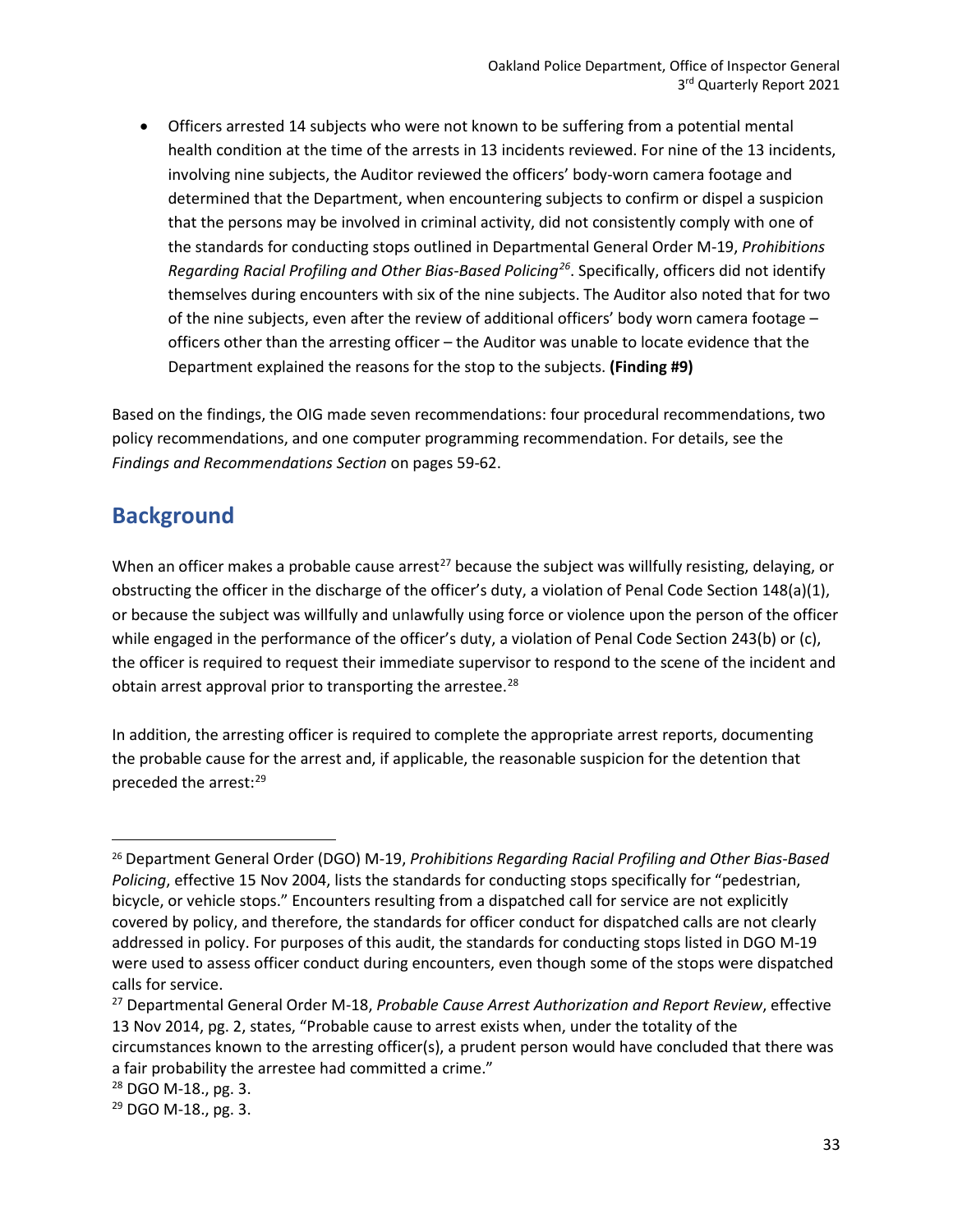- The Probable Cause Declaration (PCDec) is an electronic form located in the Alameda County Consolidated Records Information Management System (CRIMS). The Department requires that the form be prepared by an arresting officer. The form provides a brief synopsis that includes factual and conclusion statements of the incident to support the arrest or the probable cause for an arrest. PCDecs are completed and submitted for judicial review. Whenever the adult arrestee will be charged and brought before a magistrate within 48 hours of arrest, the PCDec is labeled as a "Daily" and requires no finding from a judge. Whenever the adult arrestee will be charged and seen by a magistrate more than 48 hours after arrest, the PCDec is labeled as a "Holdover" and requires a finding from a judge on the Holdover PCDec within 48 hours of the suspect's arrest.<sup>[30](#page-34-0)</sup> The form is ultimately submitted for a complaint with the District Attorney's Office.
- The Consolidated Arrest Report (CAR) is also an electronic form located in CRIMS. The Department requires that this form, too, be prepared by an arresting officer. The form provides the arrest information (i.e., arrestee's name, date of birth, age, clothing, offense, location of arrest, etc.) for an adult arrestee to be processed at a jail facility. $31$

Once an officer requests their immediate supervisor to respond to the scene of an incident in which a subject is being arrested for violations of Penal Code Section 148(a)(1) and/or 243(b) or (c), the supervisor is required to complete nine tasks:

- 1. Respond to the scene of the arrest. $32$
- 2. Advise the Communications Division of his/her arrival on scene via radio using the code 997, or, if the supervisor's vehicle is equipped with a Mobile Data Computer (MDC), the supervisor may manually change their status to OS (on scene). $33$
- 3. Review the specific facts articulated by the arresting officer justifying the arrest (and detention, if applicable) as documented by the arresting officer on the electronic PCDec.<sup>[34](#page-34-4)</sup>
- 4. Determine whether reasonable suspicion for the detention and/or probable cause for the arrest exists. If it is determined that probable cause exists and has been properly documented on the electronic PCDec, approve the electronic CAR in CRIMS<sup>[35](#page-34-5)</sup> and endorse the [arresting officer's] electronic PCDec.<sup>[36](#page-34-6)</sup> In addition, whenever an arrestee will be charged and seen by a magistrate more than 48 hours of arrest, monitor the pending Holdover PCDec to ensure the On-Call Judge issues a finding on the PCDec within 48 hours of the suspect's arrest.<sup>[37](#page-34-7)</sup>

<span id="page-34-0"></span><sup>30</sup> Departmental General Order E-7, *Probable Cause Declaration*, effective 15 Jul 2011, pgs. 1, 3.

<span id="page-34-1"></span><sup>&</sup>lt;sup>31</sup> Departmental General Order E-7.1, Electronic Consolidated Arrest Report, effective 03 Oct 2014, pg. 1.

<span id="page-34-2"></span><sup>32</sup> DGO M-18, pg. 4.

<span id="page-34-3"></span><sup>33</sup> DGO M-18, pg. 4.

<span id="page-34-4"></span><sup>34</sup> DGO M-18., pg. 5.

<span id="page-34-5"></span><sup>35</sup> DGO M-18, pg. 6.

<span id="page-34-6"></span><sup>36</sup> DGO E-7, pg. 2.

<span id="page-34-7"></span> $37$  DGO E-7, pgs. 1, 3.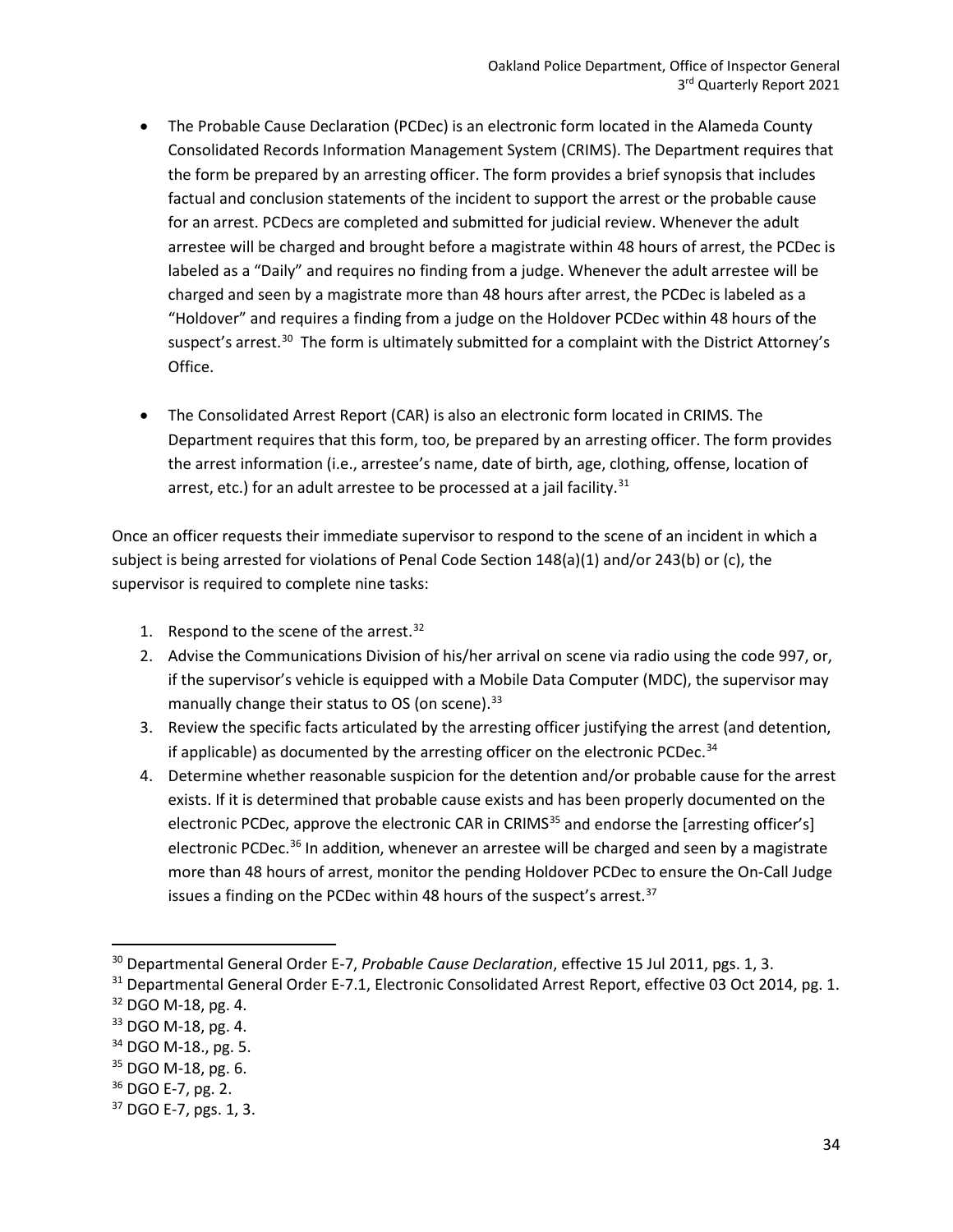- 5. Document on the electronic CAR where the approval was made (i.e., on scene, Alameda County Hospital, Santa Rita Jail, etc.).<sup>[38](#page-35-0)</sup>
- 6. Upon completion of the assignment, provide the disposition of SAA (supervisor's approval of arrest) for the incident to the Communications Division via radio or MDC.<sup>[39](#page-35-1)</sup>
- 7. To avoid missing any reportable use of force, audit the officer/officers' body-worn camera video of the incident involving Penal Code Section  $148(a)(1)$  and  $243(b)$  or (c).<sup>40</sup> At minimum, audit the primary arresting officer's body-worn camera video, but watch enough video to confidently state whether there was reportable force used during the arrest(s). $41$
- 8. View the body-worn camera footage within two business days of the incident.<sup>[42](#page-35-4)</sup>
- 9. Annotate the viewing of the body-worn camera footage in the "Comment" area [for each officer's body-worn camera footage that was viewed] in the VIEVU VERIPATROL system.<sup>[43](#page-35-5)</sup>

It should be noted that, although this audit focuses on supervisors' procedures for arrests for Penal Code Section 148(a)(1) and 243(b) or (c), officers are also required to request their immediate supervisor respond to the scene and obtain arrest approval prior to transporting the arrestee when making a probable cause arrest for these offenses:

- Felonies;
- Arrests for possession of narcotics, drugs, or marijuana if the arrestee is to be transported to jail for possession of narcotics, drugs, or marijuana; and
- Penal Code Section 69.

### **Scope/Population**

The audit focused on supervisors' responsibilities when officers make probable cause arrests because the subjects were allegedly willfully resisting, delaying, or obstructing the officers in the discharge of their duties, a violation of Penal Code Section 148(a)(1), or because the subjects were allegedly willfully and unlawfully using force or violence upon the persons of the officers while the officers were engaged in the performance of their duties, a violation of Penal Code Section 243(b) or (c).

It should be noted that during the audit period, the Department reported that there were no incidents in which juvenile subjects were arrested solely for Penal Code Section 148(a)(1) and/or 243(b) or (c);

<span id="page-35-4"></span><sup>42</sup> S.O. 9191.

<span id="page-35-0"></span><sup>38</sup> DGO M-18, pg. 6.

<span id="page-35-1"></span><sup>39</sup> DGO M-18, pg. 6.

<span id="page-35-3"></span><span id="page-35-2"></span><sup>40</sup> Special Order 9191, Additional Audit of [Body Worn Camera] Video, effective 27 Nov 2018. <sup>41</sup> Information Bulletin, *Purpose of Portable Digital Recording Device Review for Penal code 69, 148(a)(1), and 243(b) and (c) Arrests and Clarifications on Sergeant Responsibilities under Special Order 9191*, dated 22 May 2020. It should be noted that Information Bulletins are not official policy.

<span id="page-35-5"></span> $43$  S.O. 9191.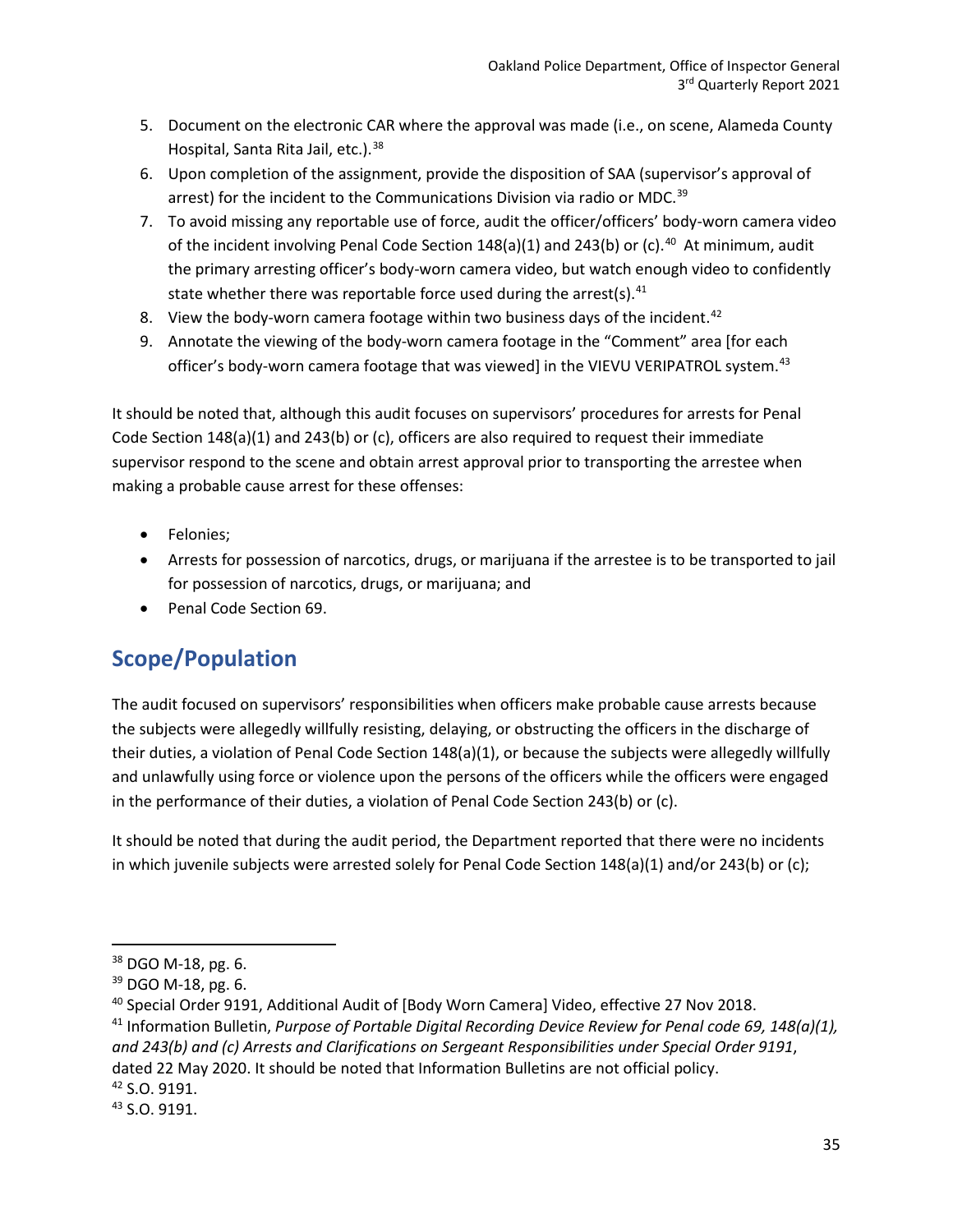therefore, supervisors' responsibilities when officers make probable cause arrests due to juveniles' alleged offenses of Penal Code Section 148(a)(1) and/or 243(b) or (c) are not included in this audit.

It should be noted that this audit does not include any probable cause arrests made by officers during protests within the audit period since supervisors are typically on scene approving arrests.

In addition, the audit does not include any arrests made by officers when the subject's arrest was due to a preexisting arrest warrant<sup>[44](#page-36-0)</sup> for resisting a police officer, Penal Code Section 148(a)(1), and/or using force or violence against a police officer, Penal Code Section 243(b).

The audit period was from January 1, 2020, to November 10, 2020.

### **Population**

The population used to conduct the audit consisted of all incidents in which adult subjects were arrested solely for Penal Code Section 148(a)(1) and/or 243(b) or (c) during the audit period. There were 21 incidents involving 22 adult subjects that fit the criteria. Below are supporting data related to the arrests used to conduct specific audit objectives:

### **Crime/Supplement Reports**

There were 127 Crime/Supplemental Reports authored by 110 officers involved in the 21 incidents that resulted in 22 subjects being arrested during the audit period.

### **Objective 1(a) and Objective 1(b)**

There were 21 Computer Aided Dispatch Reports associated with the 21 incidents during the audit period.

### **Objective 1(c)**

There were 22 *Probable Cause Declaration Reports* associated with the 22 subjects arrested during the audit period.

### **Objective 1(d)**

There were 20 *Consolidated Arrest Reports* associated with 20 subjects arrested during the audit period. However, there were 2 subjects who were cited and released and therefore not taken into physical custody, exempting the need for the completion of a CAR.

### **Objective 1(e), Objective 1(f), Objective 2, and Objective 3**

The officers' body-worn camera footage associated with the 21 incidents.

<span id="page-36-0"></span><sup>44</sup> An arrest warrant is defined as a judge's order to law enforcement officers to arrest and bring to jail a person charged with a crime. The warrant is issued upon a sworn declaration by the district attorney, a police officer or an alleged victim that the accused person committed a crime. [\(https://legal](https://legal-dictionary.thefreedictionary.com/warrant+of+arrest)[dictionary.thefreedictionary.com/warrant+of+arrest\)](https://legal-dictionary.thefreedictionary.com/warrant+of+arrest).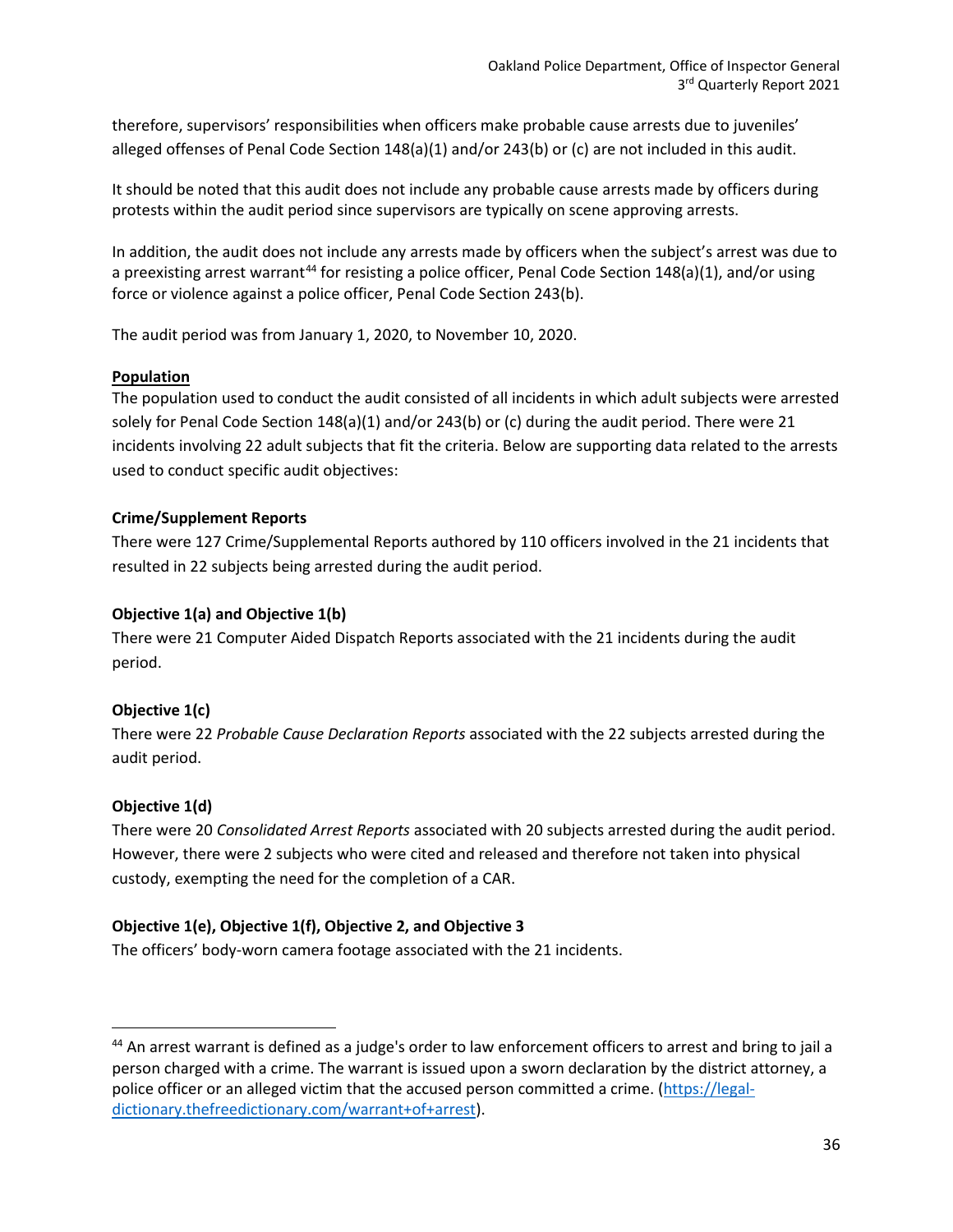### **Methodology**

See **Appendix A** for the methodology.

### **Findings**

### **FINDING #1**

**Evidence in the Computer Aided Dispatch (CAD) system indicated that supervisors advised the Communications Division of their arrivals on scene to approve the adult arrests for Penal Code Section 148(a)(1) and/or 243(b) or (c) for 20 of the 21 incidents from January 1, 2020, to November 10, 2020.** 

During the audit period, the Department reported that there were 21 incidents in which 22 adult subjects were arrested solely for Penal Code Section 148(a)(1) and/or 243(b) or (c), and department policy requires supervisors, at the request of an on-scene officer, to respond to the scene of these incidents to approve the arrests and advise the Communications Division of their arrival on scene.<sup>[45](#page-37-0)</sup>

Upon the review of each incident in CAD, the Auditor sought the supervisor's call sign<sup>[46](#page-37-1)</sup> and the code "OS" on the same line in CAD. There was evidence in the CAD printouts for 19 of the incidents, in which 20 adult subjects were arrested, that indicated those supervisors advised Communications Division (Dispatchers) of their arrivals on scene to approve the subjects' arrests. There were two incidents, related to the remaining two adult subjects, in which there was no documented evidence in the CAD printouts that the respective supervisors advised the Communications Division (Dispatchers) of their arrivals on scene.

For the two incidents in which there was no documented evidence in CAD of the supervisors' arrivals on scene, OIG requested audio tapes from the Communications Division and the Auditor listened to the recordings. In one incident, the Auditor did hear the supervisor say, "… [supervisor's call sign] can you put me on [OPD Unit call sign] call, please?... [supervisors call sign] SAA here." Although the supervisor did not say the words "on scene" or "code 997," and the Communications Dispatcher did not document the supervisor's arrival on scene, the Auditor deemed the supervisor's call sign and the word "here," meaning here at the site of the incident, to comply with policy. As a result, supervisors advised the Communications Division of their arrivals on scene to approve the adult arrests in which the subjects were arrested solely for Penal Code Section 148(a)(1) and/or 243(b) or (c) for 20 of the 21 incidents from January 1, 2020, to November 10, 2020.

<span id="page-37-0"></span><sup>45</sup> DGO M-18, pgs. 3-4.

<span id="page-37-1"></span><sup>46</sup> Police radio traffic is handled by OPD's Communications Division and documented in OPD's Computer Aided Dispatch system. A call sign is how an officer identifies him/herself while patrolling the streets in his/her car and reporting to crime scenes. Whenever the officer talks to dispatch, they state their call sign.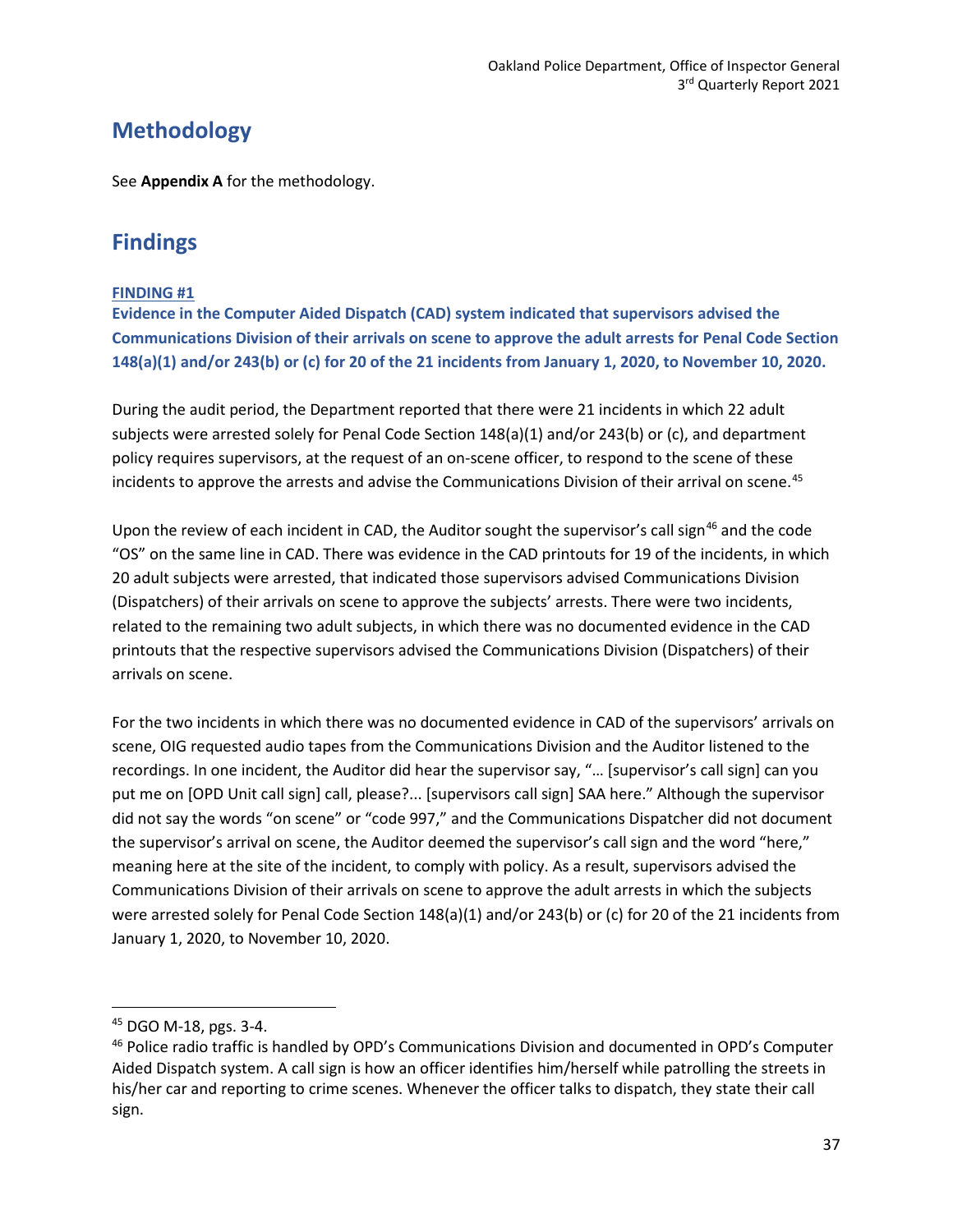But in the other incident, the Auditor did not hear the supervisor state whether they were on scene or provide the code 997 (the code for on scene). The Auditor did note that in this incident, the respective supervisor's body-worn camera footage shows him at the scene of the incident and two officers, in their respective Crime/Supplemental Reports, documented his arrival at the scene of the arrest. Additionally, one of those officers also documented that the supervisor "approved the arrest."

#### **Additional Observation**

**For 21 of the 22 adults arrested solely for Penal Code Section 148(a)(1) and/or 243(b) or (c) from January 1, 2020, to November 10, 2020, officers documented in their respective Crime/Supplemental Reports the respective supervisors' arrivals on scene to approve the arrests.** 

The Department requires arresting officers to document in their offense reports (also known as Crime/Supplemental Reports) whether the supervisor responded to the scene to approve the arrest.<sup>[47](#page-38-0)</sup>

There were 21 incidents in which 22 subjects were arrested solely for Penal Code Section 148(a)(1) and/or 243(b) or (c) from January 1, 2020, to November 10, 2020. The Auditor reviewed the associated Crime/Supplemental Reports and determined that, for 21 of the arrests, associated with 20 of the 21 incidents, there was documentation of the respective supervisors' arrivals on scene in one or more officers' Crime/Supplemental Reports. There was one incident in which none of the associated officers' Crime/Supplemental Reports documented the supervisor's arrival on scene, but one officer's Crime Report did document the supervisor "approved the arrest." Although the officers did not document in their reports that a supervisor arrived on scene to approve the arrest, there was documented evidence in CAD that a supervisor arrived on scene to approve the arrest. See Finding #2's "Additional Observations" section for additional information regarding officers documenting in their Crime/Supplemental Reports the supervisor's approval of the arrest.

### **FINDING #2**

**Documentation in the Computer Aided Dispatch (CAD) system substantiated that supervisors advised the Communications Division of their approvals of 21 of the 22 adult subjects arrested solely for Penal Code Section 148(a)(1) and/or 243(b) or (c) from January 1, 2020, to November 10, 2020.**

For the 22 adult subjects arrested in 21 incidents solely for Penal Code Section 148(a)(1) and/or 243(b) or (c) during the audit period, the Department requires its supervisors to determine whether probable cause existed for the arrests, and, if so, provide the disposition of "SAA" (supervisor's approval of arrest) for each arrest to the Communications Division. Upon the Auditor's review of each incident in CAD, the supervisor's approval code (SAA) was documented on 20 incidents, approving 21 adult arrests. Therefore, the documentation substantiated those supervisors advised the Communications Division (Dispatchers) of their approvals for the 21 associated adult subjects' arrests.

<span id="page-38-0"></span> $47$  DGO M-18, pg. 4.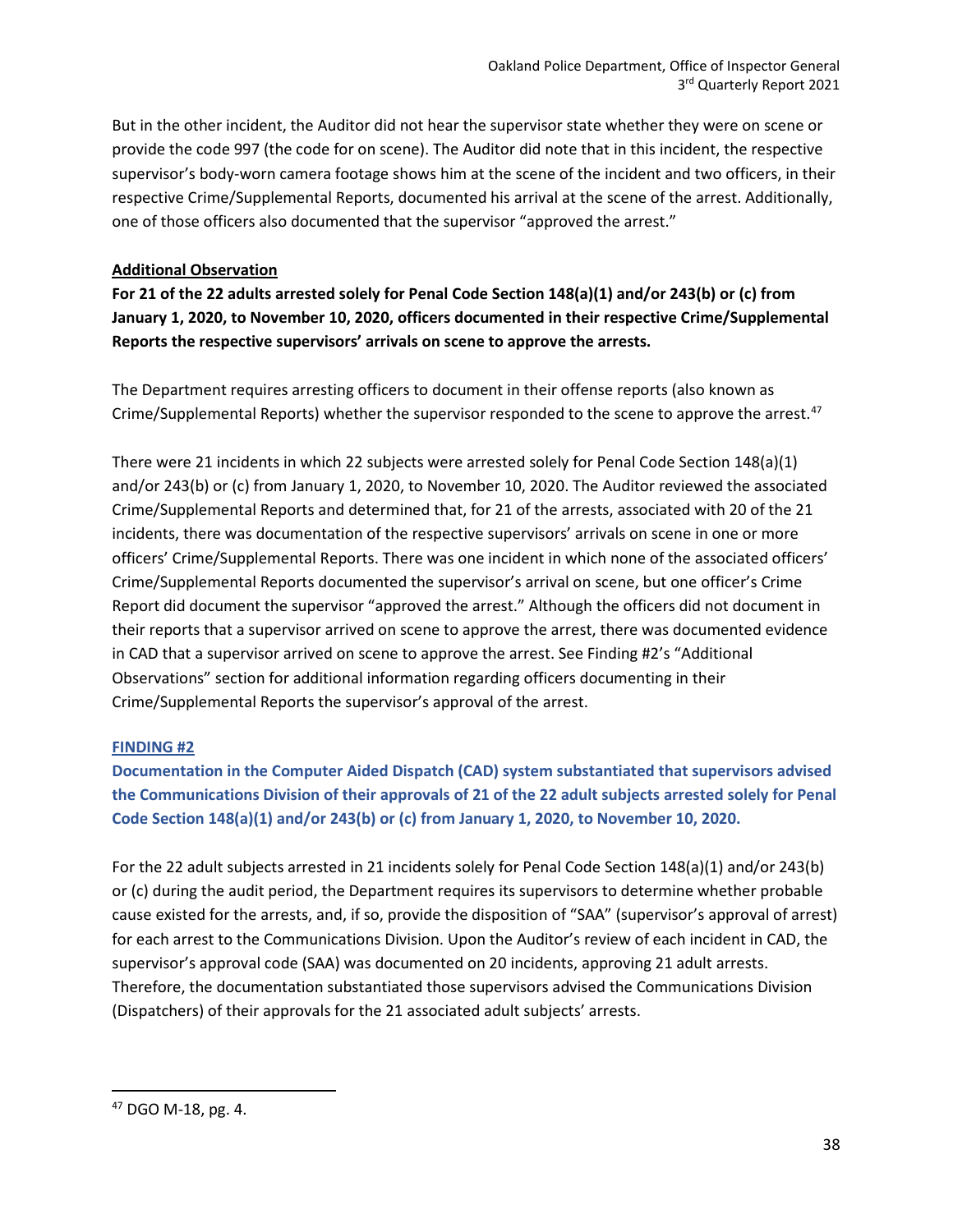There was one instance in which one subject was arrested, but there was no supervisor's approval code (SAA) on the incident in CAD. OIG requested the audio tape from the Communications Division and the Auditor listened to the recording but did not hear the supervisor in question state the arrest was approved (SAA). Nevertheless, the Auditor noted that, for this incident, the respective supervisor's body-worn camera footage shows the supervisor on scene of the incident speaking to the arrested subject, who was secured in the rear of the patrol vehicle, which is an indication that the supervisor was aware of the arrest and approved the arrest. On the other hand, none of the officers documented in their respective Crime/Supplemental Reports the supervisor's approval of the arrest.

### **Additional Observations**

#### **Observation #1**

### **The Auditor identified issues with two of the supervisors' approval entries in CAD in two separate incidents.**

Although 21 of the adult subjects' arrests were shown to be approved in CAD, the Auditor identified issues with two of the supervisors' approval entries in two separate incidents. There was one incident in which the on-scene supervisor's call sign was different than the supervisor's call sign approving the arrest. The Auditor was unable to determine whether this was a typographical error or whether the approving supervisor did not advise the Communications Division (Dispatcher) of their arrival on scene. In another incident, there was a supervisor's approval code (SAA) documented on the incident, but the supervisor's call sign was not entered on the same line, line above, or line under as the approval code. Therefore, the Auditor was unable to determine whether the supervisor documented as having arrived on scene was the same supervisor who approved the arrest since there are times that more than one supervisor arrives on scene at an incident.

### **Observation #2**

**Upon reading the Crime/Supplemental Reports associated with the 22 adult subjects arrested in 21 incidents solely for alleged violations of Penal Code Section 148(a)(1) and/or 243(b) or (c), one or more of the reports associated with 10 of the arrests included documentation stating a supervisor arrived on scene to approve the arrest, which complies with department policy.** 

The Department requires its arresting officers to document in their Crime/Supplemental Reports whether a supervisor arrived on scene to approve the arrest.<sup>[48](#page-39-0)</sup> Upon reviewing the 127 Crime/Supplemental Reports, authored by 110 officers involved in the 21 incidents regarding subjects arrested solely for alleged violations of Penal Code Section 148(a)(1) and/or 243(b) or (c) during the audit period, the Auditor noted that one or more of the reports associated with 10 of the arrests included documentation stating a supervisor arrived on scene to approve the arrest.

In contrast, the Crime/Supplemental Reports associated with the other 12 adult arrests included a documented sentence stating a supervisor arrived on scene or the supervisor approved the arrest, but

<span id="page-39-0"></span> $48$  DGO M-18, pg. 4.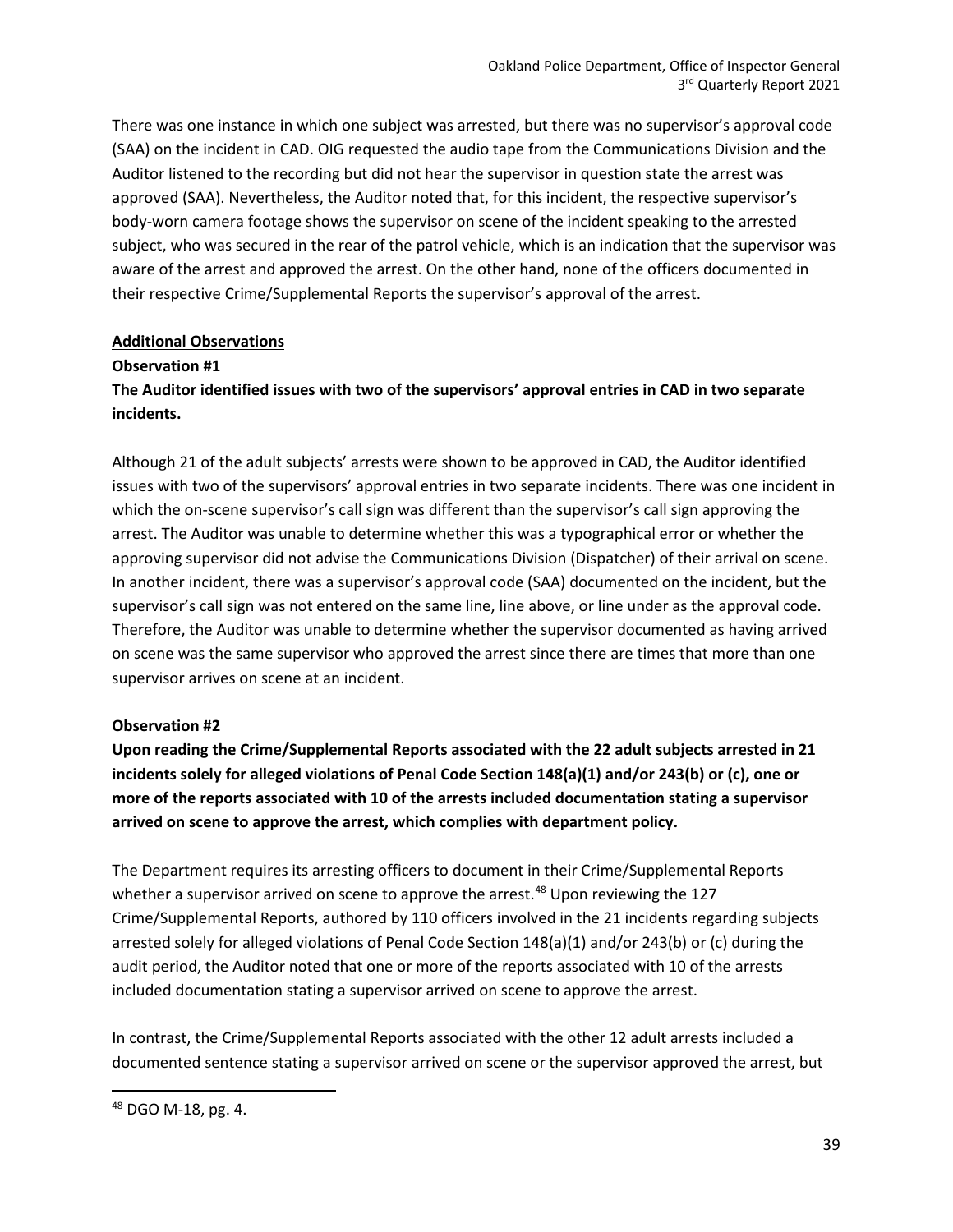none of the reports included both sentences. Specifically, the reports associated with 11 of the arrests included wording stating that a supervisor arrived on scene, and the reports associated with the other arrest included wording stating that a supervisor approved the arrest.

An officer's documentation of the supervisor's arrival on scene to approve the arrest of a subject who allegedly violated Penal Code Section 148(a)(1) and/or 243(b) or (c) aids the Department in meeting two of its objectives:

- Ensure officers are not making these types of arrests without the consent of their supervisors.
- Ensure supervisors are, in fact, responding to the scene of these arrests and approving them after determining whether there was probable cause or reasonable suspicion for the officer to arrest the subject.

Although the Department can use the officer's/supervisor's body-worn camera footage, the electronic Consolidated Arrest Report, the electronic Probable Cause Declaration, and/or the Computer-Aided Dispatch system to determine whether a supervisor arrived on scene and approved the arrest, none of these methods, as this audit will show, is foolproof. Hence, to meet the two objectives above, the Department should remind its officers to follow policy by documenting in their Crime/Supplemental Reports that a supervisor arrived on scene to approve the arrest. An officer's documentation of the supervisor's arrival on scene to approve the arrest ensures that if the online systems fail, there is evidence that a supervisor arrived on scene to approve the arrest of a subject who allegedly violated Penal Code Section 148(a)(1) and/or 243(b) or (c).

### **FINDING #3**

**From January 1, 2020, to November 10, 2020, officers made 22 probable cause adult arrests solely for alleged violations of Penal Code Section 148(a)(1) and/or 243(b) or (c), and there were 22 Probable Cause Declarations (PCDecs) prepared by arresting officers in the Alameda County Consolidated Records Information Management System (CRIMS), accounting for all 22 adult subjects arrested. Furthermore, of the 22 PCDecs prepared, 15 were endorsed by supervisors and there was a CRIMS programming issue that precluded supervisors from endorsing the other seven PCDecs.**

A Probable Cause Declaration provides a brief synopsis containing factual and conclusion statements of an incident to support an arrest, or the probable cause for an arrest. The Department requires arresting officers to complete PCDecs for all arrests unless the arrest is for a warrant only.<sup>[49](#page-40-0)</sup> Arresting officers complete the PCDecs online in the Alameda County Consolidated Records Information Management System. The Department reported that there were 22 adult subjects arrested for the sole charge of Penal Code Section 148(a)(1) and/or 243(b) or (c) from January 1, 2020, to November 10, 2020, and via CRIMS, the Auditor retrieved 22 prepared PCDecs, which accounted for all 22 arrests.

<span id="page-40-0"></span> $49$  DGO E-7, pg. 2.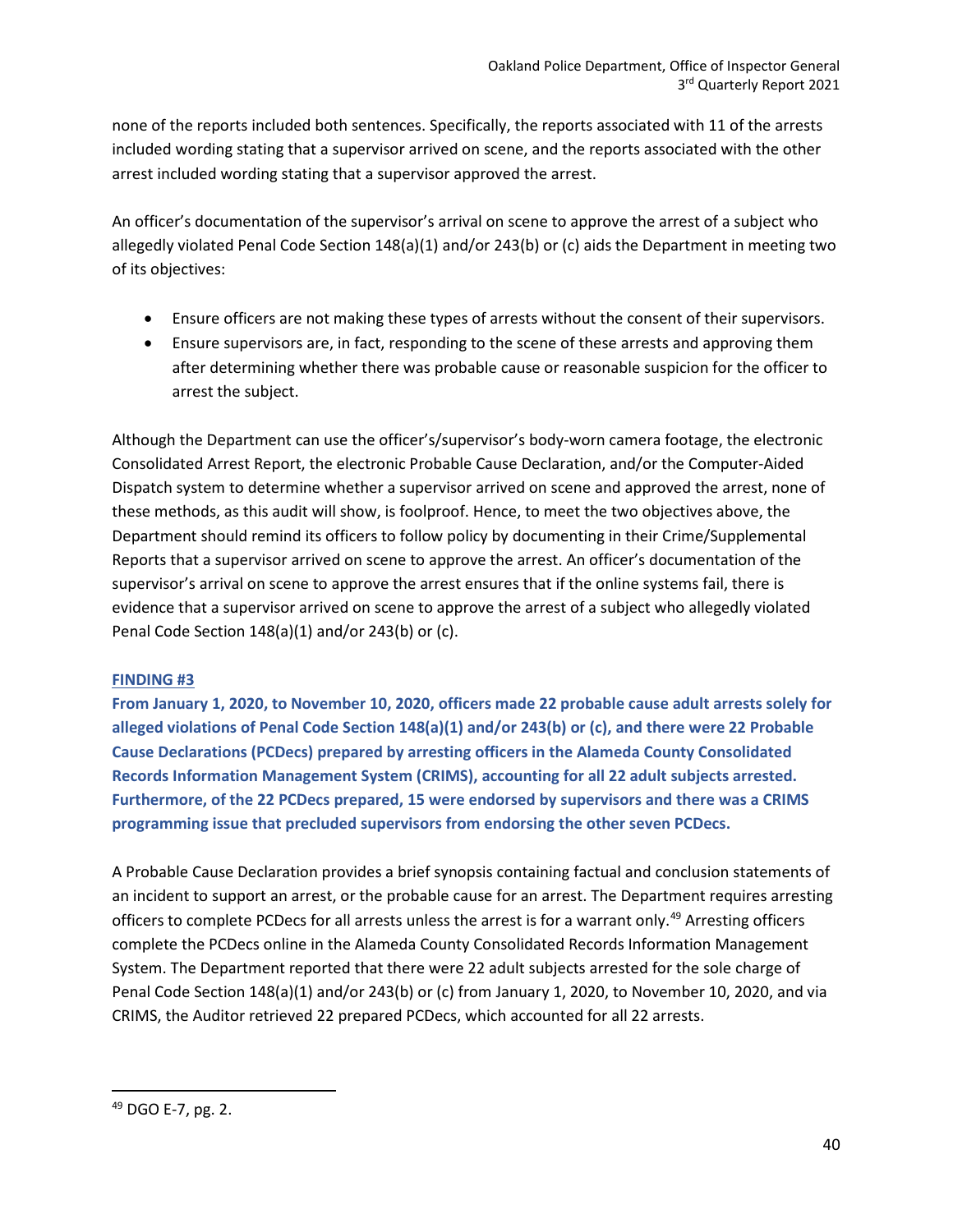The Department also requires its supervisors to approve their subordinates' PCDecs in their supervisory queues for these arrests to ensure the PCDecs are complete, [the crime(s) is/are] correctly classified, and the necessary information [elements of the crime(s)] is included in the PCDecs' narrative section.<sup>[50](#page-41-0)</sup> Upon review of the 22 PCDecs prepared by arresting officers, the Auditor noted that 15 of them included a box containing the wording "Reviewed and approved, the date, [the supervisor's name], and badge [serial] number." These 15 forms were deemed to have been endorsed by supervisors. In contrast, the Auditor noted the absence of a box containing the wording "Reviewed and approved, the date, [the supervisor's name], and badge [serial] number" on seven of the 22 PCDecs. These seven forms were deemed not to have been endorsed by supervisors. The Auditor noted that in all seven instances in which there was no evidence of supervisors endorsing the PCDecs, each of the seven subjects was charged with a violation of Penal Code Section 243(b).

Because there were seven instances in which there was no evidence of supervisors endorsing PCDecs for subjects arrested for Penal Code Section 243(b), and, in the next finding, finding #4, there were six instances in which there was no evidence of supervisors approving Consolidated Arrest Reports for subjects arrested for the said penal code section,<sup>[51](#page-41-1)</sup> the Auditor conducted research to determine if there was a reason other than supervisors not following protocol.

On May 21, 2021, via email, the Auditor contacted the Communications Division Manager, who is also the Department's liaison with Alameda County for CRIMS, inquiring whether there is a rule in CRIMS that requires PCDecs and CARs created by OPD officers for subjects arrested for PC 243(b) to be approved by a supervisor, and she responded, via email, on the same day, that she would "refer [the Auditor's] inquiry to the County." Subsequently, on June 18, 2021, via email, the Manager, stated that the County's response was, "243(B) is not a felony charge so there should be no supervisor approval needed." Based on the County's response, the Auditor deduced that there is no rule in CRIMS that requires PCDecs and CARs created by OPD officers for subjects arrested for Penal Code Section 243(b) to be approved by a supervisor. Not having such a rule in CRIMS means that PCDecs and CARs created by officers for subjects arrested for Penal Code Section 243(b) are not transmitted to the supervisors' queue for approval.

Again, the Department requires it supervisors to approve their subordinates' PCDecs in the supervisory queue for Penal Code Section 148(a)(1) and/or 243(b) or (c) arrests to ensure the PCDecs are complete, [the crime(s) is/are] correctly classified, and the necessary information [elements of the crime(s)] is included in the PCDecs' narrative section. The supervisors' approval of the PCDecs for Penal Code Section 148(a)(1) and/or 243(b) or (c) arrests is an internal control the Department uses to ensure there is documented probable cause for its officers to arrest the subjects based on articulated crimes and elements of the crimes. If the PCDecs created in CRIMS by officers for subjects arrested for Penal Code

<span id="page-41-0"></span><sup>50</sup> DGO E-7, pg. 1, 3 and DGO M-18, pg. 9.

<span id="page-41-1"></span><sup>&</sup>lt;sup>51</sup> There were only six Consolidated Arrest Reports because one of the seven subjects arrested for Penal Code Section 243(b) was cited and released and did not go to jail, exempting the arresting officer from completing a CAR for the arrest.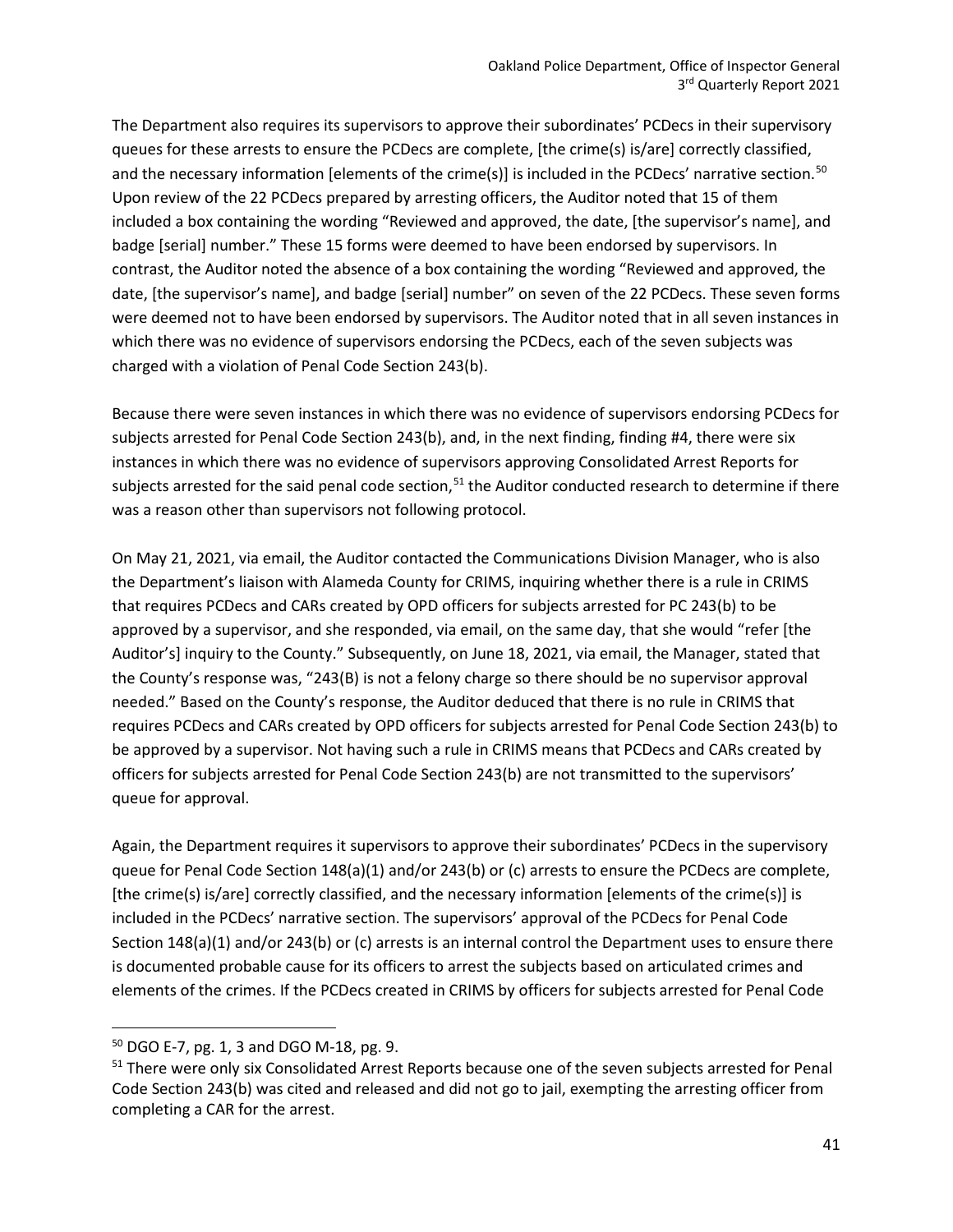Section 243(b) are not transmitted to the supervisors' queue for approval, the internal control is deficient since the task of approving the PCDec cannot be executed by supervisors as stated in policy due to a programming issue. The Department should collaborate with Alameda County to ensure there is a rule in CRIMS that requires PCDecs created by OPD officers for subjects arrested for Penal Code Section 243(b) to be approved by a supervisor.

### **Additional Observation**

**For all 16 Holdover Probable Cause Declarations, a judge determined that there was probable cause to detain the arrestee.**

There are two types of PCDecs, a "Daily" and a "Holdover," but both types are completed and submitted for judicial review:

- Whenever the adult arrestee will be charged and brought before a magistrate within 48 hours of arrest, the PCDec is labeled as a "Daily" and requires no finding from a judge.
- Whenever the adult arrestee will be charged and seen by a magistrate more than 48 hours after arrest, the PCDec is labeled as a "Holdover" and requires a finding from a judge on the Holdover PCDec within 48 hours of the suspect's arrest. If the judge finds there is probable cause to detain the arrestee, the finding is documented in a box on the PCDec form that includes the wording "On the basis of the foregoing declaration, I hereby determine that there is probable cause to detain this arrestee; the date; the time; and the [name of the judge]."
- In addition, supervisors are responsible for monitoring pending Holdover PCDecs to ensure an On-Call Judge issues a finding on the PCDec within 48 hours of the suspect's arrest.<sup>52</sup>

Of the 22 prepared PCDecs, there were 6 Daily PCDecs and 16 Holdover PCDecs. For each of the 16 Holdover PCDecs, a judge determined, within 48 hours or less, that there was probable cause to detain the arrestee.

### **FINDING #4**

**From January 1, 2020, to November 10, 2020, officers made 22 probable cause adult arrests solely for alleged violations of Penal Code Section 148(a)(1) and/or 243(b) or (c). Twenty of the 22 subjects were physically taken into custody, and there were 20 corresponding Consolidated Arrest Reports completed by arresting officers in the Alameda County Consolidated Records Information Management System. However, 14 of the 20 CARs were approved by supervisors, and there was a CRIMS programming issue that precluded supervisors from approving the other six CARs.**

<span id="page-42-0"></span><sup>52</sup> Departmental General Order E-7, *Probable Cause Declaration*, effective 15 Jul 2011, pgs. 1, 3.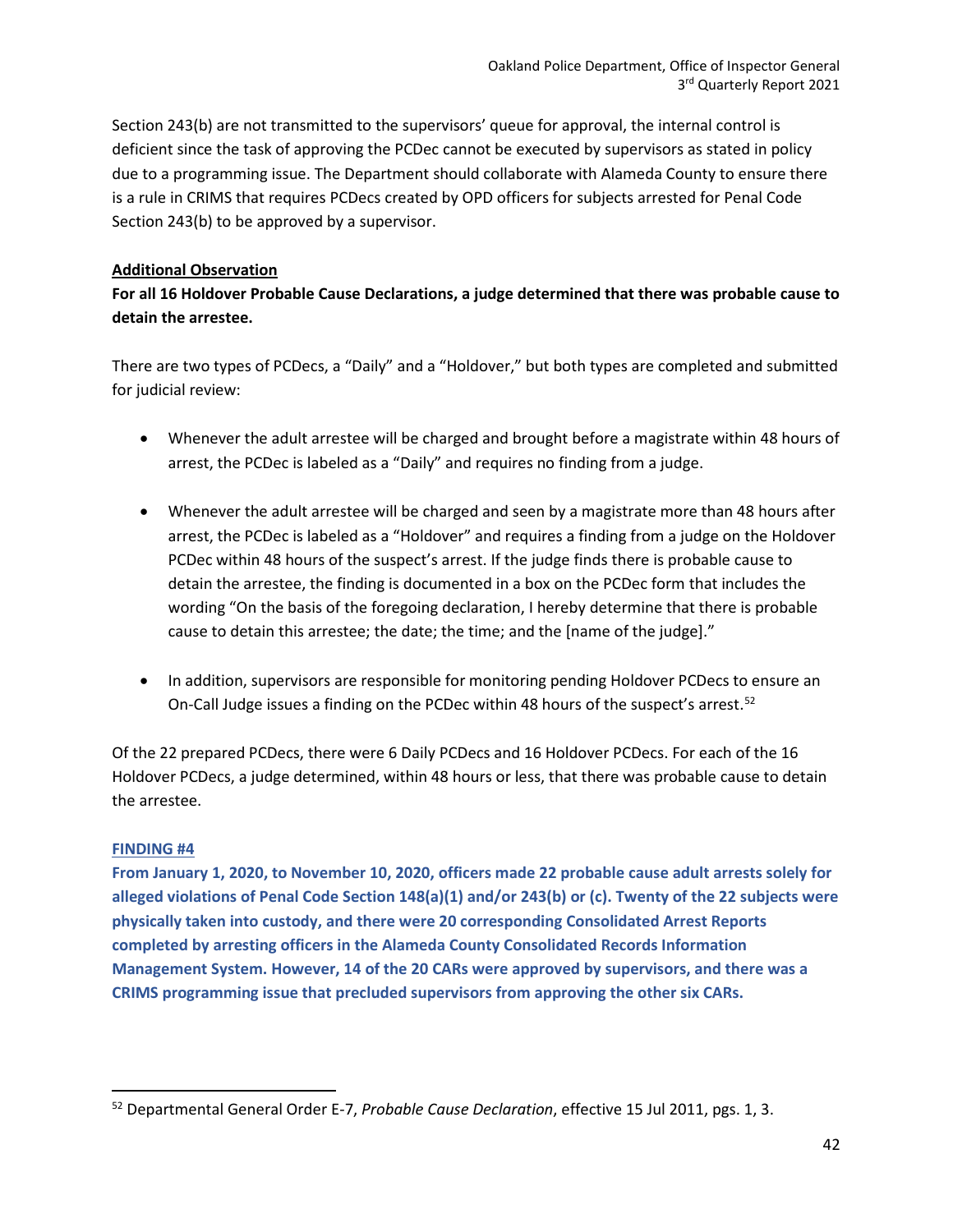An electronic Consolidated Arrest Report provides the required arrest information for an adult arrestee to be processed at a jail facility.<sup>[53](#page-43-0)</sup> For subjects arrested for Penal Code Section 148(a)(1) and/or 243(b) or (c), and physically taken into custody, the Department requires arresting officers to complete CARs in CRIMS.<sup>[54](#page-43-1)</sup> Subsequently, supervisors are required to approve these CARs<sup>[55](#page-43-2)</sup> and document on the CARs where the approvals were made (i.e., on scene, Alameda County Hospital, Santa Rita Jail, etc.).<sup>[56](#page-43-3)</sup>

The Department reported that there were 22 probable cause adult arrests solely for alleged violations of Penal Code Section 148(a)(1) and/or 243(b) or (c) from January 1, 2020, to November 10, 2020. Upon review of the officers' associated Crime/Supplemental Reports for the 22 arrests, the Auditor noted that two subjects were cited for their alleged offense(s) and released from custody on scene in two separate incidents and the remaining 20 subjects were physically taken into custody in 19 separate incidents.

Seeking the CARs for each of the 20 subjects who were physically taken into custody, the Auditor accessed CRIMS and retrieved all 20 CARs completed by the arresting officers. The Auditor reviewed the CARs and determined there was evidence on 14 of them that supervisors approved the forms since four boxes were completed on each form: (1) *Supervisor on Scene [Y/N]*; (2) *Arrest Approved by [Supervisor's Name]*; (3) [*Supervisor's*] *Serial Number*; and *Arrest Approval Time*. These CARs were deemed to have been approved by supervisors. In contrast, there were six forms in which the four boxes were not completed, and these CARs were deemed not to have been approved by supervisors. The Auditor noted that in all six instances in which there was no evidence of supervisors approving the CARs, each of the six subjects was charged with a violation of Penal Code Section 243(b).

As stated in Finding #3, paragraph three, the Auditor conducted research to determine if there was a reason other than not following protocol that caused supervisors not to approve the CARs and reasoned that, based on the Alameda County's response, there is no rule in CRIMS that requires CARs created by OPD officers for subjects arrested for Penal Code Section 243(b) to be approved by a supervisor. Not having such a rule in CRIMS means that CARs created by officers for subjects arrested for Penal Code Section 243(b) are not transmitted to the supervisors' queue for approval.

Again, the Department requires its supervisors to approve these CARs and document on the CARs where the approvals were made (i.e., on scene, Alameda County Hospital, Santa Rita Jail, etc.). The supervisors' approval of the CARs for Penal Code Section 148(a)(1) and/or 243(b) or (c) arrests is another internal control the Department uses to ensure there is documented evidence of its supervisors' approval of the subjects' arrests for the said penal code violations. If the CARs created in CRIMS by officers for subjects arrested for Penal Code Section 243(b) are not transmitted to the supervisors' queue for approval, the internal control is deficient since the task of approving the CAR cannot be executed by supervisors as stated in policy due to a programming issue. The Department should collaborate with Alameda County

<span id="page-43-0"></span><sup>53</sup> DGO E-7.1, pg. 1.

<span id="page-43-1"></span><sup>54</sup> DGO E-7.1, pg. 2 and DGO M-18, pg. 3.

<span id="page-43-2"></span><sup>55</sup> DGO E-7.1, pg. 3.

<span id="page-43-3"></span><sup>56</sup> DGO M-18, pg. 6.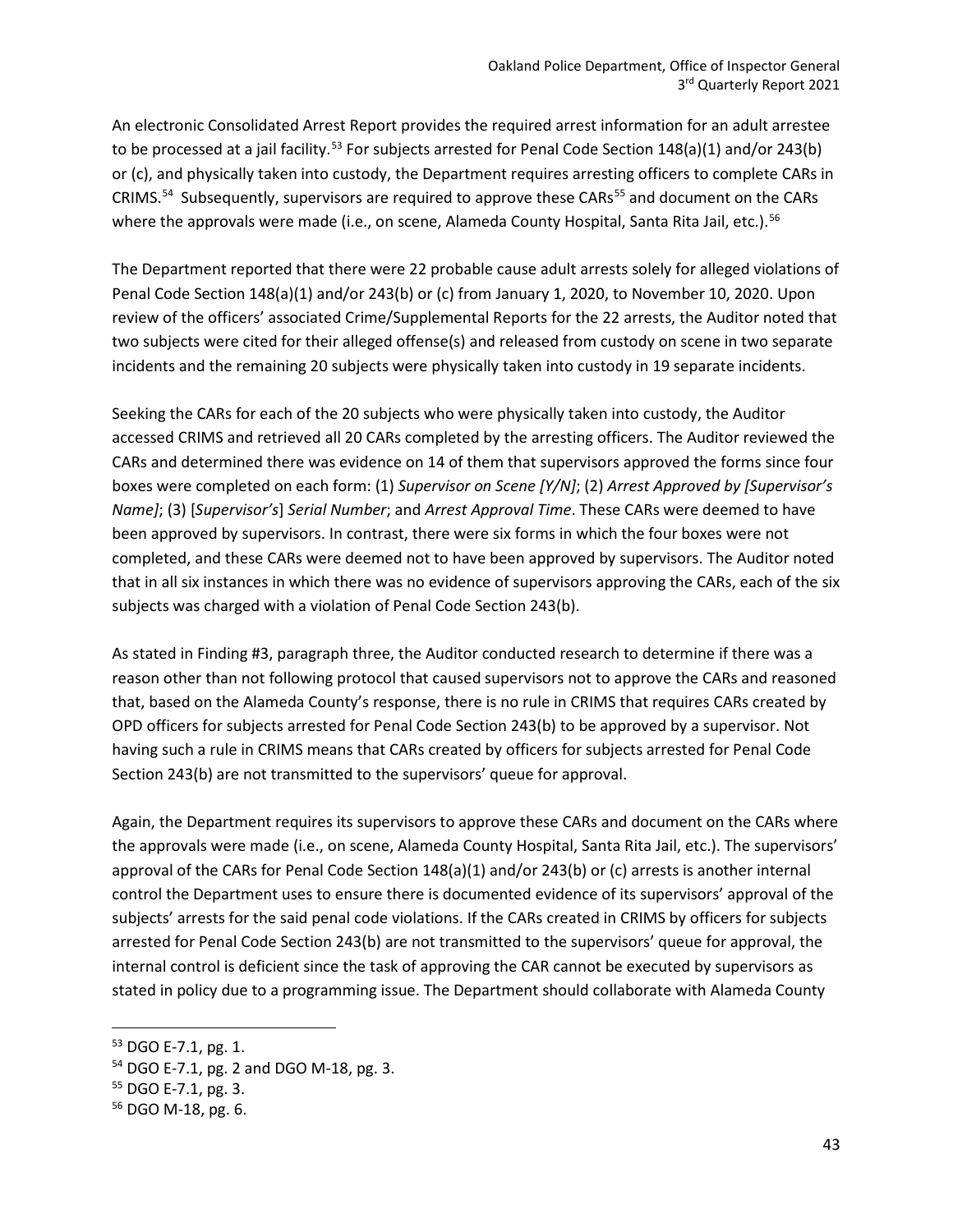to ensure there is a rule in CRIMS that requires CARs created by OPD officers for subjects arrested for Penal Code Section 243(b) to be approved by a supervisor.

### **FINDING #5**

**Evidence showed that OPD supervisors viewed officers' body-worn camera video footage in 19 of the 21 incidents in which adult subjects were arrested solely for alleged violations of Penal Code Section 148(a)(1) and/or 243(b) or (c) from January 1, 2020, to November 10, 2020. There were two incidents in which there was no evidence that supervisors viewed the officers' body-worn camera footage, as required by policy.**

For incidents in which subjects committed alleged offenses of Penal Code Section 148(a)(1) and/or 243(b) or (c), the Department requires its supervisors, within two business days, using the VIEVU VERIPATROL[57](#page-44-0) system, to audit the officers' body-worn camera video footage of the arrests/incidents to determine whether there was any "reportable"<sup>[58](#page-44-1)</sup> force used on the subjects to subdue them, and if so, was the force reported by the officer(s) using the force.<sup>[59](#page-44-2)</sup>

The Department reported there were 21 incidents in which 22 adults were arrested solely for alleged violations of Penal Code Section 148(a)(1) and/or 243(b) or (c) from January 1, 2020, to November 10, 2020. Using the officers' Crime/Supplemental Reports associated with the incidents, the Auditor determined which officers experienced resistance, delay, or obstruction in the discharge of their duties and/or officers against which force or violence was used while the officers engaged in the performance of their duties. The Auditor also determined which officers physically detained the subject(s) when different than the aforementioned officers in each of the incidents.

For each incident, the Auditor accessed the VIEVU VERIPATROL system and retrieved the body-worn camera footage of the officers who experienced resistance, delay, or obstruction in the discharge of their duties and/or officers against which force or violence was used while the officers engaged in the performance of their duties. When necessary, the Auditor also retrieved the body-worn camera footage of the officers who physically detained the subject(s).

Using the "History"<sup>[60](#page-44-3)</sup> section of the footage, there was documented evidence that for 19 of the 21 incidents, supervisors viewed officers' body-worn camera footage to determine whether reportable

<span id="page-44-0"></span><sup>&</sup>lt;sup>57</sup> VERIPATROL is a secure digital evidence management solution that provides law enforcement agencies the flexibility to control their IT and video storage environments[. www.vievu.com/software](http://www.vievu.com/software-plans-on-site/)[plans-on-site/.](http://www.vievu.com/software-plans-on-site/)<br><sup>58</sup> See Appendix B for a list of reportable uses of force.

<span id="page-44-1"></span>

<span id="page-44-2"></span><sup>59</sup> Special Order 9191 and Information Bulletin, *Purpose of Portable Digital Recording Device Review for Penal Code 69, 148(a)(1), and 243(b) and (c) Arrests and Clarifications on Sergeant Responsibilities under Special Order 9191.*

<span id="page-44-3"></span><sup>&</sup>lt;sup>60</sup> The "History" section in the VIEVU VERIPATROL system records the name of any OPD personnel who add, view, copy, comment on, etc., body worn camera footage in the system. The date of the action (i.e., add, view, copy, etc.) is also recorded in the "History" section.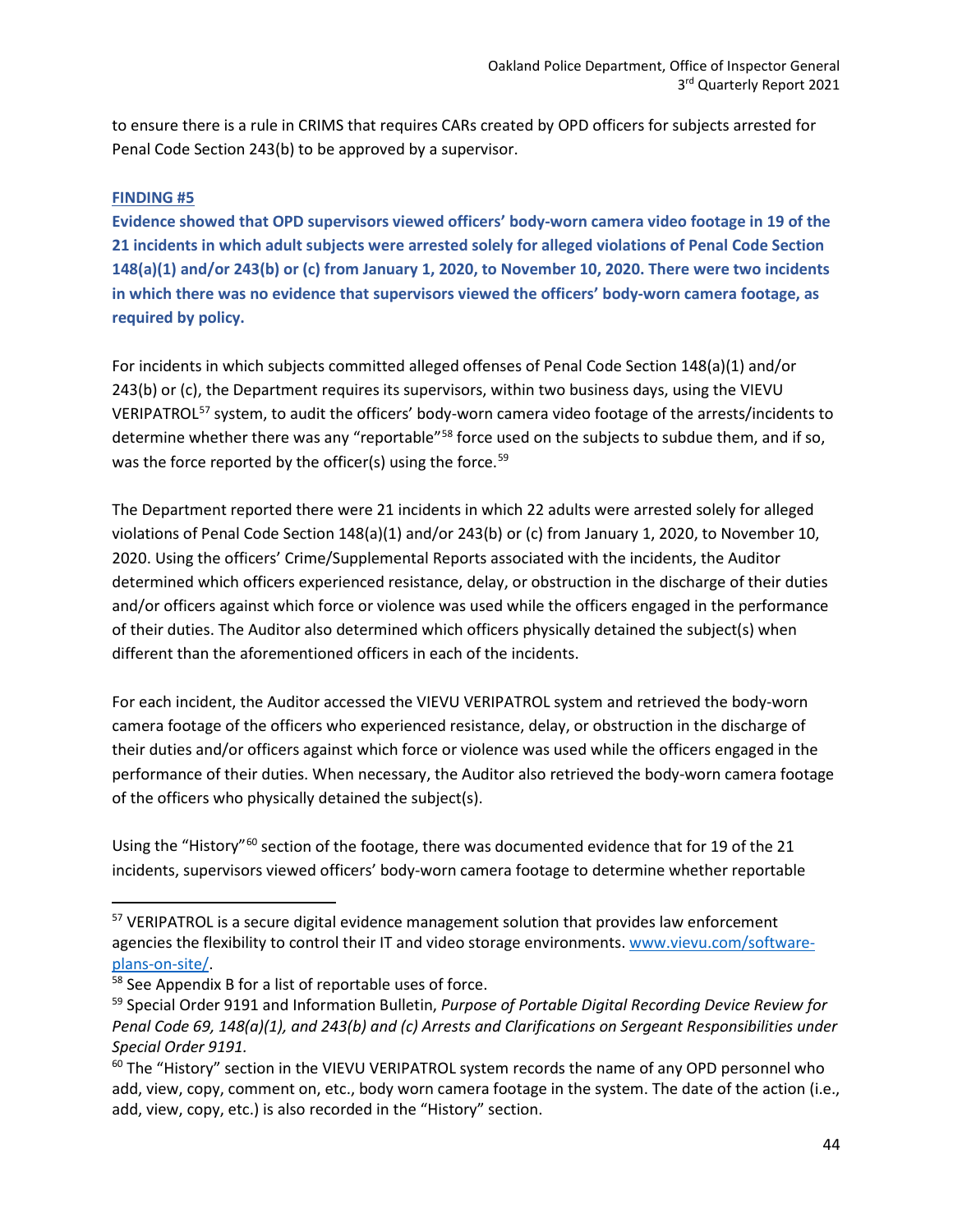force was used on the subject(s) and, if so, was it reported. There were two incidents in which the Auditor noted that there was no documented evidence in the "History" section of the officers' bodyworn camera footage indicating that the footage was viewed by a supervisor, which does not comply with policy.

A supervisor's viewing of the involved officers' footage within two business days of an incident involving Penal Code 148(a)(1) and/or 243(b) or (c) arrests ensures reportable force, if used on a subject and not reported, is detected in a timely manner. For incidents in which the officers' body-worn camera footage is not viewed by a supervisor, there is a risk that reportable force that should have been reported, but was not, goes undetected, which can result in the Department underreporting its reportable uses of force. In addition, if there were any officer performance deficiencies, they would have gone undetected.

#### **Additional Observation**

**For 17 of the 19 incidents in which the officers' body-worn camera footage was reviewed, the Auditor deemed that supervisors reviewed enough footage to determine if reportable force was used on the subjects. For the remaining two incidents, the Auditor deemed that not enough footage was reviewed by the supervisors to determine if reportable force was used on the subjects.**

There were 19 incidents in which supervisors reviewed body-worn camera footage. To assess whether they viewed enough officer body-worn camera footage to determine if reportable force was used on the subjects, for each incident, the Auditor accessed the VIEVU VERIPATROL system and retrieved the bodyworn camera footage of the officers who, based on documentation in the associated Crime/Supplemental Reports, experienced resistance, delay, or obstruction in the discharge of their duties and/or officers against which force or violence was used while the officers engaged in the performance of their duties. When necessary, the Auditor also retrieved the body-worn camera footage of the officers who, based on documentation in the associated Crime/Supplemental Reports, physically detained the subjects.

Using the "History" section of the footage, for 17 of the 19 incidents, the Auditor deemed that supervisors viewed enough body-worn camera footage to determine if officers used reportable force.

For the remaining two incidents, the Auditor deemed that supervisors did not view enough body-worn camera footage to determine if officers used reportable force. In both incidents, there was documented evidence in the "History" section of the footage that supervisors viewed the body-worn camera footage of the officers who experienced resistance, delay, or obstruction while discharging their duties and/or the officers against which force or violence was used while performing their duties. However, different officers detained the subjects, and the Auditor, upon reviewing the footage, noted that the detention could not be seen through the lens of the body-worn camera footage that the supervisors viewed. There was no documented evidence in the "History" section that supervisors viewed the footage of the officers who physically detained the subjects.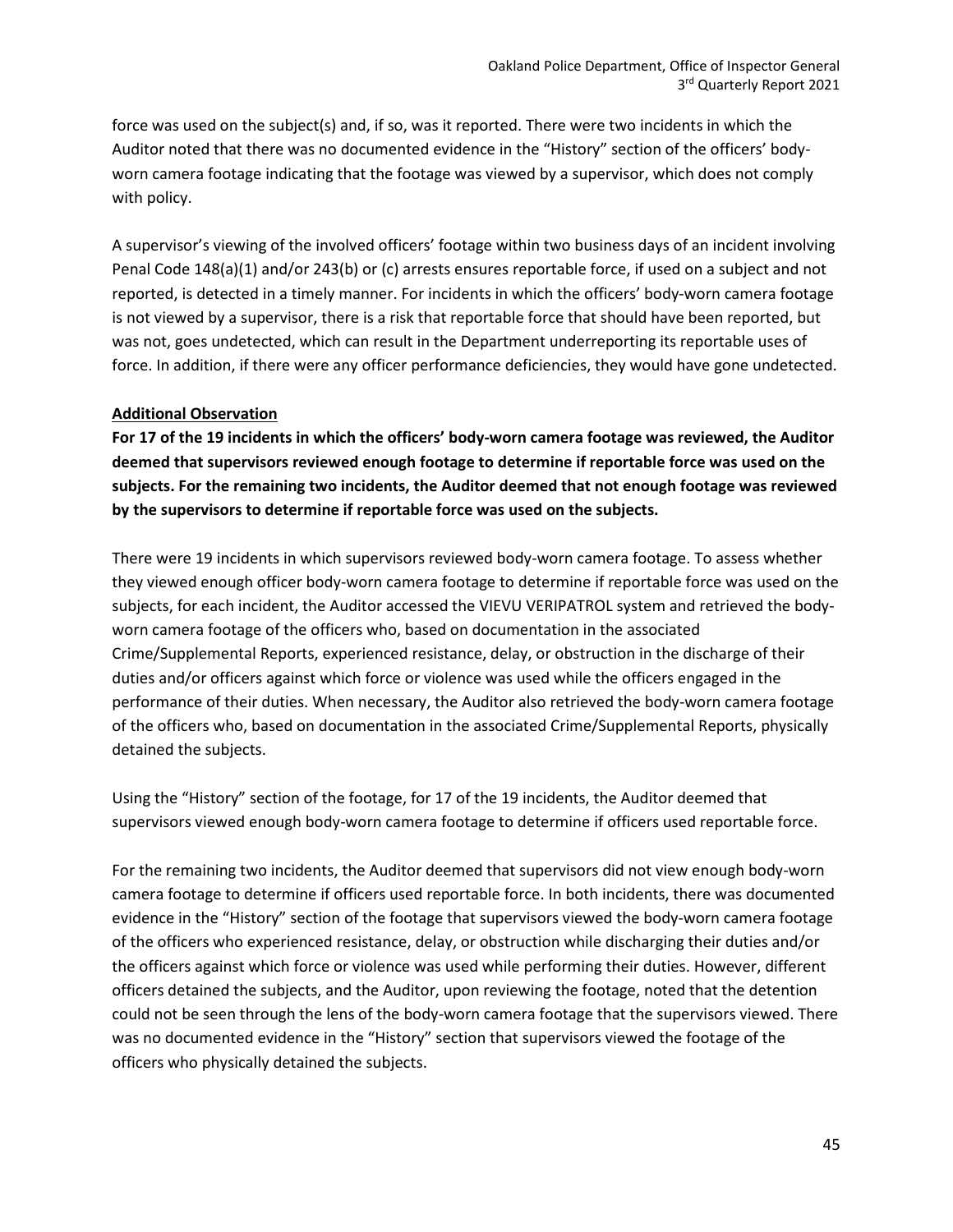If the goal is for supervisors to determine whether there was any "reportable" force used on subjects during incidents involving offenses of Penal Code Section 148(a)(1) and/or 243(b) or (c), then the bodyworn camera footage of the officers who physically detained the subjects should also be viewed when these officers are not the same officers who experienced resistance, delay, or obstruction while discharging their duties and/or the officers against which force or violence was used while performing their duties. Otherwise, there is a risk that force that should have been reported, but was not, goes undetected, which can result in the Department underreporting force. In addition, if there were any officer performance deficiencies, they would have also gone undetected.

#### **FINDING #6**

**As expressed in Finding #5, there was documentation in the VIEVU VERIPATROL system to substantiate that supervisors viewed the officers' body-worn camera video footage for 19 of the 21 incidents in which adult subjects were arrested solely for Penal Code Section 148(a)(1) and/or 243(b) or (c). And, for 17 of the 19 incidents in which footage was viewed, the respective supervisors viewed the footage within two business days of the incident as required by policy.**

The Department requires its supervisors to view the body-worn camera footage of officers involved in Penal Code Section 148(a)(1) and/or 243(b) or (c) arrests/incidents within two business days of the incident.<sup>61</sup> From January 1, 2020, to November 10, 2020, the Department reported that there were 21 incidents in which adult subjects were arrested solely for alleged offenses of Penal Code Section 148(a)(1) and/or 243(b) or (c). As expressed in Finding #5, there was documentation in the VIEVU VERIPATROL system to substantiate supervisors viewed the respective officers' body-worn camera video footage for  $19^{62}$  $19^{62}$  $19^{62}$  of the 21 incidents.

For each of the 19 incidents, the Auditor subtracted the date the respective supervisors viewed the officers' body-worn camera footage, based on the date documented in the "History" sections of the body-worn camera database portal, from the date of incident listed in the officers' Crime/Supplemental Reports. Upon calculating the days that elapsed between the two dates, there were 17 incidents in which supervisors reviewed the officers' body-worn camera video footage within two business days, and there were two incidents that did not comply with policy:

• There was one incident in which the supervisor, according to the "History" section of the VIEVU VERIPATROL system, reviewed the officers' body-worn camera footage 22 days after the incident occurred.

<span id="page-46-0"></span><sup>&</sup>lt;sup>61</sup> Special Order 9191.

<span id="page-46-1"></span> $62$ For 17 incidents, there was evidence that OPD supervisors viewed the body-worn camera footage of officers who experienced resistance, delay, or obstruction while discharging their duties; officers against which force or violence was used while performing their duties; and/or the officers who physically detained the subject(s) when different than the aforementioned officers. For two incidents, there was no evidence that supervisors viewed any footage of the officers involved in the incidents.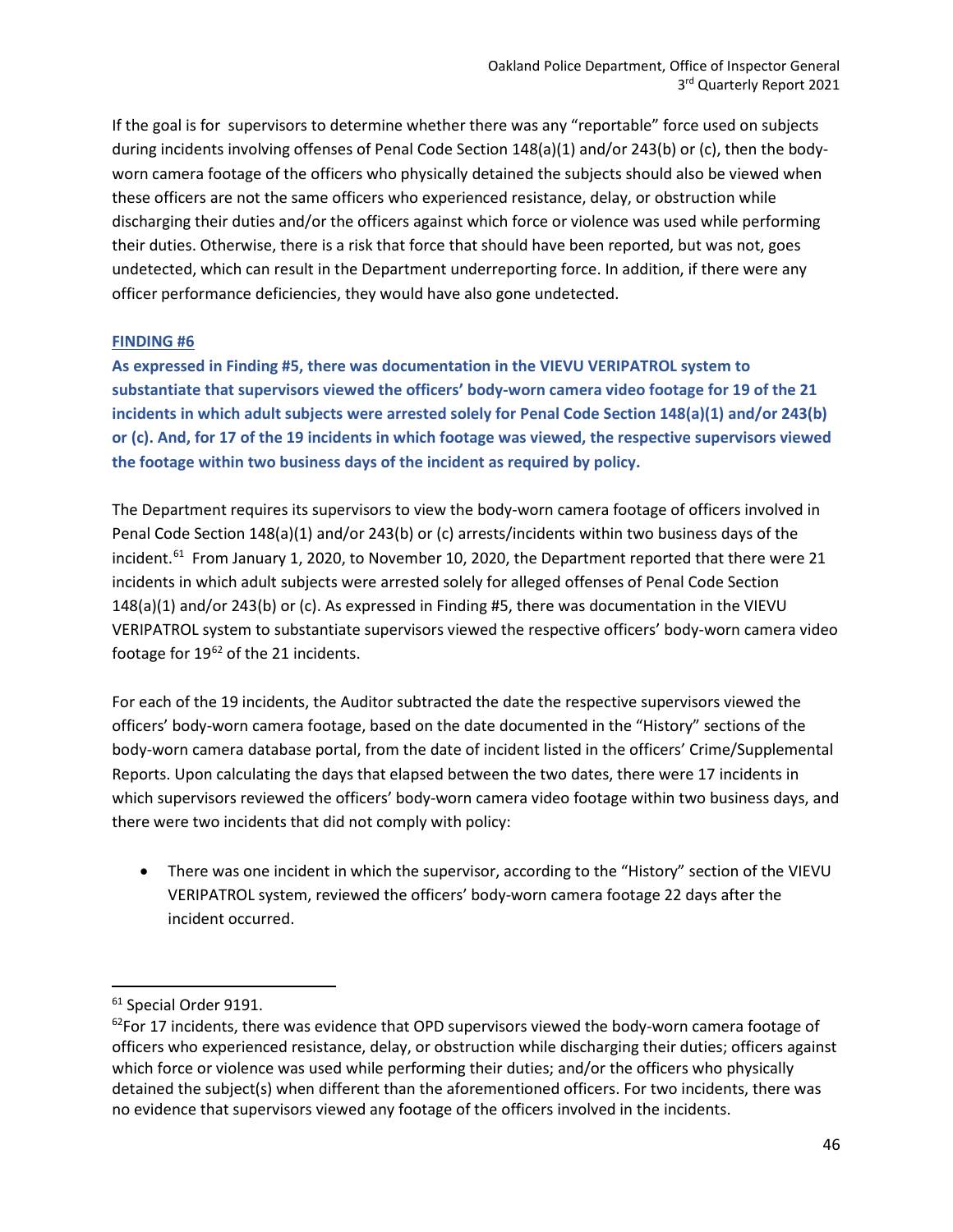There was one incident in which an officer who experienced resistance, delay, or obstruction while discharging their duties worked an overtime assignment, and, according to the "History" section of the VIEVU VERIPATROL system, did not upload their body-worn camera footage in a timely manner, contributing to the footage being reviewed in four business days instead of two. Explicitly, the officer worked overtime on 3/8/20, and, instead of uploading their body-worn camera footage in the VIEVU VERIPATROL system at the end of their shift as required by policy,<sup>[63](#page-47-0)</sup> they uploaded their footage on  $3/10/20$  when they returned to work for their regular shift, causing the availability of the footage to be delayed. Also, the supervisor who reviewed and approved the officer's Crime Report on 3/8/20 worked on 3/10/20 but did not view the officer's footage.

The Auditor did note that the officer's regularly assigned supervisor did review their footage on 3/12/20, which was within two business days of their return to work and uploading of the bodyworn camera footage to the server, but the footage of the officers who physically detained the subject was not viewed by any supervisor.

A supervisor's viewing of the involved officers' footage within two business days of an incident ensures reportable force, if used on a subject and not reported, is detected in a timely manner. Late review can delay the detection of unreported force which can lead to accountability and supervision issues. The Department should follow its policy by ensuring its supervisors view the body-worn camera footage of its officers involved in Penal Code Section 148(a)(1) and/or 243(b) or (c) arrests within two business days.

### **FINDING #7**

**Documentation in the VIEVU VERIPATROL system substantiated that supervisors annotated their viewing of the body-worn camera footage of officers involved in Penal Code Section 148(a)(1) and/or 243(b) or (c) arrests, as required by policy, in only 11 of the 19 incidents in which footage was viewed.**

In addition to requiring supervisors to view, within two business days, the body-worn camera footage of the officers involved in Penal Code Section 148(a)(1) and/or 243(b) or (c) arrests, the Department requires its supervisors to annotate their viewing of the officers' footage for these incidents in the "Comment" area in the VIEVU VERIPATROL system. [64](#page-47-1) 

As stated in Finding #5, there were 19 incidents in which supervisors viewed the officers' body-worn camera video footage of arrests involving offenses of Penal Code Section 148(a)(1) and/or 243(b) or (c), and for each incident, the Auditor accessed the VIEVU VERIPATROL system and retrieved body-worn camera footage of the officers who experienced resistance, delay, or obstruction while discharging their duties and/or the officers against which force or violence was used while performing their duties. The Auditor also retrieved the body-worn camera footage of the officers who physically detained the

<span id="page-47-0"></span><sup>63</sup> Departmental General Order I-15.1, *Portable Video Management System*, 16 Jul 2015, pg. 6.

<span id="page-47-1"></span><sup>&</sup>lt;sup>64</sup> Special Order 9191.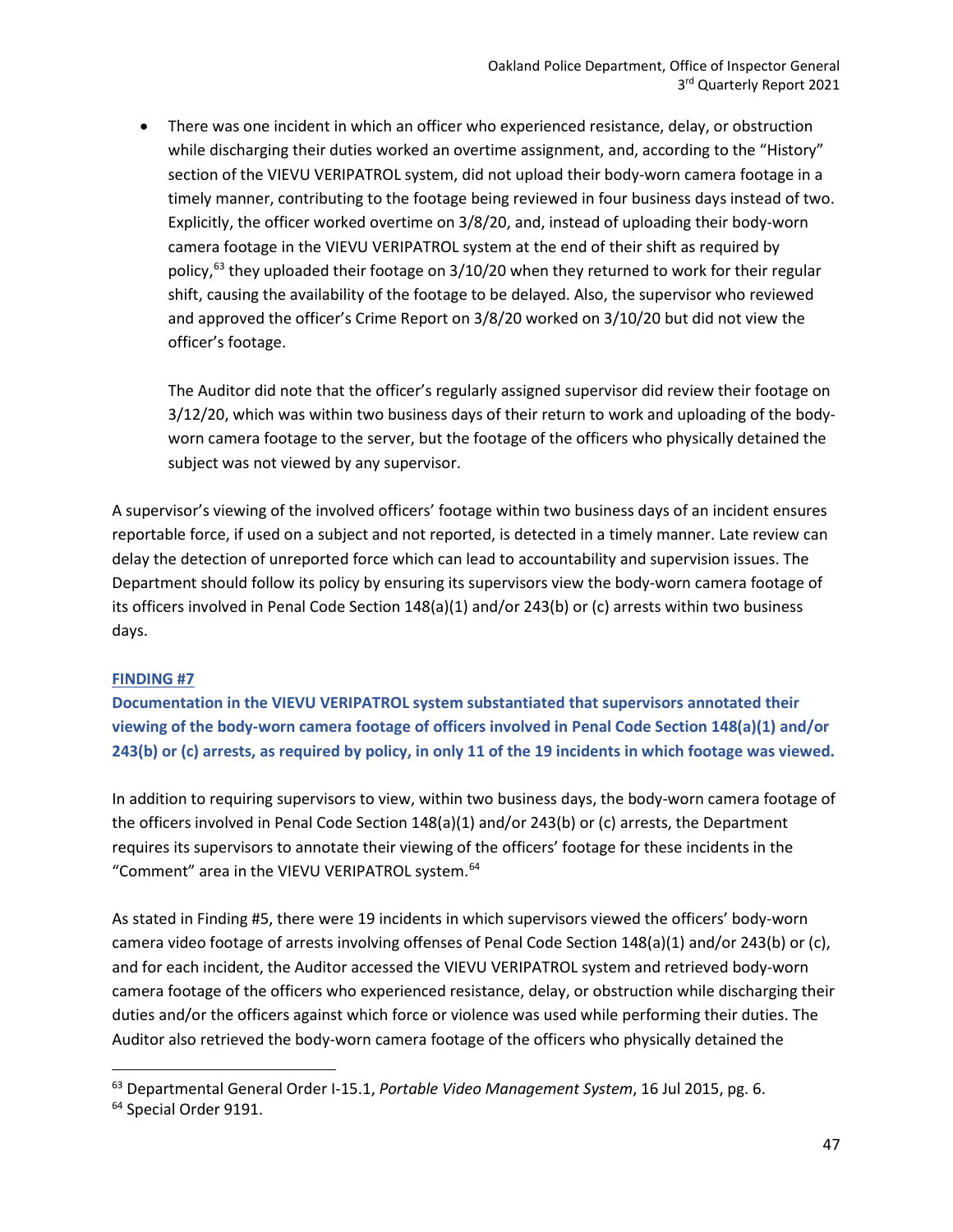subjects when different than the aforementioned officers in each of the incidents. Using the "Comment" section of the body-worn camera database portal, there was documented evidence that, for 11 of the 19 incidents, supervisors annotated their viewing of the officers' body-worn camera video footage. There were eight incidents in which there was no documented evidence that supervisors annotated their viewing of the officers' body-worn camera video footage even though the "History" section included documented evidence that they viewed the footage.

The Department's main objective for having its supervisors view body-worn camera video footage of Penal Code Section 148(a)(1) and/or 243(b) or (c) arrests is to ensure all reportable force, if used on subjects during an incident, is, in fact, reported by its officers. If a supervisor views an officer's bodyworn camera video footage and does not annotate their viewing of the footage, the Department is still able to meet its objective. However, although not stated in policy, annotating the footage can be viewed as an additional accountability measure by having a supervisor explicitly state that they viewed the officer's footage to check for reportable force. In addition, annotating the footage is part of department policy, and if a supervisor does not annotate their viewing of the footage, the supervisor is not complying with policy. The Department should ensure its supervisors annotate the footage.

#### **Additional Observation**

**There were five incidents in which supervisors annotated the officers' body-worn camera video footage in the "Comment" section within two business days, and the supervisors' annotations for the other six incidents occurred within 7 to 41 days**.

Policy does not expressly state when a supervisor is supposed to annotate the officer's body-worn camera footage after viewing it in the VIEVU VERIPATROL system. However, to determine if the annotations were occurring within two days, the Auditor calculated the days between the annotation date (date of documentation in the "Comment" section in VIEVU) and the date each incident occurred based on the officers' Crime/Supplemental Reports. Upon calculating the days that elapsed between the two dates, there were 5 incidents in which supervisors annotated the officers' body-worn camera video footage in the "Comment" section within two business days. For the other six incidents, the days that elapsed between the two dates ranged from 7 to 41 days. In these six incidents, a supervisor reviewed the video within one day of the incident, as reported in the VIEVU history section of the footage, but there was no documentation in the "Comment" section at the time of the initial review. The "Comment" section is where policy requires supervisors to annotate their review. Rather, the six supervisors made comments about their review at a later date. Table 1 below shows the number of elapsed days for each incident.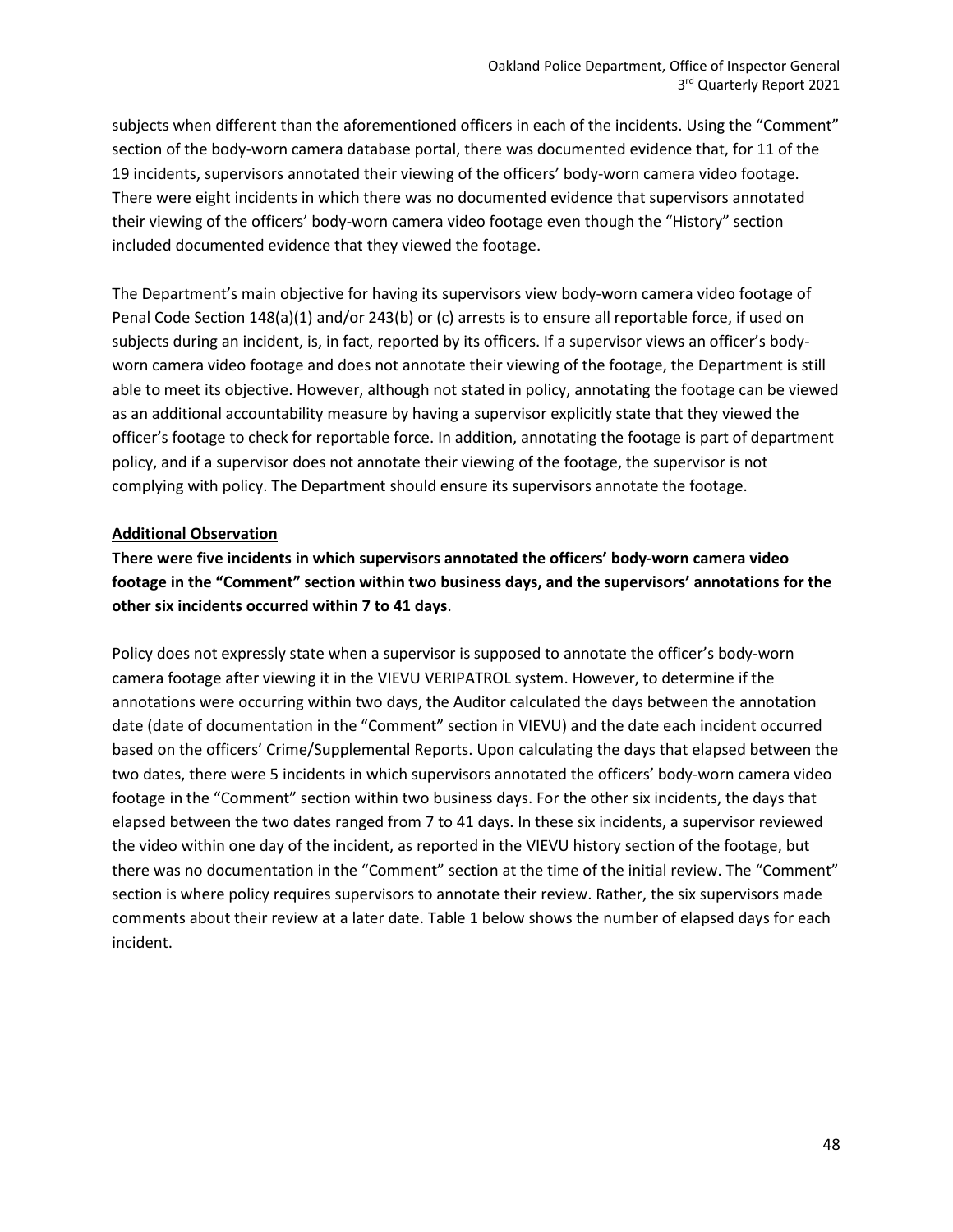|                |          | Date of Initial   |                   | <b>Number of Days</b>   |
|----------------|----------|-------------------|-------------------|-------------------------|
|                | Date of  | <b>Supervisor</b> | Date of           | <b>Between Incident</b> |
| Incident#      | Incident | <b>Review</b>     | <b>Annotation</b> | and Annotation          |
| 1              | 3/5/20   | 3/6/2020          | 4/15/20           | 41                      |
| $\mathfrak{p}$ | 3/12/20  | 3/12/2020         | 4/3/20            | 22                      |
| 3              | 3/12/20  | 3/12/2020         | 4/3/20            | 22                      |
| 4              | 4/15/20  | 4/15/2020         | 4/30/20           | 15                      |
| 5              | 4/28/20  | 4/28/2020         | 5/20/20           | 22                      |
| 6              | 7/23/20  | 7/23/2020         | 7/30/20           | 7                       |

### **Table 1: Number of Days that Elapsed between the Supervisors' Annotations and the Date of the Incident**

Department policy does not state how soon a supervisor should annotate an officer's body-worn camera video footage in the "Comment" section after viewing the footage; it merely says that supervisors shall view the footage within two business days. If the Department's goal is to have its supervisors annotate the officers' body-worn camera video footage the same day as they view the footage, its policy should be revised by including wording that clearly states when the supervisors' annotations should occur relative to the date of the viewing of the officers' body-worn camera video footage.

### **FINDNG #8**

**Officers arrested eight subjects potentially experiencing symptoms of a mental health condition in eight of the 21 incidents involving 22 adult subjects arrested solely for alleged violations of Penal Code Section 148(a)(1) and/or 243(b) or (c). In three of the eight incidents, officers were able to use most of the techniques for approaching persons experiencing symptoms of a mental health condition offered in Training Bulletin III-N for slowing down the course of events and calming down subjects. In these instances, the Auditor noted that, even though the subjects later committed alleged offenses of Penal Codes 148(a)(1) and/or 243(b) or (c), the officers' encounters with the subjects were attentive and humane and thereby created an "I am here to help" environment. However, in most of the incidents, the techniques could not be used because the subjects were not in a mental state to cooperate with the officers.**

The Department, in its Training Bulletin<sup>[65](#page-49-0)</sup> III-N, *Police Contact with Mentally III Persons*, effective September 29, 2006, advises its officers that when interacting with subjects who are suffering from a mental illness safety is first and foremost. The bulletin reads, in part:

Safety is the ultimate concern when interacting with a subject who is suffering from a mental illness. Safety of the subject, safety of other involved parties, and the safety of

<span id="page-49-0"></span><sup>&</sup>lt;sup>65</sup> According to Departmental General Order A-1, effective July 28, 2008, pg. 2, "A Training Bulletin is designed to keep sworn personnel and designated employees advised of current policy, procedures, and techniques. TBs serve as a continuous training program and a stimulus to further study. The information contained in a TB also constitutes official Departmental policy on the subject matter."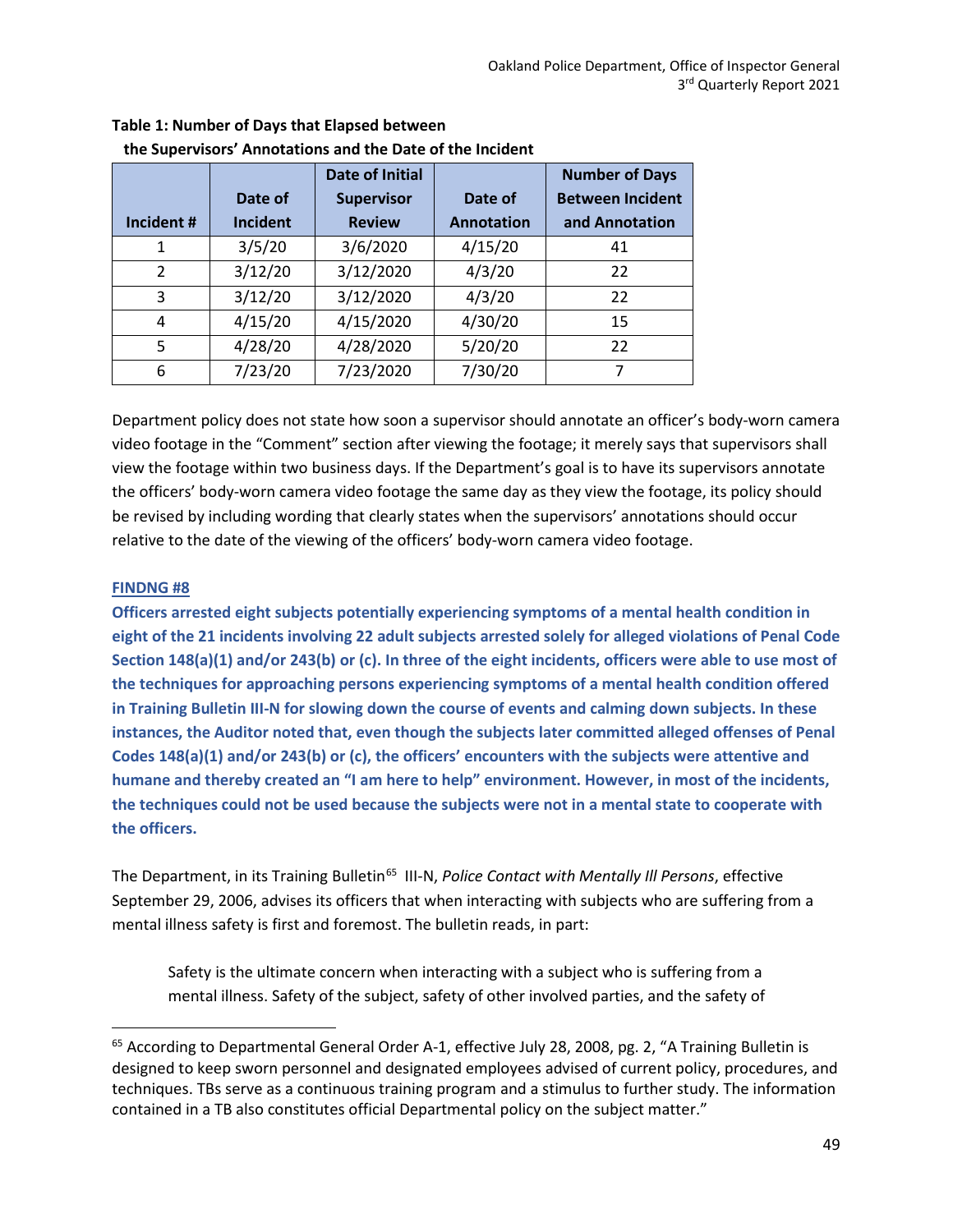the officers who have responded to the call are of equal importance. Barring exigent circumstances, officers who respond to a call for service which involves a subject who is thought to be suffering from a mental illness, shall proceed slowly and cautiously (pg. 7).

The Department also advises its officers in Training Bulletin III-N that approaching a person potentially experiencing symptoms of a mental health condition in a cautious and patient way can be less disturbing and less confrontational, and provides its officers some techniques to use to slow the course of events and calm down the subject as stated below (pg. 3):

- 1. Identify and contact family, friends, or the reporting party to obtain updated details since initial call to the dispatcher and, if known, historical information.
- 2. Move slowly and assure the person that you are there to help them.
- 3. Turn down the volume on your radio, when possible, to [reduce] stimuli which could add to the subject's confusion. If outside, turn off emergency lights and sirens.
- 4. Ask the subject to turn off stereos, televisions, or other distractions under their control.
- 5. Avoid giving the commands or orders traditionally used to control a crime scene or dispute. Permit one officer to communicate with the subject; and avoid multiple conversations.
- 6. Simplify directions and conversations. Recognize that an anxious or confused subject may only understand a few words.
- 7. Attempt to determine what the immediate problem is and relate concerns for their feelings.
- 8. Be truthful with the subject and try to develop a rapport.
- 9. Allowing extra distance between the officer(s) and a mentally ill subject affords more time for the officer(s) to react and may be less likely to disturb the subject.

The Auditor noted that the Department uses Training Bulletin III-N to advise its officers of the nine techniques for slowing the course of events and calming down subjects and that the techniques are not mandates since there is no wording that states officer "shall" use the techniques to slow the course of events and calm the subjects down. With that being said, the Auditor assessed the value in officers, during contact with the subjects, using the techniques for approaching persons experiencing symptoms of a mental health condition in Training Bulletin III-N for slowing down the course of events and calming down the subjects.

The Department reported there were 22 adult subjects arrested solely for alleged violations of Penal Code Section 148(a)(1) and/or 243(b) or (c) from January 1, 2020, to November 10, 2020. Using the officers' Crime/Supplemental Reports associated with the incidents, the Auditor determined officers arrested eight people experiencing apparent symptoms of a mental health condition.

To assess whether officers, during contact with the subjects, using the techniques stated above in Training Bulletin III-N for slowing down the course of events and calming down the subjects, the Auditor viewed the officers' body-worn camera footage for the incidents involving the eight subjects. Upon review of the officers' body-worn camera footage, the Auditor deemed that there were three incidents,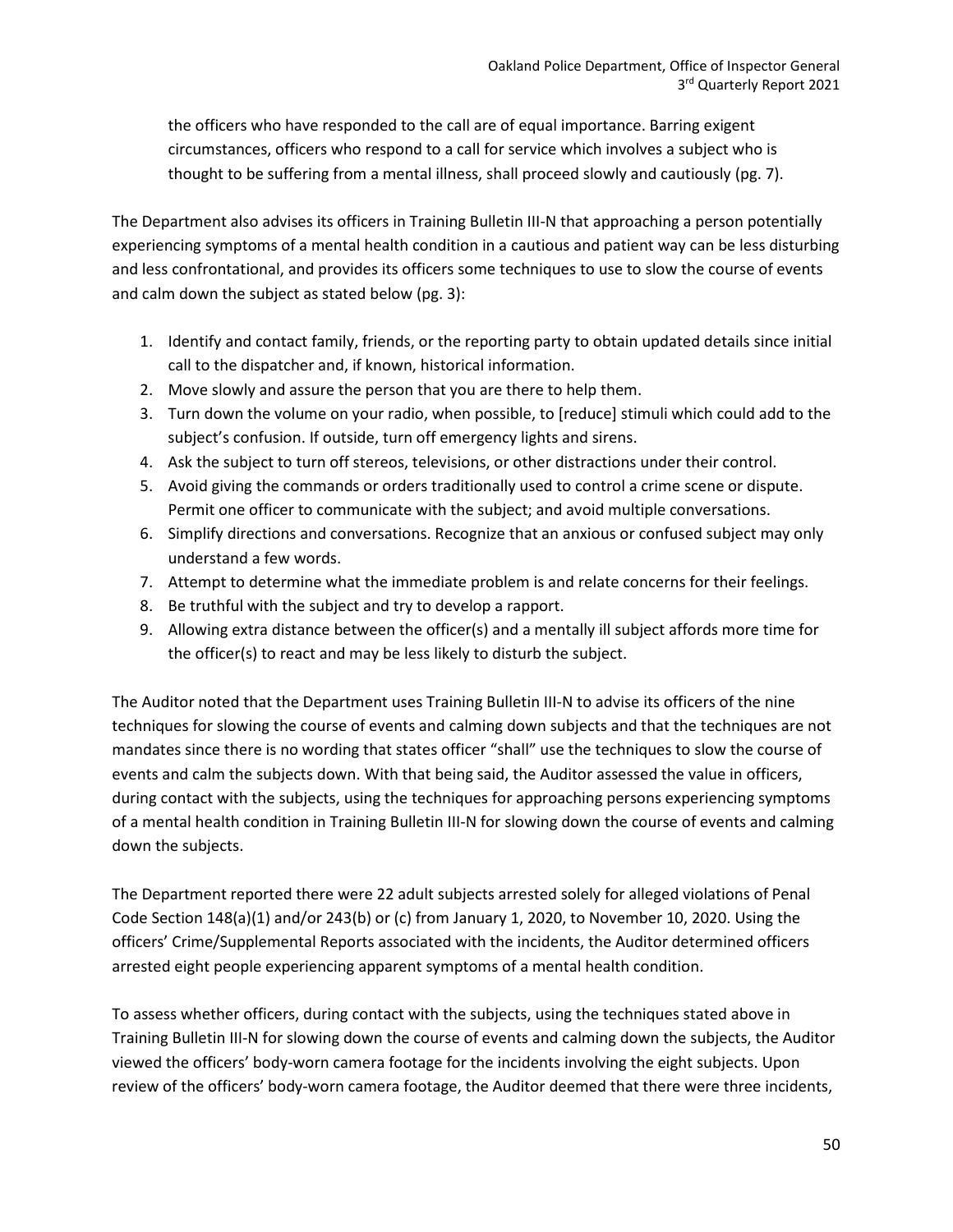involving 3 subjects, in which officers were able to use most of the techniques; 2 incidents, involving 2 subjects, in which officers were unable to use most of the techniques; and 3 incidents, involving 3 subjects, in which officers did not appear to use the techniques.

The results of the Auditor's rating of the officers' use of the techniques outlined in Training Bulletin III-N are listed Table 2 below:

|                | <b>Subject</b>                                       | $\mathbf{1}$ | $\overline{2}$ | 3          | 4                                                                            | 5   | 6   | $\overline{7}$ | 8         |
|----------------|------------------------------------------------------|--------------|----------------|------------|------------------------------------------------------------------------------|-----|-----|----------------|-----------|
|                | The Officers' reason for encounter                   |              |                |            |                                                                              |     |     |                |           |
| <b>Tips</b>    | with subiect                                         | On View      |                |            | Dispatched Dispatched Dispatched Dispatched Dispatched Dispatched Dispatched |     |     |                |           |
|                | <b>Obtained updated details since</b>                |              |                |            |                                                                              |     |     |                |           |
|                | initial call to the dispatcher, and, if              |              |                |            |                                                                              |     |     |                |           |
| $\mathbf{1}$   | known, historical information?                       | N/A          | Yes            | Yes        | N/A                                                                          | Yes | Yes | Yes            | <b>No</b> |
|                | Did Officers move slowly and                         |              |                |            |                                                                              |     |     |                |           |
|                | assure the person that they were                     |              |                |            |                                                                              |     |     |                |           |
| $\overline{2}$ | there to help them?                                  | Yes          | <b>No</b>      | <b>No</b>  | Yes                                                                          | N/A | N/A | Yes            | <b>No</b> |
|                | If outside, did Officers turn off                    |              |                |            |                                                                              |     |     |                |           |
| 3              | emergency lights and sirens?                         | Yes          | N/A            | <b>No</b>  | N/A                                                                          | N/A | N/A | N/A            | Yes       |
|                | Did Officers ask the subject to turn                 |              |                |            |                                                                              |     |     |                |           |
|                | off stereos, televisions, or other                   |              |                |            |                                                                              |     |     |                |           |
|                | distractions under his/her/their                     |              |                |            |                                                                              |     |     |                |           |
| 4              | control?                                             | N/A          | <b>No</b>      | N/A        | N/A                                                                          | N/A | N/A | N/A            | N/A       |
|                | Did Officers avoid giving the                        |              |                |            |                                                                              |     |     |                |           |
|                | commands or orders traditionally                     |              |                |            |                                                                              |     |     |                |           |
|                | used to control a crime scene or                     |              |                |            |                                                                              |     |     |                |           |
| 5Α             | dispute?                                             | Yes          | <b>No</b>      | <b>No</b>  | Yes                                                                          | Yes | Yes | Yes            | <b>No</b> |
|                | Was only one Officer permitted to                    | Yes          |                |            |                                                                              |     |     |                |           |
| <b>5B</b>      | communicate with the subject?                        |              | <b>No</b>      | <b>No</b>  | <b>No</b>                                                                    | Yes | Yes | Yes            | <b>No</b> |
|                | <b>Did Officers avoid having multiple</b>            |              |                |            |                                                                              |     |     |                |           |
| 5C             | conversations while interacting<br>with the subject? | Yes          | <b>No</b>      | Yes        | Yes                                                                          | Yes | Yes | Yes            | Yes       |
|                | Did the Officers simplify directions                 |              |                |            |                                                                              |     |     |                |           |
| 6              | and conversations?                                   | Yes          | <b>No</b>      | <b>Yes</b> | Yes                                                                          | Yes | Yes | Yes            | <b>No</b> |
|                | Did the Officers attempt to                          |              |                |            |                                                                              |     |     |                |           |
|                | determine what the immediate                         |              |                |            |                                                                              |     |     |                |           |
|                | problem was and relate concerns                      |              |                |            |                                                                              |     |     |                |           |
| $\overline{7}$ | for the subject's feelings?                          | Yes          | Yes            | <b>No</b>  | Yes                                                                          | N/A | N/A | Yes            | <b>No</b> |
|                | Were Officers truthful with the                      |              |                |            |                                                                              |     |     |                |           |
|                | subject and try to develop a                         |              |                |            |                                                                              |     |     |                |           |
| 8              | rapport?                                             | Yes          | <b>No</b>      | <b>No</b>  | Yes                                                                          | Yes | N/A | Yes            | <b>No</b> |
|                |                                                      |              |                |            |                                                                              |     |     |                |           |
|                | Did the Officers allow extra                         |              |                |            |                                                                              |     |     |                |           |
|                | distance between themselves and                      |              |                |            |                                                                              |     |     |                |           |
|                | the mentally ill subject to afford                   |              |                |            |                                                                              |     |     |                |           |
|                | more time to react and to, perhaps,                  |              |                |            |                                                                              |     |     |                |           |
| 9              | less likely disturb the subject?                     | Yes          | <b>No</b>      | Yes        | Yes                                                                          | N/A | N/A | Yes            | Yes       |

### **Table 2: Techniques Outlined in Training Bulletin III-N**

The table excludes a rating related to whether officers were able to turn down the volume on their radios, when possible, to [reduce] stimuli which could add to the subjects' confusion. The exclusion occurred because it was difficult for the Auditor, while reviewing the officers' body-worn camera footage, to discern how high or low the officers' radios were.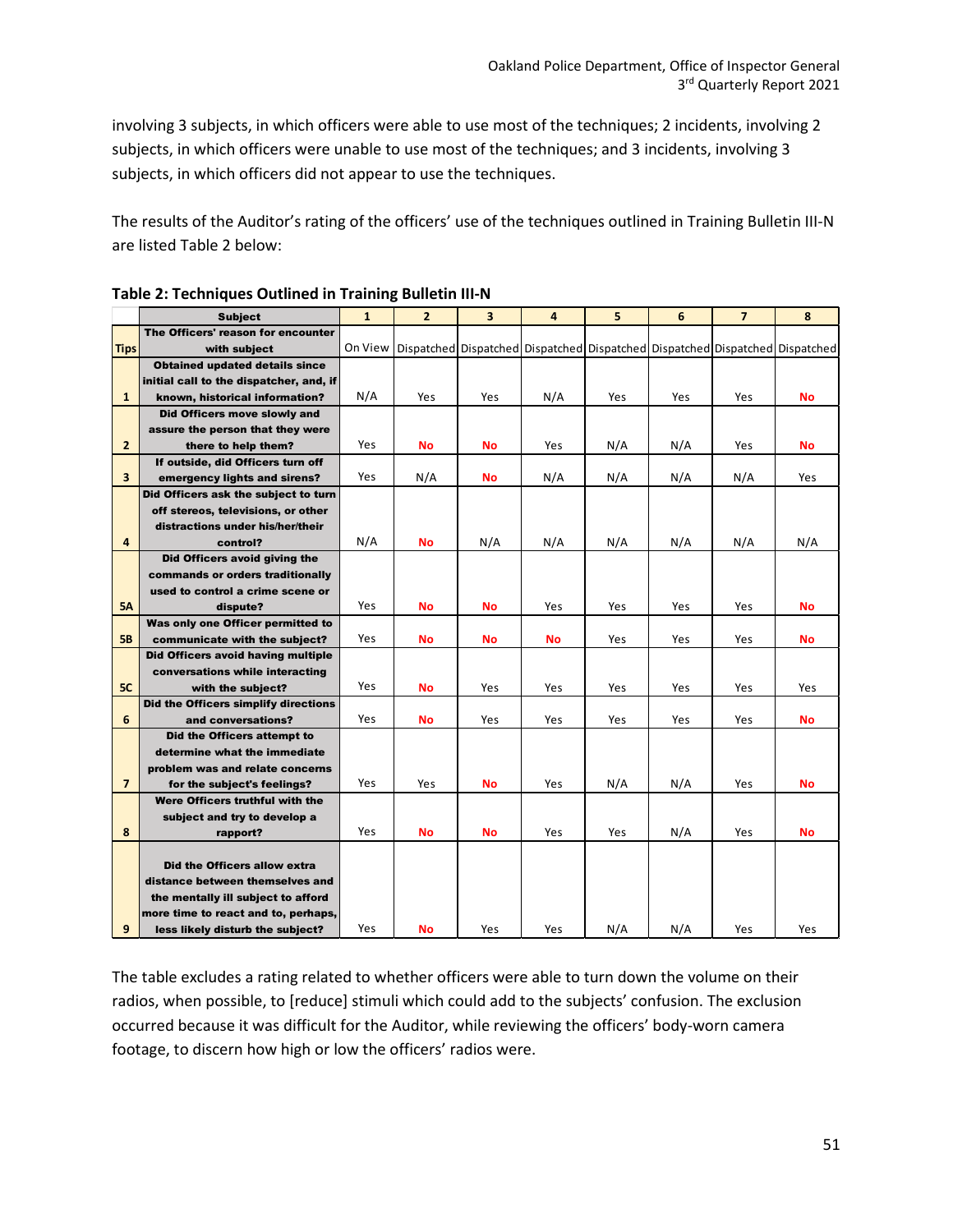The table shows that, upon review of the officers' body-worn camera footage involving Subjects 1, 4, and 7, the Auditor deemed that, in these three instances, officers, when contacting the subjects, were able to use most of the techniques for slowing down the course of events and calming down the subjects. In these instances, the Auditor noted that when officers used most of the techniques for slowing down the course of events and calming down subjects, even though the subjects later committed alleged offenses of Penal Codes 148(a)(1) and/or 243(b) or (c), their encounters with the subjects were attentive and humane and thereby created an "I am here to help" environment. The Auditor also noted that in these instances, the officers' reasons for encountering the subjects were not because they had committed offenses against another person but because they, themselves, were potentially experiencing symptoms of a mental health condition causing them to be a danger to themselves and others.

The table also shows that, upon review of the officers' body-worn camera footage, the Auditor deemed that, when officers contacted Subjects 5 and 6, they were unable to use most of the techniques to slow the course of events and calm them down because the subjects appeared to be in a state that caused them to be very aggressive and combative. In both instances, officers had to use force almost immediately upon encountering the subjects to gain control of the subjects and to ensure the safety of the subjects, the public, and the officers themselves.

The table also shows that, upon review of the officers' body-worn camera footage involving Subjects 2 and 8, the Auditor deemed that, in these two instances, officers, when contacting the subjects, could not use the techniques, because the subjects would not cooperate. Subjects 2 and 8 appeared to be in distress at the onset of the encounter between the subjects and the officers. Subject 2 was very agitated and verbally combative, which made it difficult for the officers to effectively communicate with the subject in a manner to calm the subject down. However, officers did allow the subject to continue to speak in an aggressive manner, a de-escalation technique, in hopes that that subject would calm themselves but to no avail. For Subject 8, officers, while talking to the subject to determine the issue(s) the subject was having, the subject repeatedly kept putting their hands in their pockets and the officers repeatedly had to tell the subject to stop. This made it difficult for the officers to focus on the subject's issue(s) and during the encounter the subject became agitated and hit one of the officers with an object that was in their pocket.

Lastly, for Subject 3, the Auditor noted that the officers may not have known Subject 3 had a potential mental health condition upon contact. In this instance, the Auditor noted that the officers appeared to give commands or orders to the subject traditionally used to control a crime scene or dispute. The Auditor also noted that in this instance, the officers' reason for encountering the subject included an alleged offense against another person and the victim was on scene and identified the subject as the one who committed the alleged offense.

It should be noted that the Auditor deemed the Department to be unprofessional during the encounter with Subject 3 because an officer used profanity. The Auditor reviewed the officer's Supervisory Notes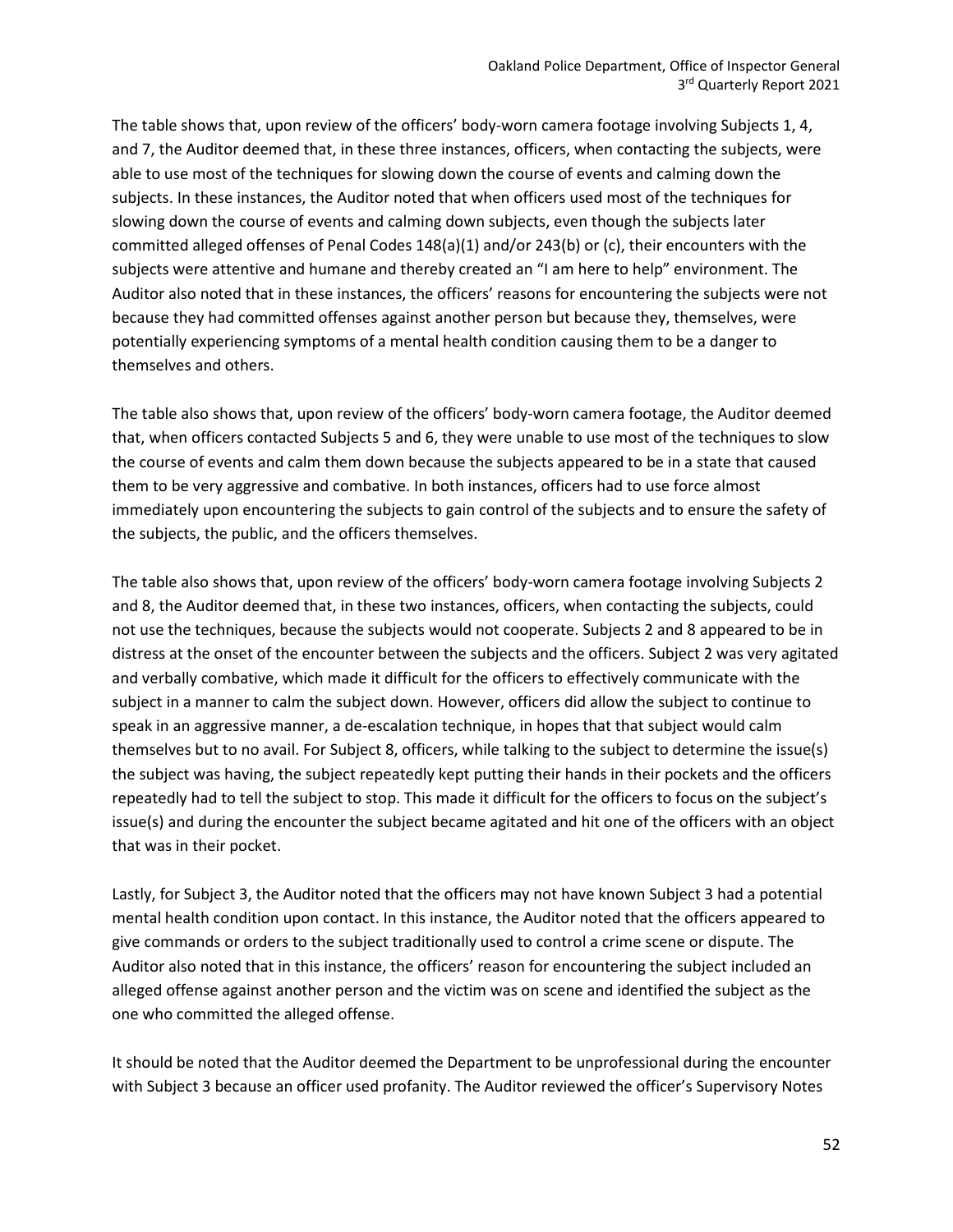File in the Vision<sup>[66](#page-53-0)</sup> system to determine whether a supervisor addressed the profanity issue, and there was evidence that a supervisor addressed the profanity issue with the respective officer.

### **Additional Observation**

#### **Officers were injured in seven of the eight incidents.**

During the review of the officers' body-worn camera footage, the Auditor noted that in seven of the eight incidents, officers were either slapped, struck in the face with a fist, kicked in the stomach, etc., during contacts with a person potentially experiencing symptoms of a mental health condition.

#### **FINDING #9**

**Officers arrested 14 subjects who were not known to be suffering from a potential mental health condition at the time of the arrests in 13 incidents reviewed. For nine of the 13 incidents, involving nine subjects, the Auditor reviewed the officers' body-worn camera footage and determined that the Department, when encountering subjects to confirm or dispel a suspicion that the persons may be involved in criminal activity, did not consistently comply with one of the standards for conducting stops outlined in Departmental General Order M-19,** *Prohibitions Regarding Racial Profiling and Other Bias-Based Policing***. Specifically, officers did not identify themselves during encounters with six of the nine subjects.** 

The Department is committed to providing service and enforcing laws in a fair and equitable manner while also establishing a relationship with the community based on trust and respect. To meet these goals, the Department requires its officers to follow the criteria below when conducting pedestrian, bicycle or vehicle stops: [67](#page-53-1)

- Be courteous, respectful, polite, and professional.
- Explain the reason for the stop while asking for identification, unless impractical.
- Identify yourself.
- Ensure the length of the detention is no longer than necessary to take appropriate action for the known or suspected offense and explain the reason for any delays.
- Answer questions the person may have regarding the stop and explain the disposition (i.e., arrested, citation, released, etc.) of the stop.
- Apologize for the inconvenience when appropriate.
- If asked, provide the procedures for filing a complaint about police services or conduct outlined in Departmental General Order M-3, *Complaints Against Departmental Personnel or Procedures*, effective December 22, 2017.

<span id="page-53-0"></span><sup>&</sup>lt;sup>66</sup> Vision is the system that OPD uses to document, maintain, and track its employees' performance, training, uses of force, complaints, discipline, etc.

<span id="page-53-1"></span><sup>67</sup> DGO M-19, *Prohibitions Regarding Racial Profiling and Other Bias-Based Policing*, effective 15 Nov 2004, pg. 3.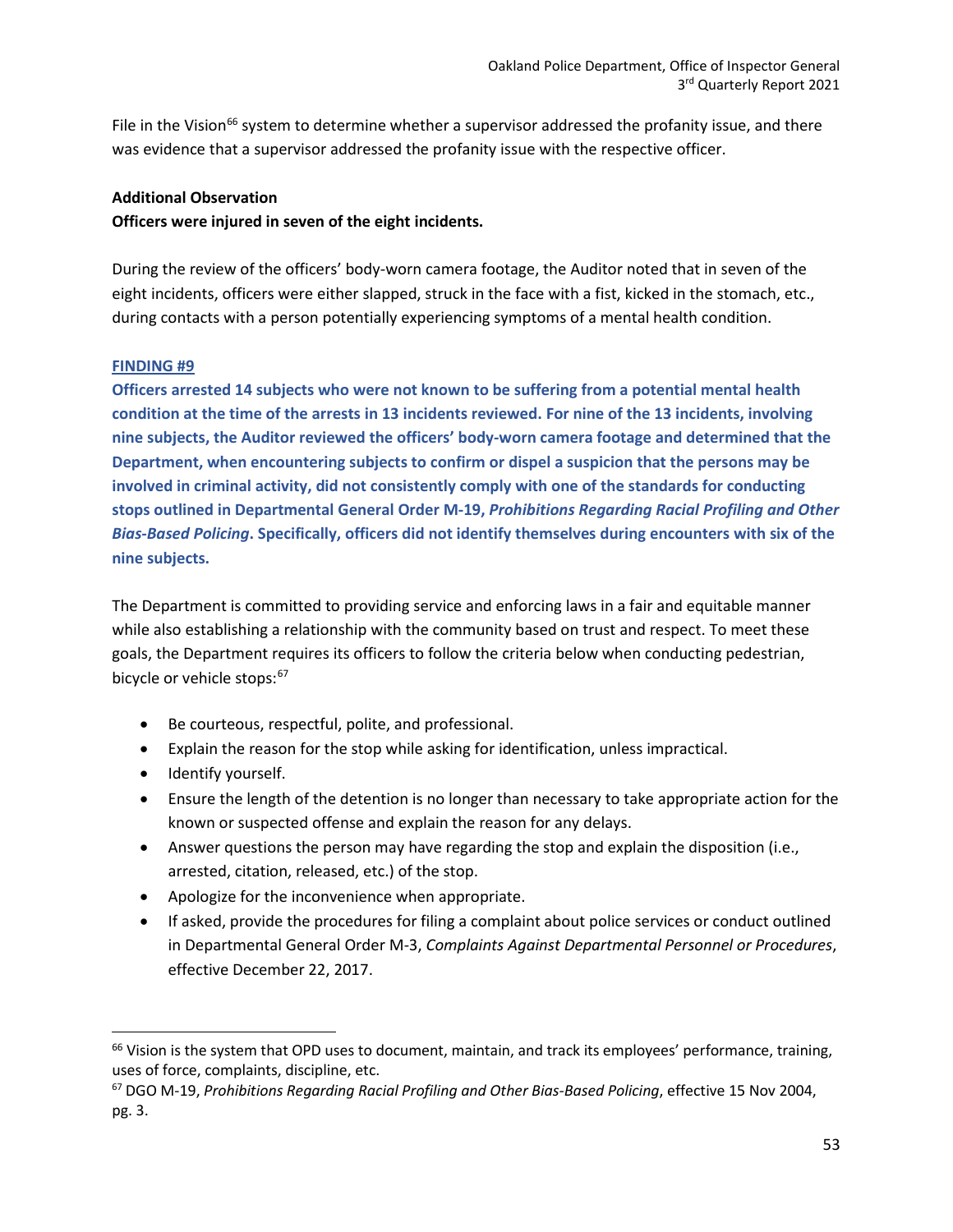Special Order 9042, *New Procedures Regarding Stop Data Collection*, effective June 11, 2010, revising DGO M-19, defines an investigative contact as "any police encounter with a member of the public when the officer contacts a person to confirm or dispel a suspicion that the person may be involved in criminal activity," including detentions, vehicle stops, walking stops and consensual encounters. It also clarifies when a stop data form must be completed:

- Certain arrests,
- Every detention not resulting in an arrest (vehicle, walking, and bicycle stops),
- Every consent search of a person conducted, and
- Any other investigative encounter.<sup>[68](#page-54-0)</sup>

Some non-discretionary arrests do not require the collection of stop data, for example, member receives arrest from a private person or member of another law enforcement agency; officer is directed to the arrested person by a credible witness, complainant, or other person who is on the scene of the arrest; officer is directed to the arrested person by the Communications Section and the arrestee is reasonably identifiable based on details provided; or arrest is incident to a search warrant service. [69](#page-54-1) Because policy distinguishes between encounters like vehicle, walking and bicycle stops and non-discretionary arrests (often resulting from a dispatched call for service), it is unclear if the standards for conducting stops listed in DGO M-19 apply to all stops, detentions, and arrests. However, for the purposes of this audit, regardless of how the encounter was initiated or the outcome of the encounter, the standards for conducting stops were used to assess officer conduct during the encounters reviewed.

To determine whether officers, during investigative encounters with the subjects, complied with the standards for conducting stops outlined in Departmental General Order M-19, *Prohibitions Regarding Racial Profiling and Other Bias-Based Policing*, the officers' body-worn camera footage was reviewed for incidents involving nine of the 14 subjects not suffering from a potential mental health condition and arrested solely for alleged violations of Penal Code 148(a)(1) and/or 243(b) or (c) from January 1, 2020, to November 10, 2020. Upon review of the footage, the Auditor determined that the Department does not consistently comply with one of the standards. Specifically, officers did not identify themselves during encounters with six of the nine subjects. Table 3 below reflects the Auditor's rating of the Department's performance during the encounter with each subject:

<span id="page-54-0"></span><sup>68</sup> Special Order 9042, page 2.

<span id="page-54-1"></span><sup>69</sup> Special Order 9042, pages 2-3.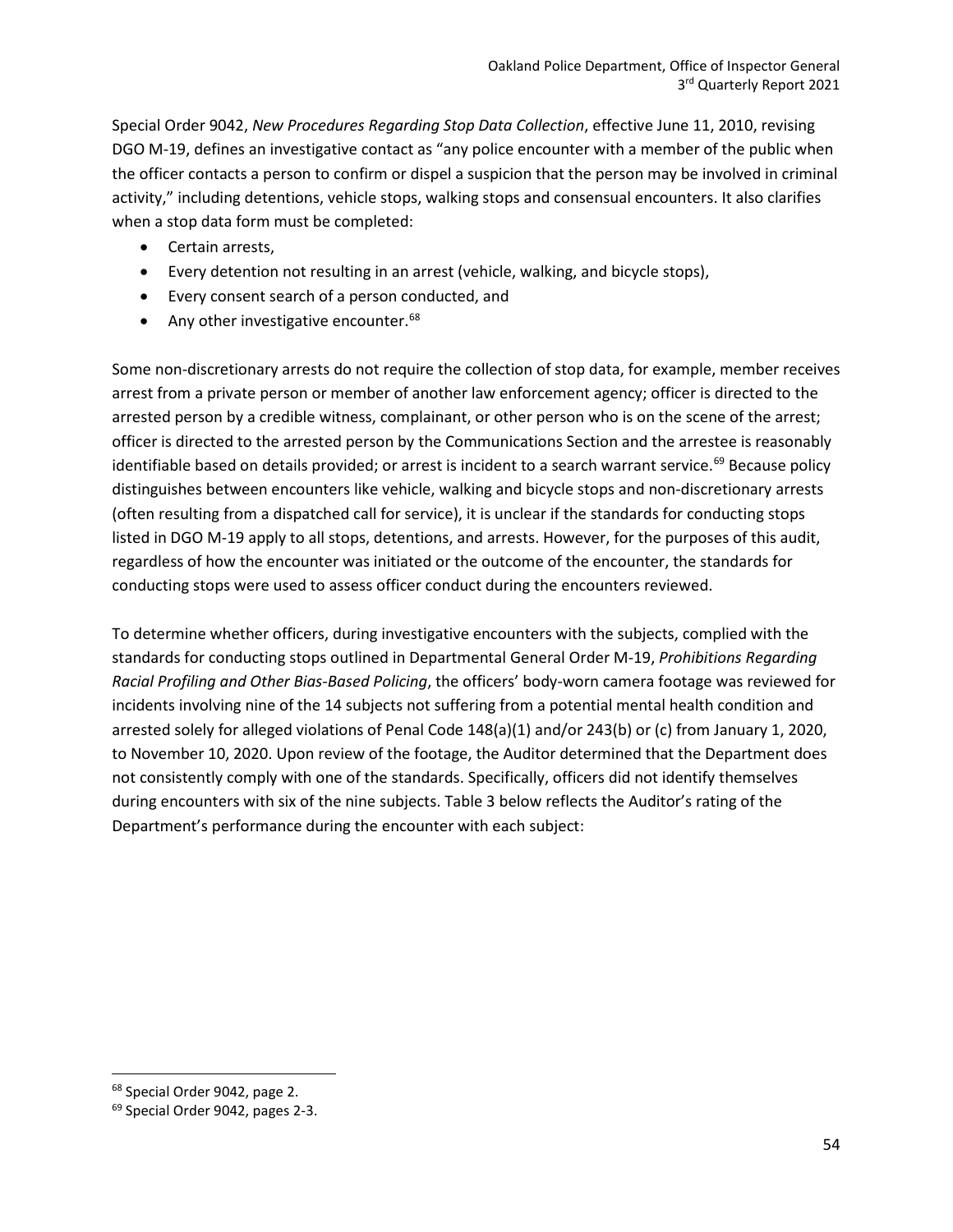|                         | <b>Subject</b>                   | $\mathbf{1}$ | $\overline{2}$ | $\overline{\mathbf{3}}$ | 4                                        | 5         | 6         | $\overline{7}$                                   | 8   | 9   |
|-------------------------|----------------------------------|--------------|----------------|-------------------------|------------------------------------------|-----------|-----------|--------------------------------------------------|-----|-----|
|                         | The Officers' reason             |              |                |                         |                                          |           |           |                                                  |     |     |
|                         | for encounter with               |              |                |                         |                                          |           |           |                                                  |     |     |
| <b>Standards</b>        | subject                          |              |                |                         | Dispatched Responded Responded Responded | On View   |           | Intelligence Intelligence Responded Intelligence |     |     |
|                         | <b>Were Officers</b>             |              |                |                         |                                          |           |           |                                                  |     |     |
|                         | respectful and                   |              |                |                         |                                          |           |           |                                                  |     |     |
|                         | professional to                  |              |                |                         |                                          |           |           |                                                  |     |     |
| $\mathbf{1}$            | subject?                         | No           | Yes            | Yes                     | Yes                                      | Yes       | No        | Yes                                              | No  | Yes |
|                         | <b>Did Officers explain</b>      |              |                |                         |                                          |           |           |                                                  |     |     |
|                         | the reason for the               |              |                |                         |                                          |           |           |                                                  |     |     |
|                         | stop, unless                     |              |                |                         |                                          |           |           |                                                  |     |     |
| $\overline{2}$          | impractical?                     | Yes          | Yes            | Yes                     | Yes                                      | No        | Yes       | Yes                                              | Yes | No  |
|                         | <b>Did Officers identify</b>     |              |                |                         |                                          |           |           |                                                  |     |     |
|                         | themselves to                    |              |                |                         |                                          |           |           |                                                  |     |     |
| $\overline{\mathbf{3}}$ | subjects?                        | No           | Yes            | Yes                     | <b>No</b>                                | <b>No</b> | <b>No</b> | No                                               | Yes | No  |
|                         | <b>Did Officers ensure</b>       |              |                |                         |                                          |           |           |                                                  |     |     |
|                         | the length of the                |              |                |                         |                                          |           |           |                                                  |     |     |
|                         | detention was not<br>longer than |              |                |                         |                                          |           |           |                                                  |     |     |
|                         | necessary to take                |              |                |                         |                                          |           |           |                                                  |     |     |
|                         | appropriate action               |              |                |                         |                                          |           |           |                                                  |     |     |
|                         | for the known or                 |              |                |                         |                                          |           |           |                                                  |     |     |
|                         | suspected offense                |              |                |                         |                                          |           |           |                                                  |     |     |
|                         | and explain the                  |              |                |                         |                                          |           |           |                                                  |     |     |
|                         | reason for any                   |              |                |                         |                                          |           |           |                                                  |     |     |
| $\overline{4}$          | delays?                          | Yes          | Yes            | Yes                     | Yes                                      | Yes       | <b>No</b> | Yes                                              | Yes | Yes |
|                         |                                  |              |                |                         |                                          |           |           |                                                  |     |     |
|                         | <b>Did Officers answer</b>       |              |                |                         |                                          |           |           |                                                  |     |     |
|                         | questions the subject            |              |                |                         |                                          |           |           |                                                  |     |     |
|                         | had regarding the                |              |                |                         |                                          |           |           |                                                  |     |     |
|                         | stop and explain the             |              |                |                         |                                          |           |           |                                                  |     |     |
|                         | disposition of the               | Yes          | N/A            | Yes                     |                                          |           |           |                                                  | N/A | N/A |
| 5                       | stop?<br><b>Did the Officers</b> |              |                |                         | Yes                                      | <b>No</b> | No        | <b>No</b>                                        |     |     |
|                         | apologize for the                |              |                |                         |                                          |           |           |                                                  |     |     |
|                         | inconvenience when               |              |                |                         |                                          |           |           |                                                  |     |     |
| $\boldsymbol{6}$        | appropriate?                     | N/A          | N/A            | N/A                     | N/A                                      | N/A       | N/A       | N/A                                              | N/A | N/A |
|                         | If asked, did the                |              |                |                         |                                          |           |           |                                                  |     |     |
|                         | <b>Officers provide the</b>      |              |                |                         |                                          |           |           |                                                  |     |     |
|                         | procedures for filing            |              |                |                         |                                          |           |           |                                                  |     |     |
|                         | a complaint about                |              |                |                         |                                          |           |           |                                                  |     |     |
|                         | police services or               |              |                |                         |                                          |           |           |                                                  |     |     |
| $\overline{\mathbf{z}}$ | conduct?                         | N/A          | N/A            | N/A                     | N/A                                      | Yes       | Yes       | Yes                                              | Yes | N/A |

#### **Table 3: Standards for Conducting Stops/Investigative Encounters**

As expressed in the table, the Auditor deemed that the Department was unprofessional during the encounters with Subjects 1, 6 and 8, and following are the reasons for the rating:

• In the two incidents involving Subjects 1 and 8, officers used profanity near the end of their encounters with the subjects. The Auditor reviewed the officers' Supervisory Notes File in the Vision system to determine whether supervisors addressed the profanity issues, and there was evidence that a supervisor addressed the profanity issue with the respective officer in the incident involving Subject 1. However, there was no evidence that a supervisor addressed the profanity issue with the officer in the incident involving Subject 8. OIG referred the name of the officer who used profanity to their supervisor for further handling.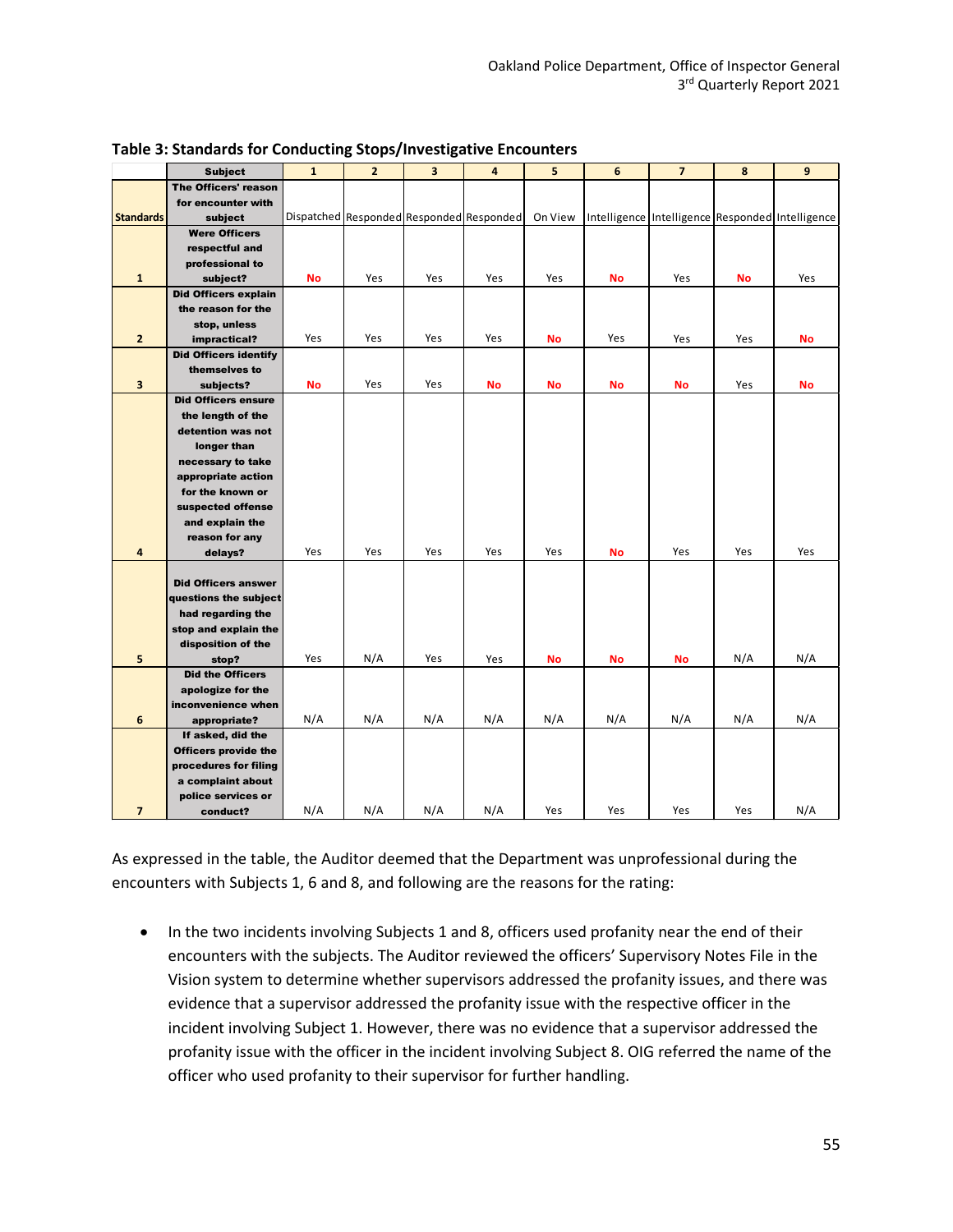• In the incident involving Subject 6, an officer attempted to arrest, based on intelligence, a subject known to be violent and who also had a warrant out for their arrest. To make a safe arrest, the officer chose a verbal tactic to gain cooperation and compliance from the subject, but the tactic was ineffective. Instead of de-escalating the incident, the officer's tactic inadvertently escalated the incident, causing the length of the subject's detention and subsequent arrest to take longer than necessary and the gathering bystanders to verbally intervene in the arrest. The Auditor reviewed the officer's Supervisory Notes File to determine whether a supervisor addressed the ineffective tactic, and there was evidence that a supervisor addressed the issue with the respective officer.

During the encounters with Subjects 5, 6, 7, and 9, the Auditor noted that the Department did not explain the reasons for the stops, and three of the subjects who were being detained asked the respective officers the reasons for the stops but did not get a response. In one of the incidents, Subject 5 asked the officer, "Why are you grabbing me?" The officer never advised the subject of their investigation. In another incident, Subject 6 asked the officer, "Is there a problem?" The officer states, I'm going to explain to you everything. Put the phone down…" But the officer never advises the subject about their warrant for arrest. In the last incident, Subject 7 asks the officer, "What [are you] going to arrest me for? Why [you all] messing with me? [You all] is harassing me. Let me go." But the officers never advised the subject about his arrest warrant.

On October 14, 2021, the Auditor met with the Training Division Commander to clarify an officer's responsibility to explain the reason for a stop. The Auditor mentioned that Departmental General Order M-19, *Prohibitions Regarding Racial Profiling and Other Bias-Based Policing*, Section V.B, page 3 of 8, states, "In conducting pedestrian, bicycle, or vehicle stops, members shall explain the reason for the stop while asking for identification, unless impractical." Subsequently, the Auditor asked, "Under what circumstances is it impractical to explain to a subject the reason for the stop?" The Commander replied, "If running away; if the stop is high risk (e.g., murder), or when the circumstances of exigency do not allow the officer to reasonably convey his/her reason." The Auditor then asked, "When are officers supposed to explain the reason for the stop?" And the Commander replied, "When the officer has physical control of the subject, and the situation allows for the officer to communicate with the subject effectively."

Realizing the situations may not have allowed for the respective arresting officers to effectively communicate with Subjects 5, 6, 7, and 9, the Auditor reviewed the body-worn camera footage of all officers involved in the incidents relating to the subjects to determine whether someone else explained the reasons for the stops. The review of the footage showed that there were two incidents, involving Subjects 6 and 7, in which officers, other than the arresting officers, explained the reasons for the stops to the subjects:

• For Subject 6, an officer's body-worn camera footage showed that it was not until an OPD investigator arrived to interview Subject 6 that Subject 6 was able to get answers about the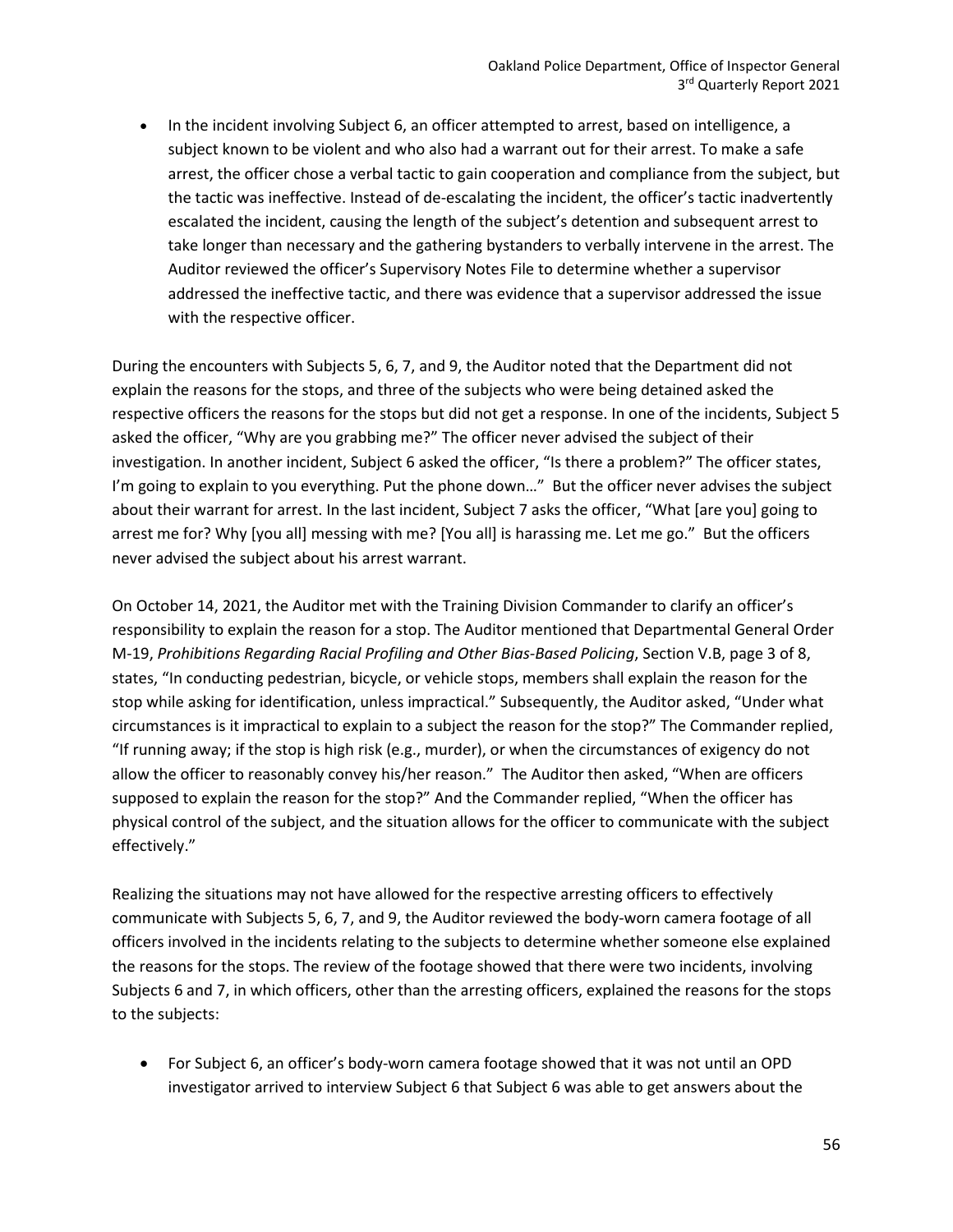detention and subsequent arrest. The investigator explained the detention and the arrest and provided the subject with a copy of the arrest warrant. Because the interview occurred prior to Subject 6 being taken to jail, the Auditor credited the Department with explaining the reason for the stop to the subject.

• For Subject 7, a sergeant's body-worn camera footage shows that upon the sergeant's arrival to the scene, the sergeant spoke with the subject and explained the stop and subsequent arrest to the subject by informing the subject of an existing warrant for his arrest. Because the sergeant's explanation occurred prior to Subject 7 being taken to jail, the Auditor credited the Department with explaining the reason for the stop to the subject.

For Subjects 5 and 9, even after the review of additional officers' body-worn camera footage, the Auditor was unable to locate evidence that the Department explained the reasons for the stops to the subjects. For Subject 5, the Auditor noted that the arresting officer did attempt to communicate with the subject by stating, "…are you done yelling, so I can talk to you, please?" but the subject refused to speak with the officer. The Auditor was unable to locate any evidence that anyone attempted to explain the stop to Subject 9. Nevertheless, the Auditor noted that in both incidents the officers had lawful reasons (e.g., alleged broken vehicle window and sexual assault) for detaining the subjects.

During investigative encounters with a person to confirm or dispel a suspicion that the person may be involved in criminal activity, when officers do not identify themselves and explain the reasons for the stop, these actions can negatively impact the Department's relationship with the community especially if subjects are arrested without ever knowing why they were stopped in the first place. Not advising subjects of the lawful reason(s) they were stopped may cause additional anxiety and impact how the subjects perceive the officers and the Department, potentially creating reputational risks such as the community's distrust of the police. To build a relationship with the community based on trust and respect, the Department should ensure all persons know why they were stopped or encountered by an officer.

In six of the nine incidents officers did not identify themselves to the respective six subjects during the encounter. However, the sample of arrests reviewed is from 2020 and the Auditor noted that in the Department's Information Bulletin, *Force Review Boards Information Updates/Findings for First Quarter 2021*, dated May 19, 2021, on page 2, the Department instructed its officers on the subject by writing, "Although police identification and announcements are improving in some incidents, it has been noted that officers still do not identify themselves as police officers when detaining or attempting to detain an individual, particularly during high risk stops or foot pursuits. Officers are reminded to announce and/or identify themselves as peace officers when appropriate and if there are no other safety and/or tactically sound reasons present as to why the announcements are not made." Despite this additional training provided, the OIG is recommending that the Department clarify the standards for conducting stops, including officers identifying themselves. Specifically, the Department should clarify if the standards apply to every encounter, including dispatched calls for service.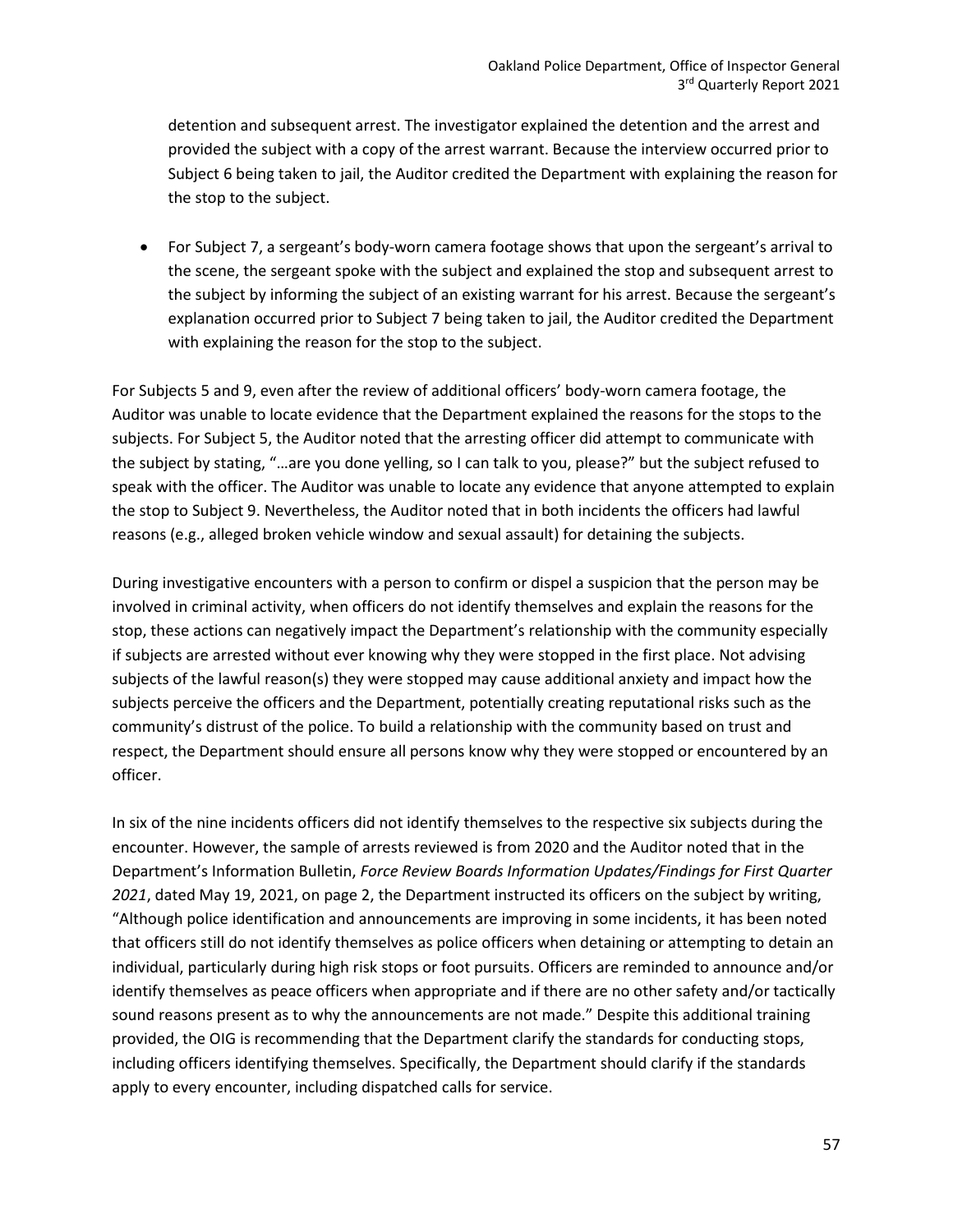For four incidents involving five of the 22 adult subjects arrested solely for alleged violations of Penal Code 148(a)(1) and/or 243(b) or (c), because there was no body-worn camera footage to view, the Auditor was unable to assess whether officers complied with the standards for conducting stops outlined in Departmental General Order M-19, *Prohibitions Regarding Racial Profiling and Other Bias-Based Policing.* Table 4 below documents the reasons there was no footage to view in the four incidents:

### **Table 4: Reasons There Was No Body-worn Camera Footage to View**

 $\overline{\phantom{0}}$  $\blacksquare$ 

| No.          | Reason There Was No Body-worn Camera Footage to View                                                                                                                                                                                                                                                                                                                                                                                        |
|--------------|---------------------------------------------------------------------------------------------------------------------------------------------------------------------------------------------------------------------------------------------------------------------------------------------------------------------------------------------------------------------------------------------------------------------------------------------|
| $\mathbf 1$  | The subject ran from officers upon sight of the officers and the body-worn camera of the officer<br>who detained the subject fell off during the encounter. There was no footage of the initial<br>encounter with the subject. The lack of footage was NOT due to the officer's late activation of<br>his body-worn camera.                                                                                                                 |
| $\mathbf{2}$ | It was documented in the officer's Crime Report that the subject pushed the officer. However,<br>due to the officer's late activation of their body-worn camera, the footage begins with the<br>subject already detained. The officer's initial encounter with the subject could not be assessed.<br>Because of the delayed body-worn camera activation, OIG referred the name of this officer to<br>their supervisor for further handling. |
| 3            | A person poured beer on an officer's neck and back while the officer was arresting another<br>subject. The officer never approached the person who poured beer on them but continued<br>arresting the subject. The beer was poured on the officer outside the officer's body-worn<br>camera's view and other officers were directed to make the arrest of the person who poured<br>the beer.                                                |
| 4            | A person hit an officer with a beer can while the officer was arresting another subject. The<br>officer never approached the person who hit them with a beer can but continued arresting the<br>subject. The uninvolved party hit the officer with a beer can outside the view of the officer's<br>body-worn camera and other officers were directed to make the arrest of the uninvolved party.                                            |
| 5            | A person obstructed and delayed an officer's duties by tripping the officer while the officer was<br>pursuing a subject. The officer never approached the uninvolved party who tripped them but<br>instead got up from the ground and continued pursuing the subject. Other officers were<br>directed to make the arrest of the uninvolved party who tripped the officer.                                                                   |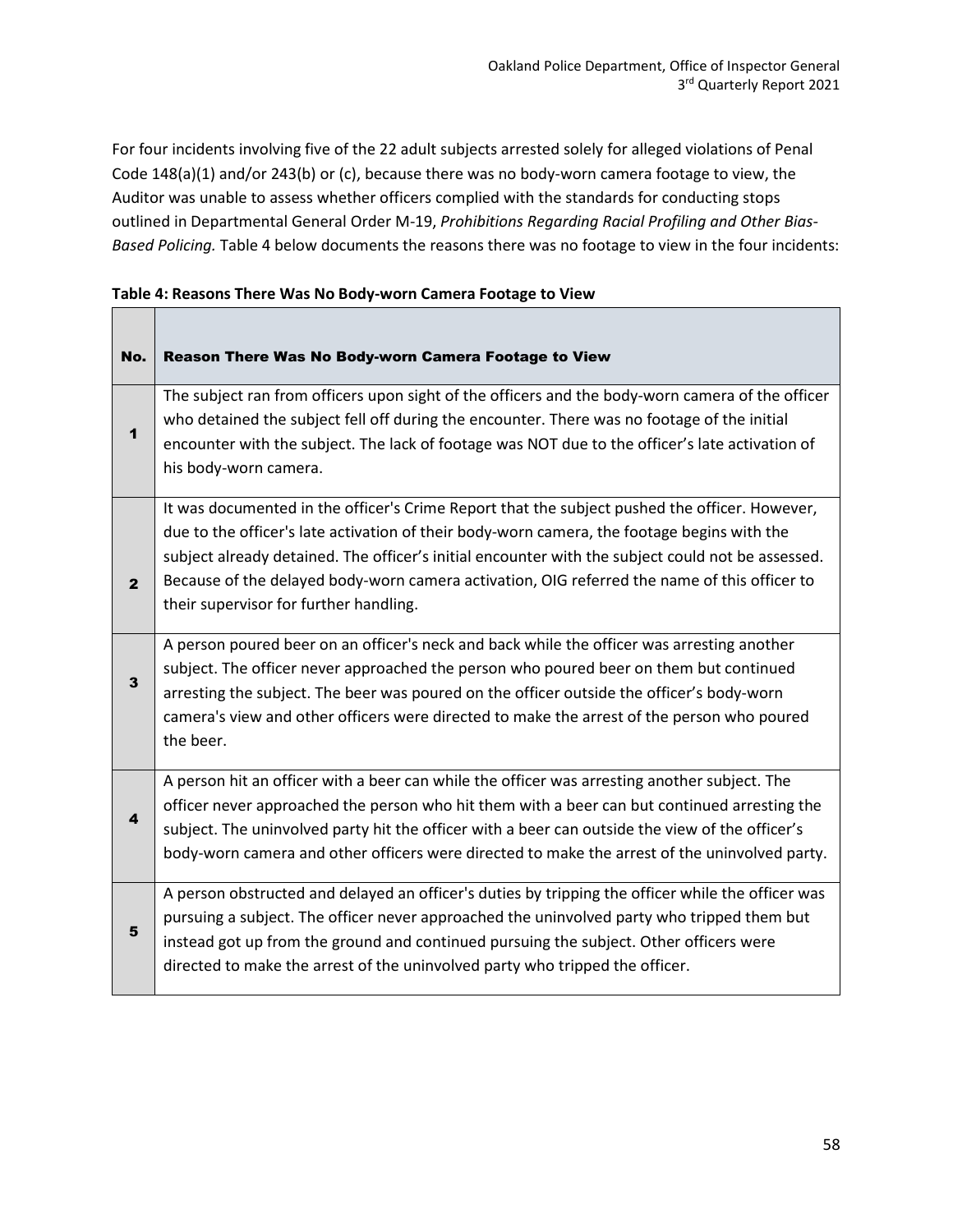### **Findings and Recommendations**

| <b>OIG Findings</b>                                                                                                                                                                                                                                                                                                                                                                                                                                                                                                                                                                                                                                                                                                      | <b>OIG Recommendations</b>                                                                                                                                                                                                                                                                                                                            |
|--------------------------------------------------------------------------------------------------------------------------------------------------------------------------------------------------------------------------------------------------------------------------------------------------------------------------------------------------------------------------------------------------------------------------------------------------------------------------------------------------------------------------------------------------------------------------------------------------------------------------------------------------------------------------------------------------------------------------|-------------------------------------------------------------------------------------------------------------------------------------------------------------------------------------------------------------------------------------------------------------------------------------------------------------------------------------------------------|
| <b>Finding #2 (Additional Observation)</b><br>Upon reading the Crime/Supplemental Reports<br>associated with the 22 adult subjects arrested in<br>21 incidents for alleged violations of Penal Code<br>Section 148(a)(1) and/or 243(b) or (c), one or<br>more of the reports associated with 10 of the<br>arrests included documentation stating a<br>supervisor arrived on scene to approve the<br>arrest, which complies with department policy.<br>On the other hand, the Crime/Supplemental<br>Reports associated with the other 12 arrests<br>included a documented sentence stating a<br>supervisor arrived on scene or the supervisor<br>approved the arrest, yet none of the reports<br>included both sentences. | <b>Recommendation #1</b><br>When an adult subject is arrested for alleged<br>violations of Penal Code Section 148(a)(1)<br>and/or 243(b) or (c), the Department should<br>ensure its officers adhere to DGO M-18 by<br>documenting in their respective<br>Crime/Supplemental Reports that "a supervisor<br>arrived on scene AND approved the arrest." |
| Finding #3<br>From January 1, 2020, to November 10, 2020,<br>officers made 22 probable cause adult arrests for<br>alleged violations of Penal Code Section 148(a)(1)<br>and/or 243(b) or (c), and there were 22 Probable<br>Cause Declarations prepared by arresting officers<br>in the Alameda County Consolidated Records<br>Information Management System (CRIMS),<br>accounting for all 22 adult subjects arrested.<br>Furthermore, of the 22 PCDecs prepared, 15<br>were endorsed by supervisors and there was a<br>CRIMS programming issue that precluded<br>supervisors from endorsing the other seven<br>PCDecs.                                                                                                 | <b>Recommendation #2</b><br>The Department should collaborate with the<br>County of Alameda to ensure there is a rule in<br>CRIMS that requires PCDecs and CARs created<br>by OPD officers for subjects arrested for Penal<br>Code Section 243(b) to be approved by a<br>supervisor.                                                                  |
| Finding #4<br>From January 1, 2020, to November 10, 2020,<br>officers made 22 probable cause adult arrests for<br>alleged violations of Penal Code Section 148(a)(1)<br>and/or 243(b) or (c). Twenty of the 22 subjects<br>were physically taken into custody, and there<br>were 20 corresponding Consolidated Arrest<br>Reports completed by arresting officers in the<br>Alameda County Consolidated Records<br>Information Management System. However, 14<br>of the 20 CARs were approved by supervisors,<br>and there was a CRIMS programming issue that                                                                                                                                                             |                                                                                                                                                                                                                                                                                                                                                       |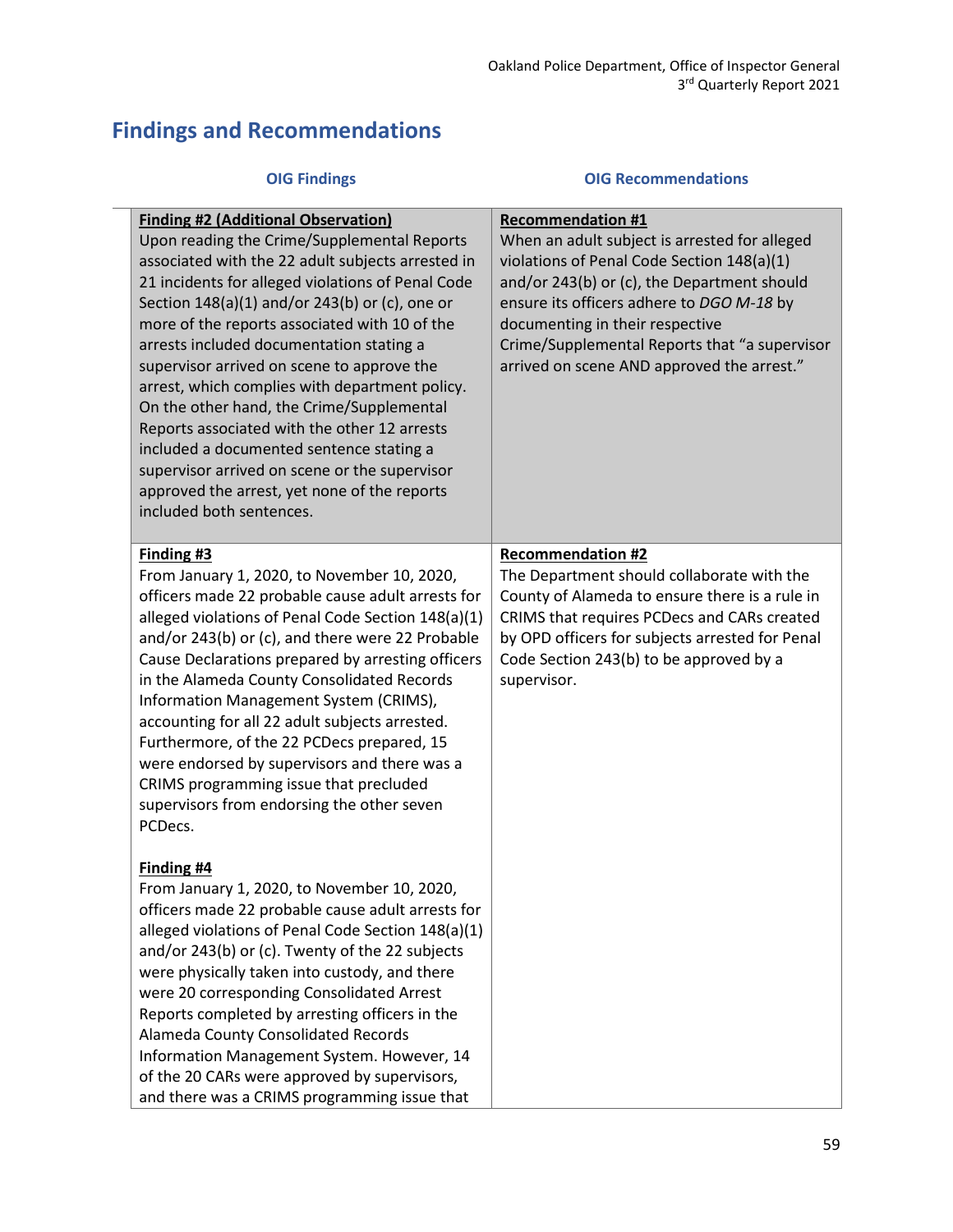### **OIG Findings OIG Recommendations**

| precluded supervisors from approving the other<br>six CARs.                                                                                                                                                                                                                                                                                                                                                                                                                                                                                                                                                                                                                                                                                                                                                                                                                                                                                    |                                                                                                                                                                                                                                                                                                                                                                                                                                                                                                                                                                                                                                                                                                                                                                  |
|------------------------------------------------------------------------------------------------------------------------------------------------------------------------------------------------------------------------------------------------------------------------------------------------------------------------------------------------------------------------------------------------------------------------------------------------------------------------------------------------------------------------------------------------------------------------------------------------------------------------------------------------------------------------------------------------------------------------------------------------------------------------------------------------------------------------------------------------------------------------------------------------------------------------------------------------|------------------------------------------------------------------------------------------------------------------------------------------------------------------------------------------------------------------------------------------------------------------------------------------------------------------------------------------------------------------------------------------------------------------------------------------------------------------------------------------------------------------------------------------------------------------------------------------------------------------------------------------------------------------------------------------------------------------------------------------------------------------|
| <b>Finding #5</b><br>Evidence showed that supervisors viewed<br>officers' body-worn camera video footage in 19<br>of the 21 incidents in which adult subjects were<br>arrested solely for alleged violations of Penal<br>Code Section 148(a)(1) and/or 243(b) or (c) from<br>January 1, 2020, to November 10, 2020. There<br>were two incidents in which there was no<br>evidence that supervisors viewed the officers'<br>body-worn camera footage, as required by<br>policy.<br><b>Finding #5 (Additional Observation)</b><br>For 17 of the 19 incidents in which the officers'<br>body-worn camera footage was reviewed, the<br>Auditor deemed that supervisors reviewed<br>enough footage to determine if reportable force<br>was used on the subjects. For the remaining two<br>incidents, the Auditor deemed that not enough<br>footage was reviewed by the supervisors to<br>determine if reportable force was used on the<br>subjects. | <b>Recommendation #3</b><br>To diminish opportunities for reportable force<br>to be used, and possibly not reported, during<br>incidents involving arrests for violation of Penal<br>Code Section $148(a)(1)$ and/or $243(b)$ or (c), the<br>Department should revise DGO M-18, or<br>Special Order 9191, by including language that<br>requires its supervisors to view the body-worn<br>camera footage of the officer(s) who<br>experienced resistance, delay, or obstruction in<br>the discharge of their duties and/or officers<br>against which force or violence was used while<br>the officers engaged in the performance of<br>their duties; and the officers who physically<br>detained the subject when different than the<br>aforementioned officers. |
| Finding #6<br>As expressed in Finding #5, there was<br>documentation in the VIEVU VERIPATROL system<br>to substantiate that supervisors viewed the<br>officers' body-worn camera video footage for 19<br>of the 21 incidents in which adult subjects were<br>arrested solely for Penal Code Section 148(a)(1)<br>and/or 243(b) or (c). And, for 17 of the 19<br>incidents in which footage was viewed, the<br>respective supervisors viewed the footage within<br>two business days of the incident as required by<br>policy.                                                                                                                                                                                                                                                                                                                                                                                                                  | <b>Recommendation #4</b><br>A supervisor's viewing of the involved officers'<br>footage within two business days of an incident<br>ensures reportable force, if used on a subject<br>and not reported, is detected in a timely<br>manner. Late review can delay the detection of<br>unreported force which can lead to<br>accountability and supervision issues. The<br>Department should follow its own policy,<br>Special Order 9191, by ensuring its supervisors<br>view the body-worn camera footage of its<br>officer(s) involved in Penal Code Section<br>148(a)(1) and/or 243(b) or (c) arrests/incidents<br>within two business days.                                                                                                                    |
| Finding #7<br>Documentation in the VIEVU VERIPATROL system<br>substantiated that supervisors annotated their<br>viewing of the body-worn camera footage of                                                                                                                                                                                                                                                                                                                                                                                                                                                                                                                                                                                                                                                                                                                                                                                     | <b>Recommendation #5</b><br>Annotating the footage is part of department<br>policy, Special Order 9191, and if supervisors do<br>not annotate their viewing of the footage, they                                                                                                                                                                                                                                                                                                                                                                                                                                                                                                                                                                                 |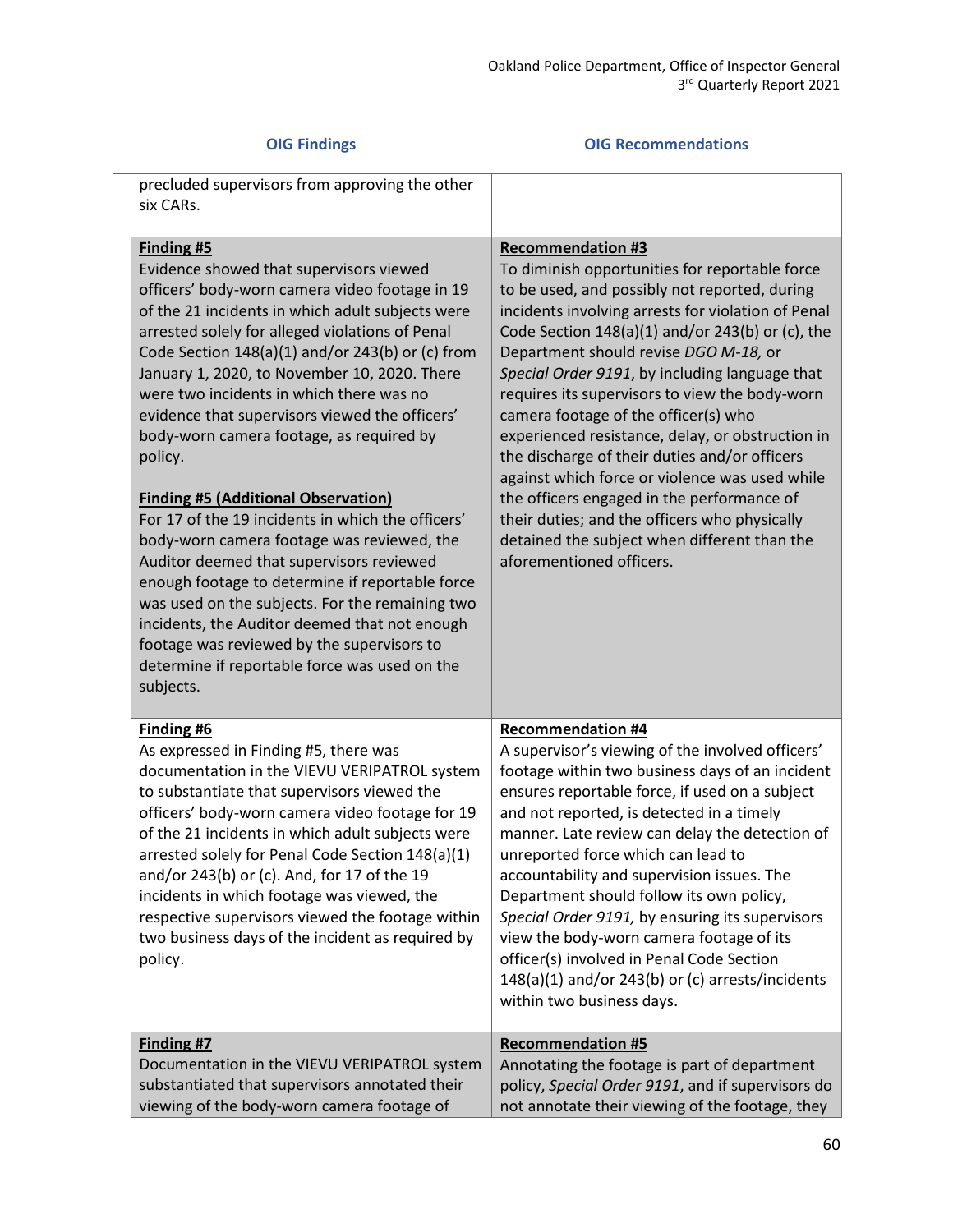| <b>OIG Findings</b>                                                                                                                                                                                                                                                                                                                                                                                                                                                                                                                                                                                                                                                                                                                                                                                                                                                                                                                                       | <b>OIG Recommendations</b>                                                                                                                                                                                                                                                                                                                                                                                                                                                  |
|-----------------------------------------------------------------------------------------------------------------------------------------------------------------------------------------------------------------------------------------------------------------------------------------------------------------------------------------------------------------------------------------------------------------------------------------------------------------------------------------------------------------------------------------------------------------------------------------------------------------------------------------------------------------------------------------------------------------------------------------------------------------------------------------------------------------------------------------------------------------------------------------------------------------------------------------------------------|-----------------------------------------------------------------------------------------------------------------------------------------------------------------------------------------------------------------------------------------------------------------------------------------------------------------------------------------------------------------------------------------------------------------------------------------------------------------------------|
| officers involved in Penal Code Section 148(a)(1)<br>and/or 243(b) or (c) arrests, as required by<br>policy, in only 11 of the 19 incidents in which<br>footage was viewed.                                                                                                                                                                                                                                                                                                                                                                                                                                                                                                                                                                                                                                                                                                                                                                               | are not complying with policy. If the<br>Department's goal is to have its supervisors<br>annotate the officers' body-worn camera video<br>footage the same day as they view the footage,<br>it should scrutinize supervisors' annotations.                                                                                                                                                                                                                                  |
| Finding #8<br>Officers arrested eight subjects suffering from a<br>mental illness in eight of the 21 incidents<br>involving 22 adult subjects arrested solely for<br>alleged violations of Penal Code Section 148(a)(1)<br>and/or 243(b) or (c). In three of the eight<br>incidents, officers were able to use most of the<br>techniques for approaching persons experiencing<br>symptoms of a mental health condition offered<br>in Training Bulletin III-N for slowing down the<br>course of events and calming down subjects. In<br>these instances, the Auditor noted that, even<br>though the subjects later committed alleged<br>offenses of Penal Codes 148(a)(1) and/or 243(b)<br>or (c), the officers' encounters with the subjects<br>were attentive and humane and thereby created<br>an "I am here to help" environment.                                                                                                                      | <b>Recommendation #6</b><br>Although officers are not required to follow the<br>useful techniques for approaching persons<br>experiencing symptoms of a mental health<br>condition, outlined in Training Bulletin III-N,<br>Police Contact with Mentally III Persons, the<br>Department should remind its officers that the<br>techniques are available for their use.                                                                                                      |
| Finding #9<br>Officers arrested 14 subjects who were not<br>known to be suffering from a potential mental<br>health condition at the time of the arrests in 13<br>incidents reviewed. For nine of the 13 incidents,<br>involving nine subjects, the Auditor reviewed the<br>officers' body-worn camera footage and<br>determined that the Department, when<br>encountering subjects to confirm or dispel a<br>suspicion that the persons may be involved in<br>criminal activity, did not consistently comply with<br>one of the standards for conducting stops<br>outlined in Departmental General Order M-19,<br>Prohibitions Regarding Racial Profiling and Other<br>Bias-Based Policing. Specifically, officers did not<br>identify themselves during encounters with six of<br>the nine subjects.<br>The Auditor also noted that for two of the nine<br>subjects, even after the review of additional<br>officers' body-worn camera footage-officers | <b>Recommendation #7</b><br>To build a relationship with the community<br>based on trust and respect, the Department<br>should ensure all persons know why they were<br>stopped or encountered by an officer.<br>The Department should clarify the standards<br>for conducting stops, including officers<br>identifying themselves. Specifically, the<br>Department should clarify if the standards<br>apply to every encounter, including dispatched<br>calls for service. |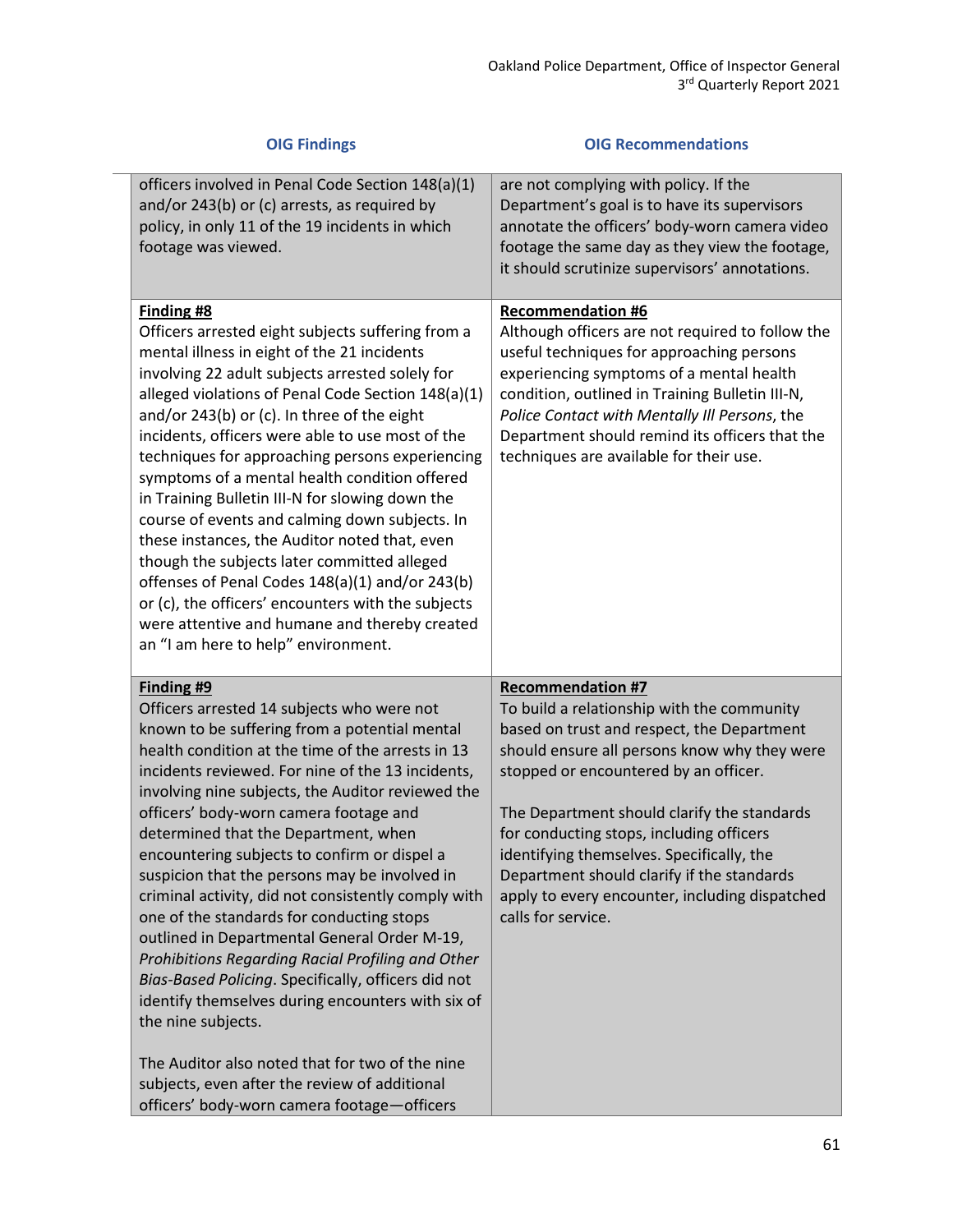## **OIG Findings OIG Recommendations** other than the arresting officer—the Auditor was unable to locate evidence that OPD explained the reasons for the stops to the subjects.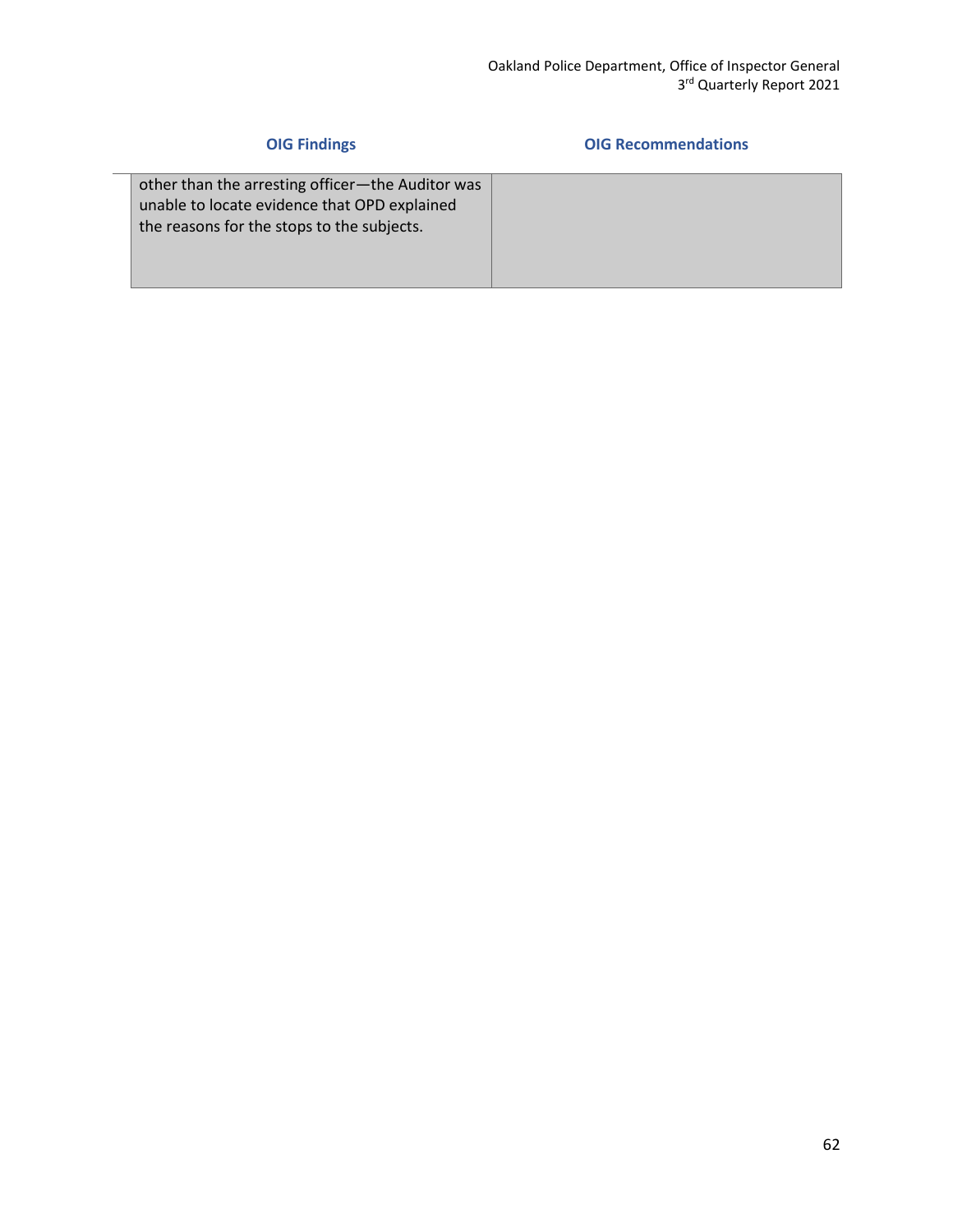## APPENDIX A

### References

The policies below were referenced to conduct the audit:

- Departmental General Order I-15.1, *Portable Video Management System*, effective July 16, 2015
- Departmental General Order M-3, *Prohibitions Regarding Racial Profiling and Other Bias-Based Policing*, effective November 15, 2004
- Departmental General Order M-18, *Probable Cause Arrest Authorization and Report Review*, effective November 13, 2014
- Departmental General Order M-19, *Prohibitions Regarding Racial Profiling and Other Bias-Based Policing*, effective November 15, 2004
- Special Order 9191, *Additional Audit of Portable Digital Recording Device Video*, effective November 27, 2018
- Information Bulletin, *Purpose of Portable Digital Recording Device Review for PC 69, 148(a)(1), and 243(b) or (c) arrests and Clarifications on Sergeant Responsibilities under Special Order 9191*, dated May 22, 2020

### Methodology

To conduct the audit, the Auditors took the following steps:

### **Policy Review**

The Auditor reviewed the Oakland Police Department's policies and procedures related to the supervisors' responsibilities when officers make probable cause arrests because subjects were willfully resisting, delaying, or obstructing the officers in the discharge of their duties, a violation of Penal Code Section 148(a)(1), or because the subjects were willfully and unlawfully using force or violence upon the persons of the officers while the officers were engaged in the performance of their duties, a violation of Penal Code Section 243(b) or (c):

- Departmental General Order M-18, *Probable Cause Arrest Authorization and Report Review*, effective November 13, 2014
- Departmental General Order I-15.1, *Portable Video Management System*, effective July 16, 2015
- Special Order 9191, *Additional Audit of Portable Digital Recording Device Video*, effective November 27, 2018
- Information Bulletin, *Purpose of Portable Digital Recording Device Review for PC 69, 148(a)(1), and 243(b) or (c) arrests and Clarifications on Sergeant Responsibilities under Special Order 9191*, dated May 22, 2020

### **Crime/Supplement Report Review**

To ensure the subjects were arrested solely for alleged violation(s) of Penal Code Section 148(a)(1) and/or 243(b) or (c) on the day of the incidents, the Auditor read all associated Crime/Supplemental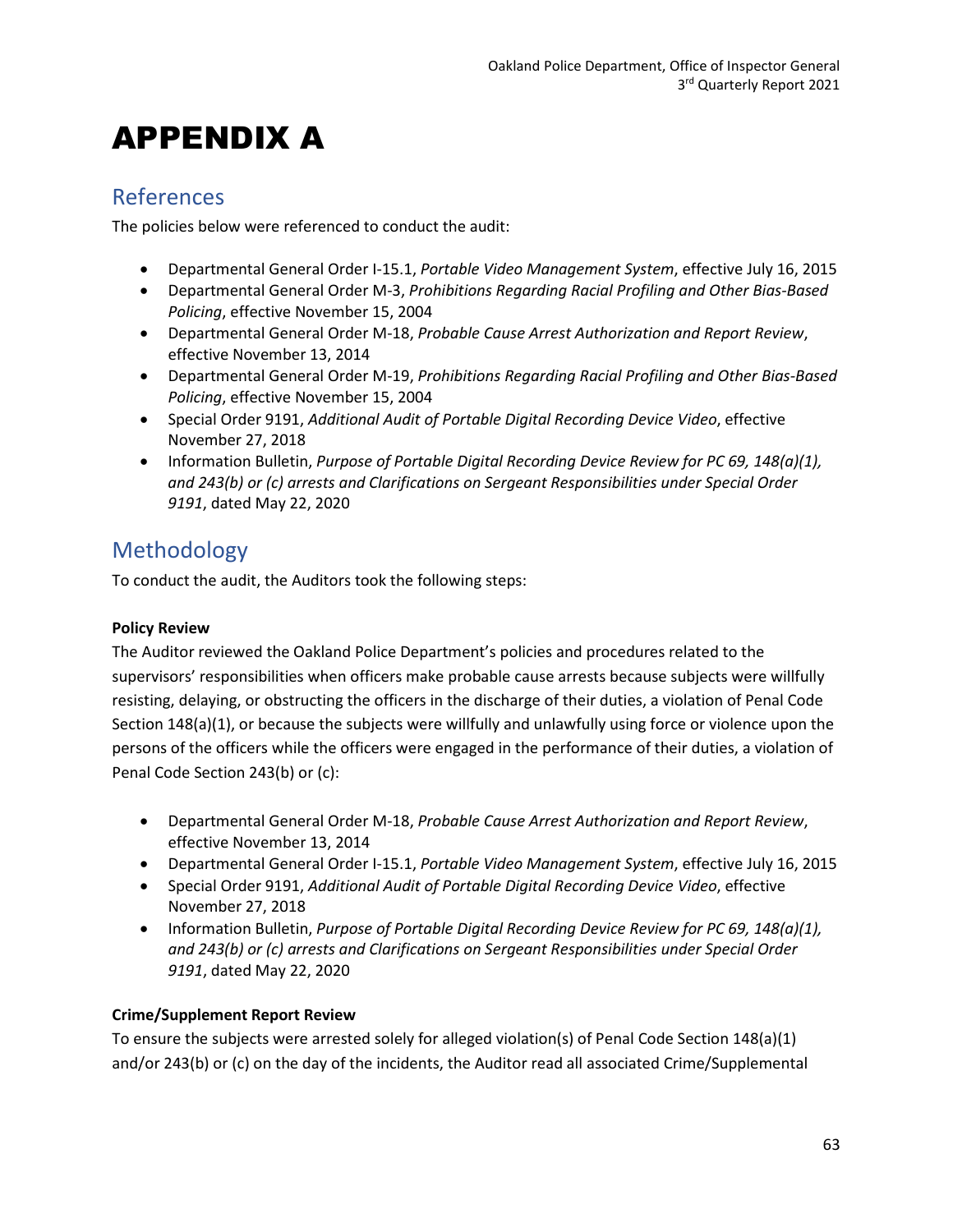Reports completed by officers involved in the incidents and stored in the Department's Field Based Reporting system.

### **Objective 1(a)**

To determine whether there is evidence in the Oakland Police Department's Computer Aided Dispatch System that supervisors advised the Communications Division of their arrivals on scene to incidents to approve adult arrests solely for Penal Code Section 148(a)(1) and/or 243(b) or (c) from January 1, 2020 to November 10, 2020, the Auditor, for each incident, sought, from a Communications Division Dispatcher, an entry of the responding supervisor's call sign and an entry of "OS" near the supervisor's call sign on the CAD report. If the supervisor's call sign and the "OS" were entered on the same line or if the "OS" was entered on a line above or below the supervisor's call sign, the Auditor deemed there to be evidence that the supervisor advised the Communications Division of their arrival on scene to the incident to approve the adult arrest.

#### **Objective 1(b)**

To determine whether there is evidence in the Oakland Police Department's Computer Aided Dispatch System that supervisors advised the Communications Division of their approvals of the adult arrests solely for Penal Code Section 148(a)(1) and/or 243(b) or (c) from January 1, 2020, to November 10, 2020, the Auditor, for each incident, sought, from a Communications Division Dispatcher, an entry of the responding supervisor's call sign and an entry of "SAA" near the supervisor's call sign on the CAD report. If the supervisor's call sign and the "SAA" were entered on the same line or if the "SAA" was entered on a line above or below the supervisor's call sign, the Auditor deemed there to be evidence that the supervisor advised the Communications Division of his/her approval of the arrest.

### **Objective 1(c)**

To determine whether supervisors endorsed the electronic Probable Cause Declarations in the Alameda County Consolidated Records Information Management System for the adult arrests solely for Penal Code Section 148(a)(1) and/or 243(b) or (c) from January 1, 2020, to November 10, 2020, the Auditor, upon reviewing the electronic PCDecs in CRIMS, for each PCDec, sought a box containing the following wording, "Reviewed and approved, the date, [the supervisor's name] and [serial] number." If the box was present on the form, the Auditor deemed the supervisor to have endorsed the form.

### **Objective 1(d)**

To determine whether supervisors approved the electronic Consolidated Arrest Reports in the Alameda County Consolidated Records Information Management System for the adult arrests solely for Penal Code Section 148(a)(1) and/or 243(b) or (c) from January 1, 2020, to November 10, 2020, the Auditor, upon reviewing the electronic CARs in CRIMS, for each CAR, for each CAR, sought the supervisor's completion of four boxes on the form: (1) *Supervisor on Scene*; (2) *Arrest Approved by*; (3) *Serial Number*; and *Arrest Approval Time*. If data was entered in each of the four boxes on the CAR, the Auditor deemed the supervisor to have approved the form.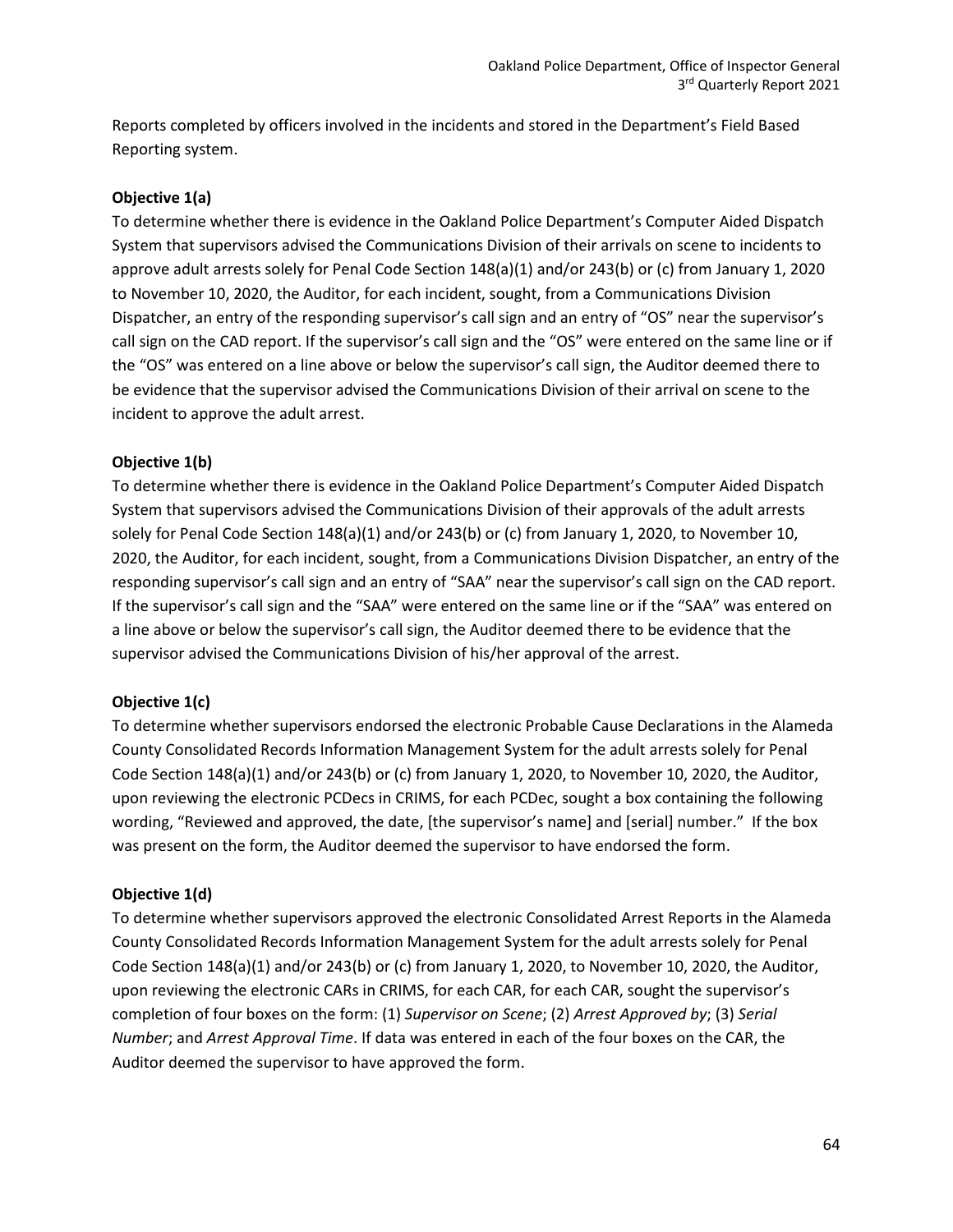### **Objective 1(e)**

To assess whether supervisors viewed, within two business days of the incidents, the officers' bodyworn camera footage of the adult arrests solely for Penal Code Section 148(a)(1) and/or 243(b) or (c) from January 1, 2020, to November 10, 2020, in the VIEVU VERIPATROL system, to determine whether reportable force was used on the subjects and, if so, was it reported, the following steps were taken:

- For each incident, the Auditor reviewed the associated officers' Crime/Supplemental Reports to determine the officer(s) who experienced resistance, delay, or obstruction while discharging their duties and/or the officers against which force or violence was used while performing their duties. The Auditor also reviewed the reports to determine which officers physically detained the subject when different than the aforementioned officers. The Auditor noted the reports' documented date of the subject's arrest.
- For each incident, using the VIEVU VERIPATROL system, the Auditor retrieved the body-worn camera footage of the officer(s) who experienced resistance, delay, or obstruction while discharging their duties and/or the officers against which force or violence was used while performing their duties. The Auditor also retrieved the body-worn camera footage of the officers who physically detained the subject when different than the aforementioned officers.
- Using the "History" section of the officers' body-worn camera footage in the VIEVU VERIPATROL system, the Auditor sought the name of the supervisor who viewed the footage and the date of their viewing. If a supervisor viewed, at minimum, the footage of the officer(s) who experienced resistance, delay, or obstruction while discharging their duties and/or the officers against which force or violence was used while performing their duties; and the body-worn camera footage of the officers who physically detained the subject when different than the aforementioned officers, the Auditor deemed the supervisor's viewing of the footage in compliance with policy.

**Note:** If the supervisor viewed only the footage of the officer(s) who experienced resistance, delay, or obstruction while discharging their duties and/or the officers against which force or violence was used while performing their duties, the Auditor viewed the same footage to evaluate whether the supervisor should have viewed additional officers' footage to assess whether reportable force was used on the subject. Based on the footage the supervisor viewed, if the supervisor could not determine whether reportable force was used on the subject without viewing additional officers' footage, the supervisor's viewing of the officer's body-worn camera footage was considered out of compliance.

• The Auditor subtracted the date the supervisor viewed the footage from the date of the incident documented in the officers' Crime/Supplemental Reports. If the viewing was within two business days of the incident, the Auditor deemed the supervisor's completion of the assignment to comply with policy.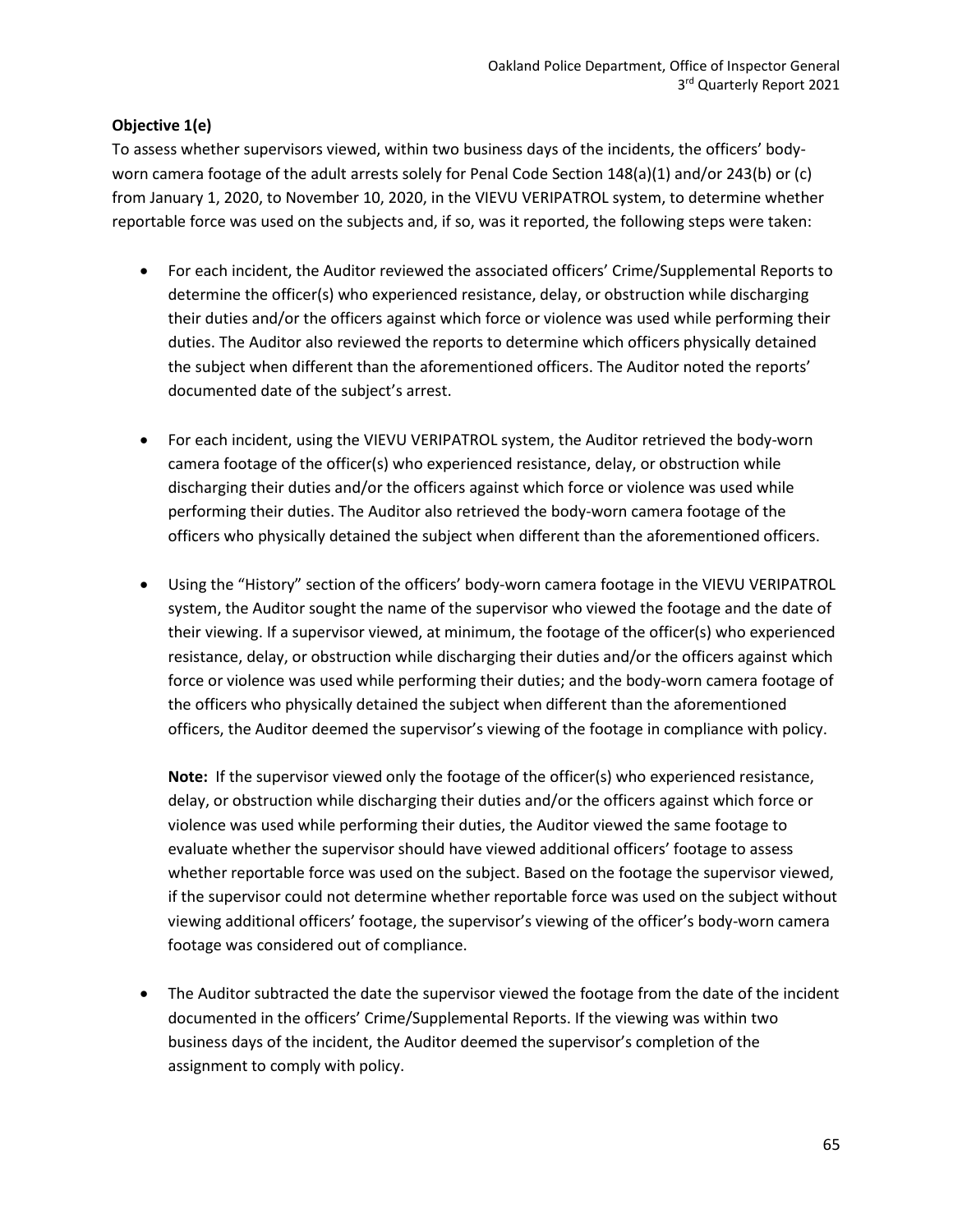The Auditor defined business days as the days of the week the supervisor who was responsible for viewing the footage was scheduled to work. Therefore, if the days between the date of the incident and the supervisor's viewing of the footage totaled more than two days but less than six days, the Auditor considered the supervisor's work schedule to determine compliance. For example, if an incident happened on a Tuesday, and the supervisor's days off were Wednesday, Thursday, and Friday, if the supervisor, upon returning to work, viewed the footage on Saturday or Sunday, the Auditor deemed the supervisor's completion of the assignment to comply with policy.

### **Objective 1(f)**

To determine whether supervisors annotated in the "Comment" area of the VIEVU VERIPATROL system their viewing of the officers' body-worn camera footage of the adult arrests solely for Penal Code Section 148(a)(1) and/or 243(b) or (c) from January 1, 2020, to November 10, 2020, the Auditor took the following steps.

- For each incident, using the VIEVU VERIPATROL system, the Auditor retrieved the same bodyworn camera footage of the officers in Objective 1(e) who experienced resistance, delay, or obstruction while discharging their duties and/or the officers against which force or violence was used while performing their duties. The Auditor also retrieved the same body-worn camera footage of the officers who physically detained the subjects, when necessary.
- Using the "Comment" section of the officers' body-worn camera footage in the VIEVU VERIPATROL system, for each incident, the Auditor sought an annotation from the supervisor. In addition, the Auditor reviewed the "History" section of the officers' body-worn camera footage in the VIEVU VERIPATROL system, seeking the name of the supervisors who added the annotation and the date of their annotation.

### **Objective 2**

For adult subjects potentially experiencing symptoms of a mental health condition arrested solely for offenses of Penal Code 69, 148(a)(1) and/or 243(b) or (c) from January 1, 2020, to November 10, 2020, to assess whether officers, during contact with the subjects, used the techniques for approaching subjects potentially experiencing symptoms of a mental health condition in Training Bulletin III-N for slowing down the course of events and calming down the subjects, the Auditor, for each incident, read the officers' Crime/Supplemental Reports to determine which officers encountered the subject upon arrival to the scene of the incident. The Auditor then viewed the appropriate officers' body-worn camera footage in the VIEVU VERIPATROL system and used the following criteria to assess the officers' contact with the subject: $70$ 

<span id="page-66-0"></span><sup>70</sup> Training Bulletin III-N, *Police Contact with Mentally Ill Persons*, effective 29 Sep 2006, pg. 3.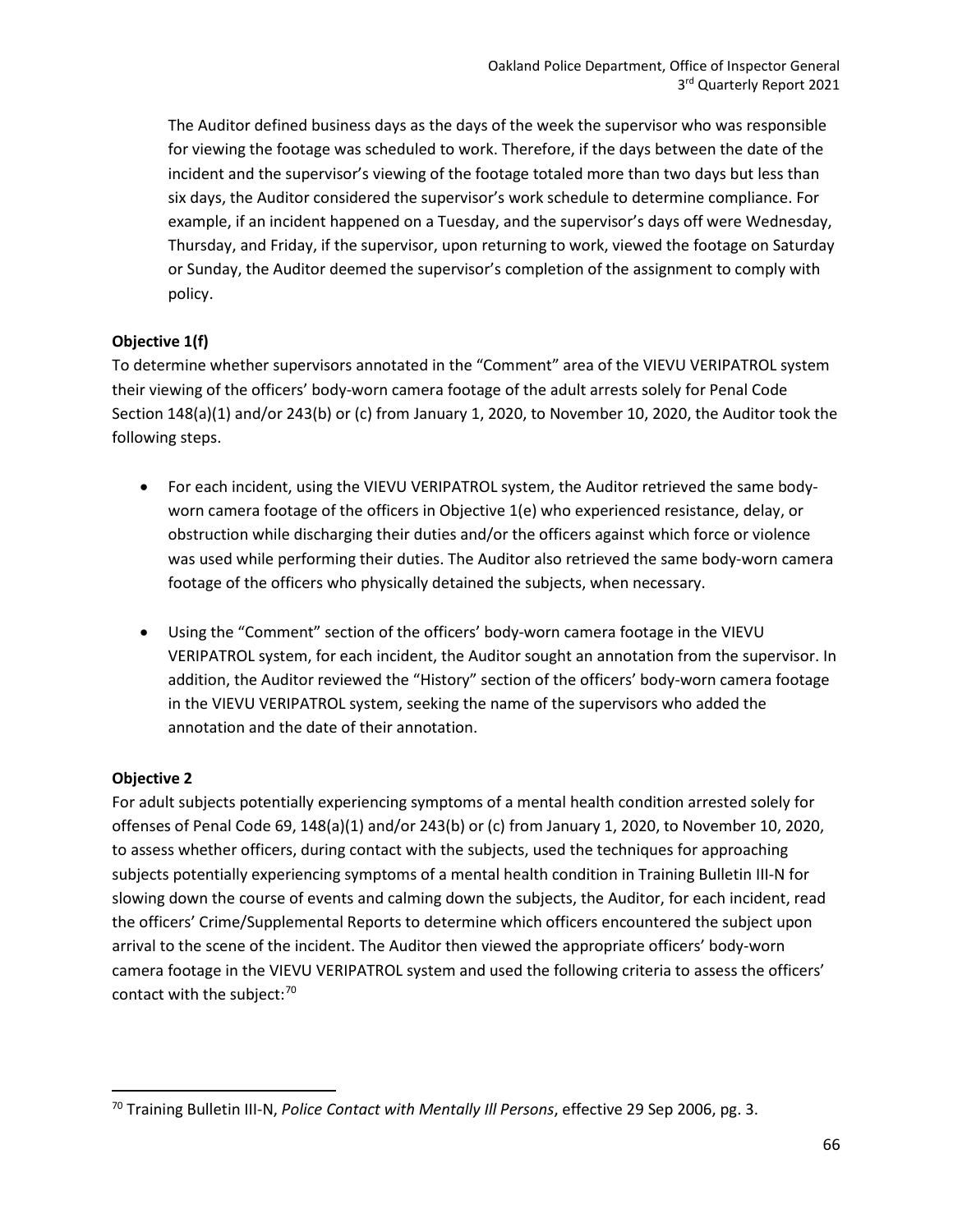- Officer(s) identified and contacted family, friends, or the reporting party to obtain updated details since initial call to the dispatcher, and, if known, historical information.
- Officer(s) moved slowly and assured the [subject] that they were there to help them.
- Officer(s) turned down the volume on his/her/their radio(s), when possible, to lower the [number] of outside stimuli, which could add to the subject's confusion. If outside, did Officers turn off emergency lights and sirens.
- Officer(s) asked the subject to turn off stereos, televisions, or other distractions under his/her/their control.
- Officer(s) avoided giving the commands or orders traditionally used to control a crime scene or dispute. Only one officer was permitted to communicate with the subject, and multiple conversations were avoided.
- Officer(s) simplified directions and conversations, recognizing that an anxious or confused subject may only understand a few words.
- Officer(s) attempted to determine what the immediate problem was and related concerns for the subject's feelings.
- Officer(s) were truthful with the subject and tried to develop a rapport.
- Officer(s) allowed extra distance between himself/herself/themselves and the mentally ill subject to afford more time to react and to [lessen the chance of disturbing] the subject.

### **Objective 3**

For the subjects arrested for offenses of Penal Code 69, 148(a)(1) and/or 243(b) or (c) from January 1, 2020, to November 10, 2020, to determine whether officers, during investigative encounters with the subjects, complied the standards for conducting stops outlined in Departmental General Order M-19, *Prohibitions Regarding Racial Profiling and Other Bias-Based Policing*, the Auditor, for each incident, reviewed the officers' body-worn camera footage in the VIEVU VERIPATROL system and used the following criteria to assess the officers' contact with the subject:

- Officer(s) was respectful and professional.
- Officer(s) explained the reason for the stop, unless impractical.
- Officer(s) identified himself/herself/themselves.
- Officer(s) ensured the length of the detention was no longer than necessary to take appropriate action for the known or suspected offense and explained the reason for any delay(s).
- Officer(s) answered questions the person had regarding the stop and explained the disposition of the stop.
- Officer(s) apologized for the inconvenience when appropriate.
- If asked, Officer(s) provided the procedures for filing a complaint about police services or conduct outlined in Departmental General Order M-3, *Complaints Against Departmental Personnel or Procedures*, effective December 22, 2017.